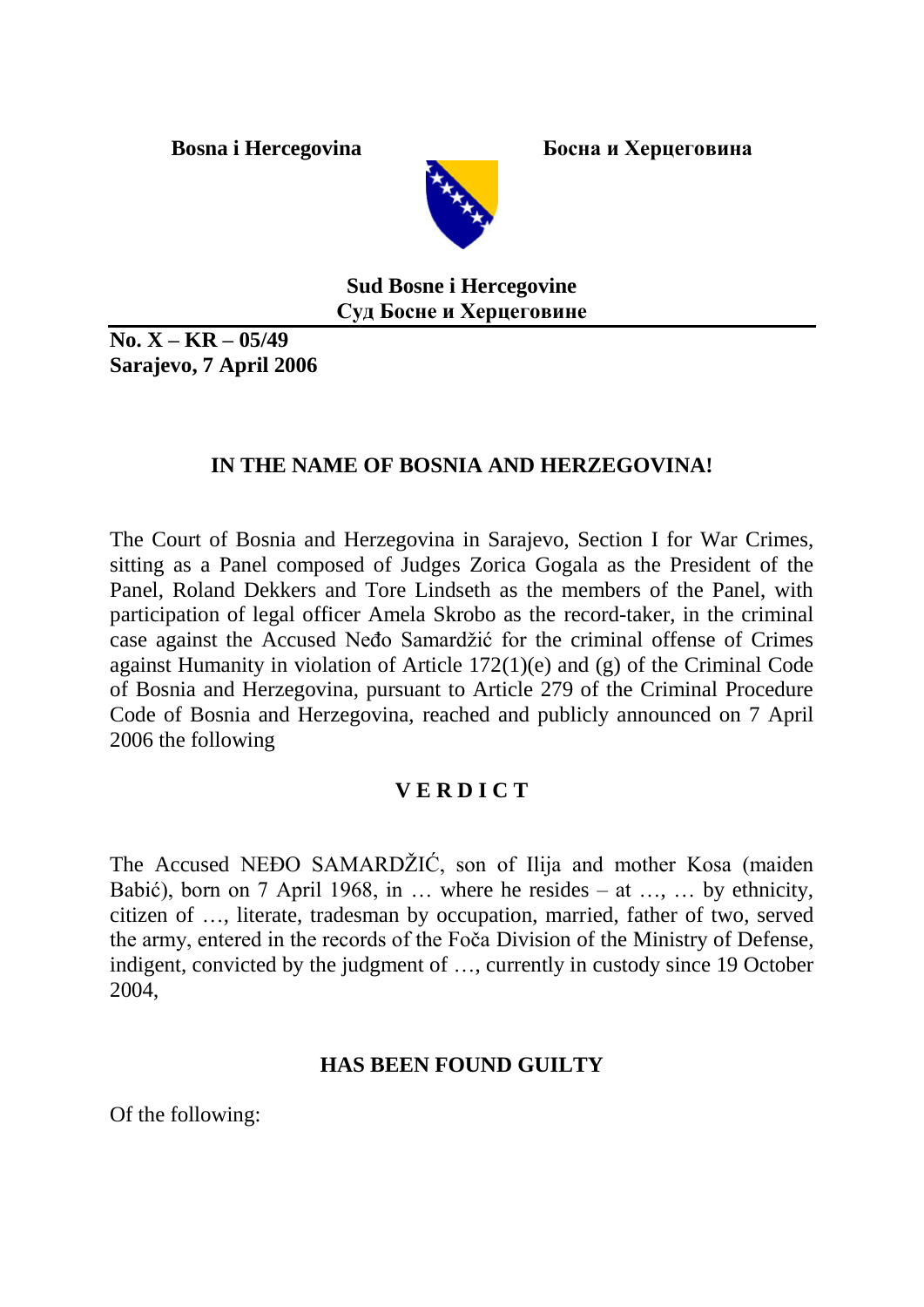In the period from April 1992 to the end of March 1993, as part of a widespread and systematic attack of the military and police of the so-called Serb Republic of BiH, directed against the Bosniak civilian population of the Foča municipality, with knowledge of such an attack, he carried out and/or aided and abetted the commission of imprisonment or other severe deprivation of psychical liberty in violation of fundamental rules of international law, coercing another by force or by threat of immediate attack upon his life or limb, or the life or limb of a person close to him, to sexual intercourse or an equivalent sexual act (rape) and sexual slavery, in as much as he:

1. On 9 June 1992 in the village of Rataje, Foča municipality, together with his brother Zoran and Mićo Olović came to Ismet Softić's house, where they forced Sulejman Grbo and Seid Grbo out of the house and Mustafa Grbo out of the house next door, pushed them into a car and took them away into the direction of Miljevina.

2. On an unknown date in June 1992 in the village of Rataje, Foča municipality, armed with a firearm, together with his brother Zoran and Mićo Olović, he came to Šućrija Softić's family house wherefrom he and his brother Zoran took out Šućrija Softić, handcuffed him and thereupon physically abused him in the manner that they tied him to an iron fence, beat him up with a baton and a rifle butt, made him call his brother Raif, while during this time Mićo Olović was sitting in a vehicle, and then they put him in the vehicle and took him to the Police Station in Miljevina whereupon he was transferred to the KPD (Prison Facility) "Foča" where he remained imprisoned for several months and thereafter transferred to the KPD "Kula"; later on he was exchanged and died five days afterwards.

3. In the period from June to September 1992, in the so-called "Karaman's house", in Miljevina, Foča municipality, which was some kind of a camp for women, together with Nikola Brčić and Radovan Stanković, he aided and abetted in holding in sexual slavery several Bosniak women, among whom were underage girls, who were deprived of liberty and forced on a daily basis into sexual intercourses with soldiers who came to that house and he personally forced the detained women into sexual intercourses with him, B.J. in particular, originally from Kalinovik, whom he selected and kept for himself, and the injured party "L" who was 15 at the time and whom he had previously separated from her family and brought to Karaman's house.

4. On an unknown date in December 1992, together with his brother Zoran, he took the injured party, the then underage "G", from the apartment he used in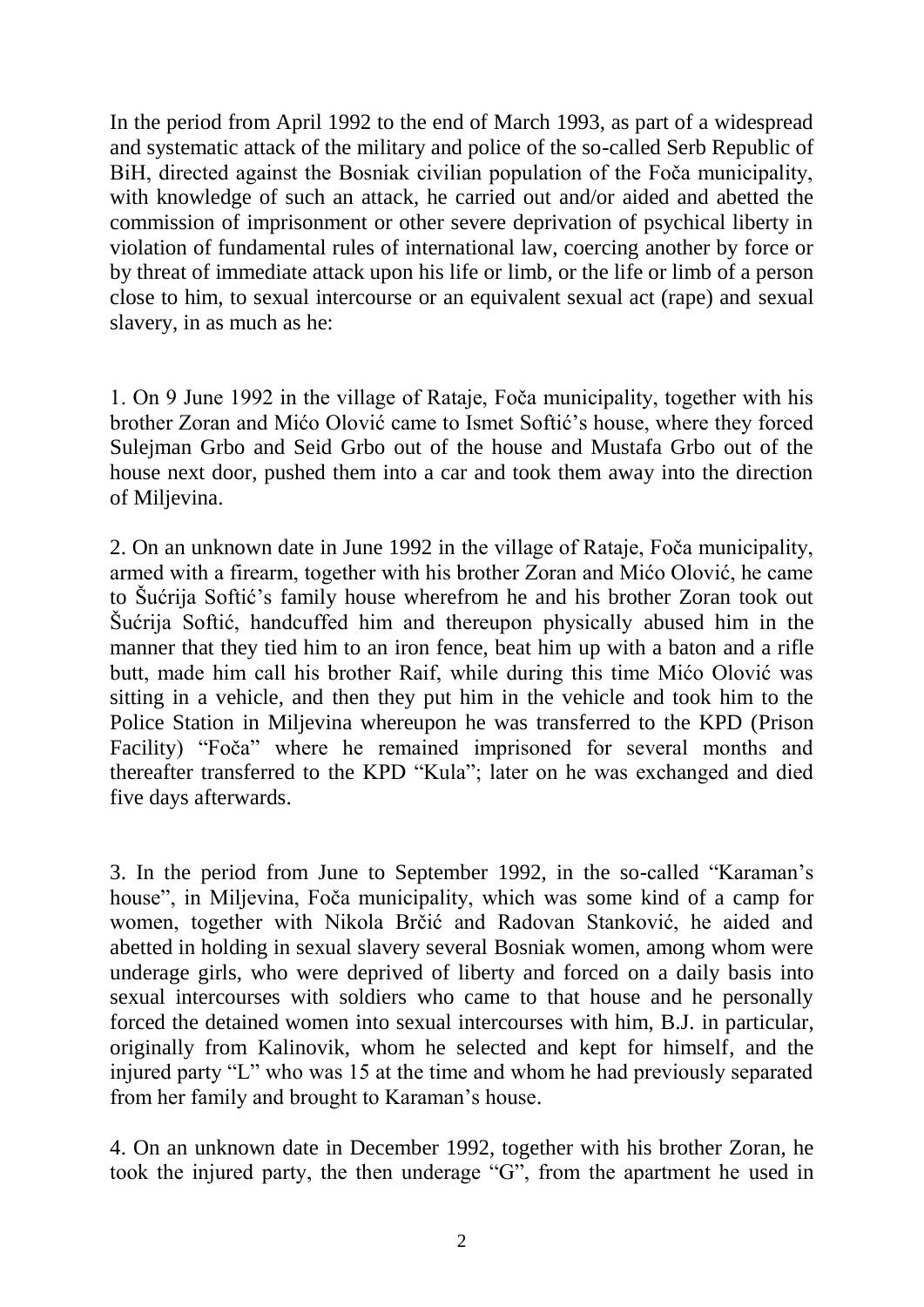Miljevina, Foča municipality, and took her into sexual slavery to the so-called Karaman's house in Miljevina, where she was subjected to rapes by Nikola Brčić and other soldiers until 23 March 1993 when, together with other two women, she was taken to be exchanged.

Whereby he committed the criminal offense of Crimes against Humanity, as follows:

Counts 1 and 2 – Imprisonment or other severe deprivation of physical liberty in violation of fundamental rules of international law defined in Article 172(1)(e) of the Criminal Code of Bosnia and Herzegovina;

Counts 3 and 4 – Coercing another by force or by threat of immediate attack upon his life or limb, or the life or limb of a person close to him, to sexual intercourse or an equivalent sexual act (rape) and aided and abetted in holding women in sexual slavery defined in Article 172(1)(g) of the Criminal Code of Bosnia and Herzegovina;

Therefore, pursuant to the above-mentioned legal provisions and with application of Articles 39, 42 and 48 of the Criminal Code of Bosnia and Herzegovina, the Court, in relation to the criminal offense in violation of Article 172(1)(e) and g) of the Criminal Code of Bosnia and Herzegovina, **imposes a punishment of imprisonment for a term of 12 (twelve) years** and, pursuant to Articles 53 and 55 of the said Code, **takes as already established part of unserved punishment of imprisonment for a term of …** (which sentence he has not served under Judgment of ...

Based on the quoted legal provisions, the Accused Neđo Samardžić

### **IS HEREBY SENTENCED TO A COMPOUND PUNISHMENT OF IMPRISONMENT FOR A TERM OF 13 YEARS AND 4 MONTHS**

Pursuant to Article 56 of the Criminal Code of Bosnia and Herzegovina, the time that the Accused spent in custody from 19 October 2004 onwards shall be counted as part of the sentence of imprisonment.

Pursuant to Article 188(4) of the Criminal Procedure Code of Bosnia and Herzegovina, the Accused is relieved of the duty to reimburse the costs of proceedings.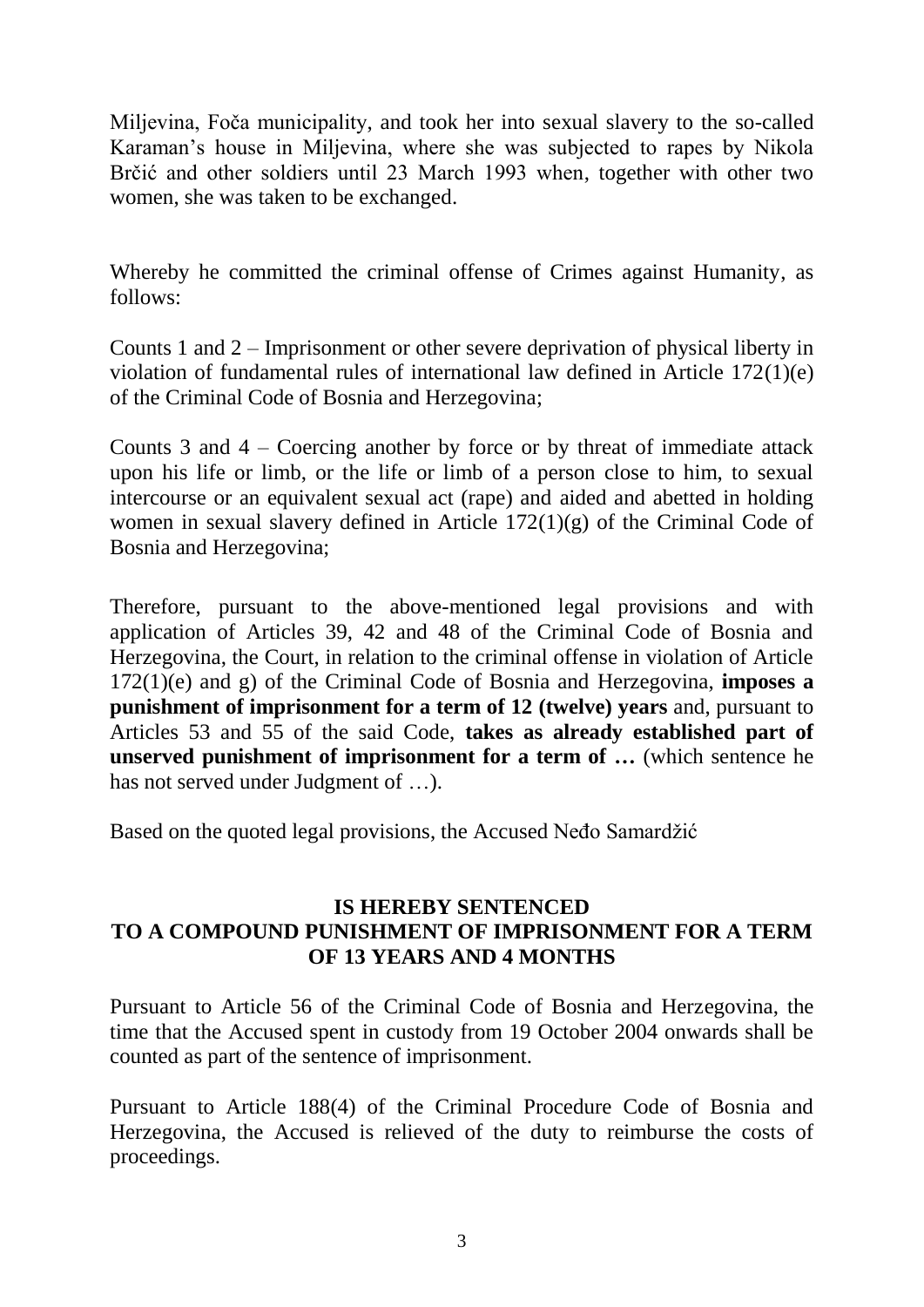#### **Pursuant to Article 284(c) of the Criminal Procedure Code of Bosnia and Herzegovina, the Accused Neđo Samardžić**

### **IS ACQUITTED OF THE CHARGES**

In as much as he:

1. On an unknown date in August 1992, after a bus with the Bosniak civilians who had been previously captured in the Miljevina area was brought in front of the Miljevina Police Station, Foča municipality, and after those civilians were taken out of the bus, together with his brother Zoran and a group of soldiers, he took part in physical mistreatment and beatings of those civilians by beating up, kicking and hitting them with rifle butts all over their bodies. After that, they put them again onto the bus and took them in the direction of the Miljevina mine, location "Šljivovice", where those persons were deprived of their lives by use of firearms. On 31 October 2001, following the exhumation at the said location, 13 bodies of the killed civilians were exhumed, out of which the following nine were identified: Rahmo Valjevčić, Lutvo Abdurahmanović, Šaćir Brajanac, Hamza Dorić, Rašid Valjevčić, Fikret Abdurahmanović, Fikret Hasović, Hasan Dorić and Rasim Dorić, whilst the four remaining bodies have not been identified to date;

2. On an unknown date in May 1992 in Miljevina, Foča municipality, he came to the apartment of the injured party S.N. and raped her in the apartment and abused her by hitting her, pulling her hair and telling her to eat it, whereupon he brought her out of the apartment and tied her half-naked to a post in the settlement of Stara Kolonija, went away from the spot leaving her in such condition;

3. On an unknown date at the end of May 1992, together with a group of soldiers, he came to Štović, Foča municipality, and then got into a house where he started beating the injured party "N" who was in the house, and then he ordered her to strip naked and, when she did it, he knocked her down, placed himself on top of her and raped her. She was shouting and begging for help, but he ignored her. He even ignored her mother when she came in and begged him to let her go, whereupon he and the group left their house. Thereafter, a few days later, on an unknown date in June 1992, together with a group of soldiers, he came to the same house which they searched and after that they took out of the house the injured party "N" and put her into a car and brought her to the Miljevina Hotel, in Miljevina, Foča municipality, in which the Command was allegedly located, following which he took "N" to a room and started beating her. After that, he raped her which caused her to faint. After that, she was raped by his brother Zoran after which they left her in that hotel where she spent 7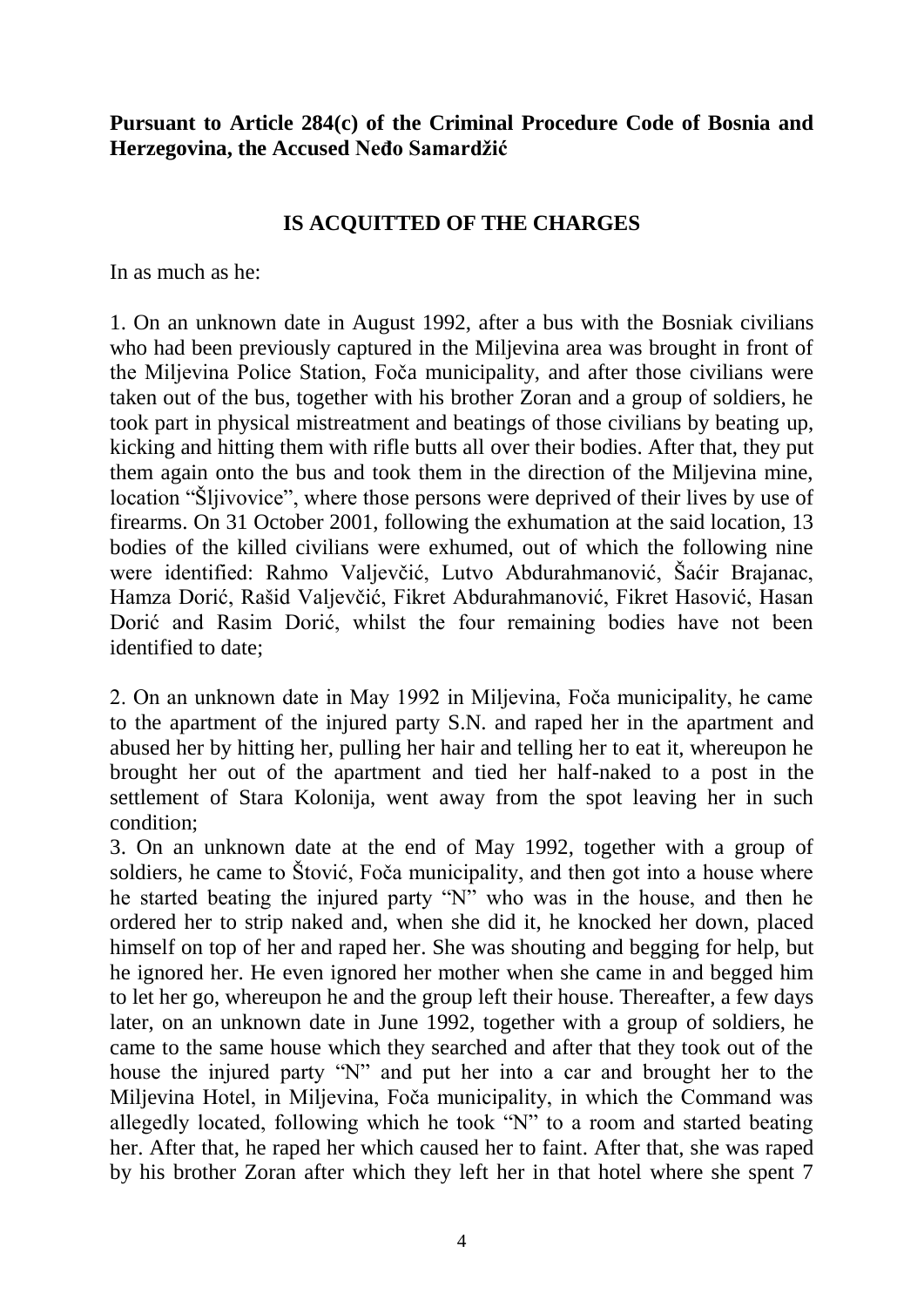days. During this period, she was subjected to daily rapes by other soldiers and the suspect raped her once again and beat her, inflicting many injuries to her;

4. On an unknown date in August 1992, he took B.J. from the so-called Karaman's house in Miljevina, Foča municipality, who was imprisoned there and took her to an apartment in Miljevina which he used for his own needs and where he forced her on a daily basis into sexual intercourse. Once he forced the injured party, the then underage "G" who was also imprisoned in that apartment, to strip naked and stand in a corner of the room and watch him having a forced sexual intercourse with B.J.;

5. On an unknown date in August 1992, together with another soldier, he came to the apartment of the person "C" in Miljevina, Foča municipality, armed with an automatic rifle, where he forced the injured party "B" to go into a room and, when he came in after her, he ordered her to strip naked. When she did that, he raped her;

6. On 3 September 1992, together with other members of the military and police he expelled Bosniak civilians from Miljevina, Foča municipality, by forcibly transferring the population consisting mainly of women and children to the Partizan Sports Hall in Foča, where they were subjected to physical mistreatment and robbery, from where many women were taken to apartments where they were raped and thereafter they were taken by buses to a location near the line of separation where they were forced out of the buses to go on foot from the territory of the Foča municipality to the territory of the Goražde municipality.

Whereby he would commit the criminal offense of War Crime against Humanity in violation of Article  $172(1)(a)$ , (d), (e), (g), (h), (i) and (k) of the Criminal Code of Bosnia and Herzegovina.

**Pursuant to Article 283(c) of the Criminal Procedure Code of Bosnia and Herzegovina**

# **CHARGES ARE DISMISSED**

Against the Accused Neđo Samardžić inasmuch as:

1) He participated in an inhuman treatment of civilians in Miljevina, Foča municipality, by searching, armed with a firearm, the houses of the following …: Šaban Aljukić, Hale Oruč, Smajo Đozo, Ekrem Đozo, Kasim Mekić, Zulfo Mekić, Ramiza Ramić, Meho Ćemo, Salko Subašić and Emir Manjo; thereafter, he forced them out of their houses and took them in the direction of the Police Station building wherefrom they disappeared without a trace;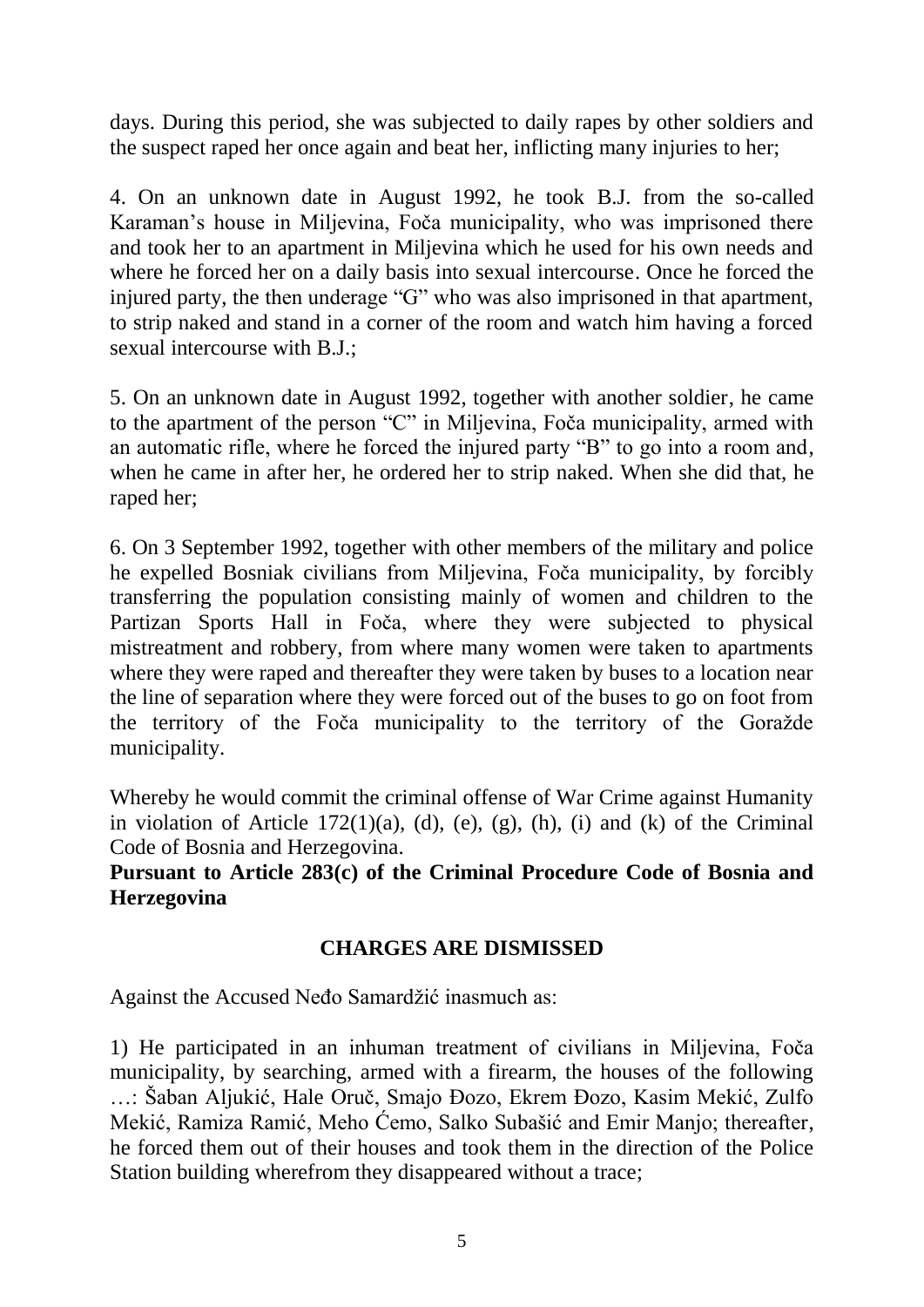2) In the period from July to August 1992, he frequently visited an apartment occupied by his brother Zoran, which was located in Miljevina, Foča municipality, in which he raped on several occasions Č.M. who was imprisoned in that apartment together with R.Dž, the latter kept by his brother Zoran for himself;

3) On an unknown date in August 1992, in Miljevina, Foča municipality, he came to the apartment of the injured party D.R. and raped her in front of her two underage children;

4) In the period from June to December 1992, together with other members of the military, in particular Radovan Stanković, Dragomir Kunarac aka "Žaga", and others, he came to the Foča Hospital on several occasions wherefrom they took hospitalized Bosniak women to apartments in Foča in which they would rape them and subsequently bring them back to the Hospital.

Whereby he would commit the criminal offense of War Crime against Humanity in violation of Article  $172(1)(a)$ , (d), (e), (g), (h), (i) and (k) of the Criminal Code of Bosnia and Herzegovina.

# **R e a s o n i n g**

The Prosecutor's Office of Bosnia and Herzegovina, Special Department for War Crimes, by Indictment no. KT-RZ 89/05 dated 26 December 2005, charged the Accused Neđo Samardžić with the criminal offense of Crimes against Humanity in violation of Article  $172(1)(a)$ , (c), (d), (e), (g), (h) and (k) of the Criminal Code of Bosnia and Herzegovina (hereinafter: CC of BiH), committed at the time and in the manner described in detail in the aforementioned Indictment. Moreover, the Indictment contained a Motion to exclude the public throughout the trial and a Motion for the joinder of the proceedings, respectively. The Indictment was confirmed by thePreliminary Hearing Judge on 28 December 2005.

As the Accused Neđo Samardžić had already been charged with the criminal offense of War Crime against Civilians in violation of Article 142(1) of the Criminal Code of the Republika Srpska under Indictment of the District Prosecutor's Office of Trebinje no. Kt-2/05 dated 17 April 2005 (confirmed on 18 April 2005 and taken over under the competence of this Court), the Preliminary Hearing Judge of this Court, by Decision no. X-KR-05/49 dated 12 January 2006 upon a Prosecutor's Motion, decided to join the cases, conduct joint proceedings and render a single verdict under both Indictments.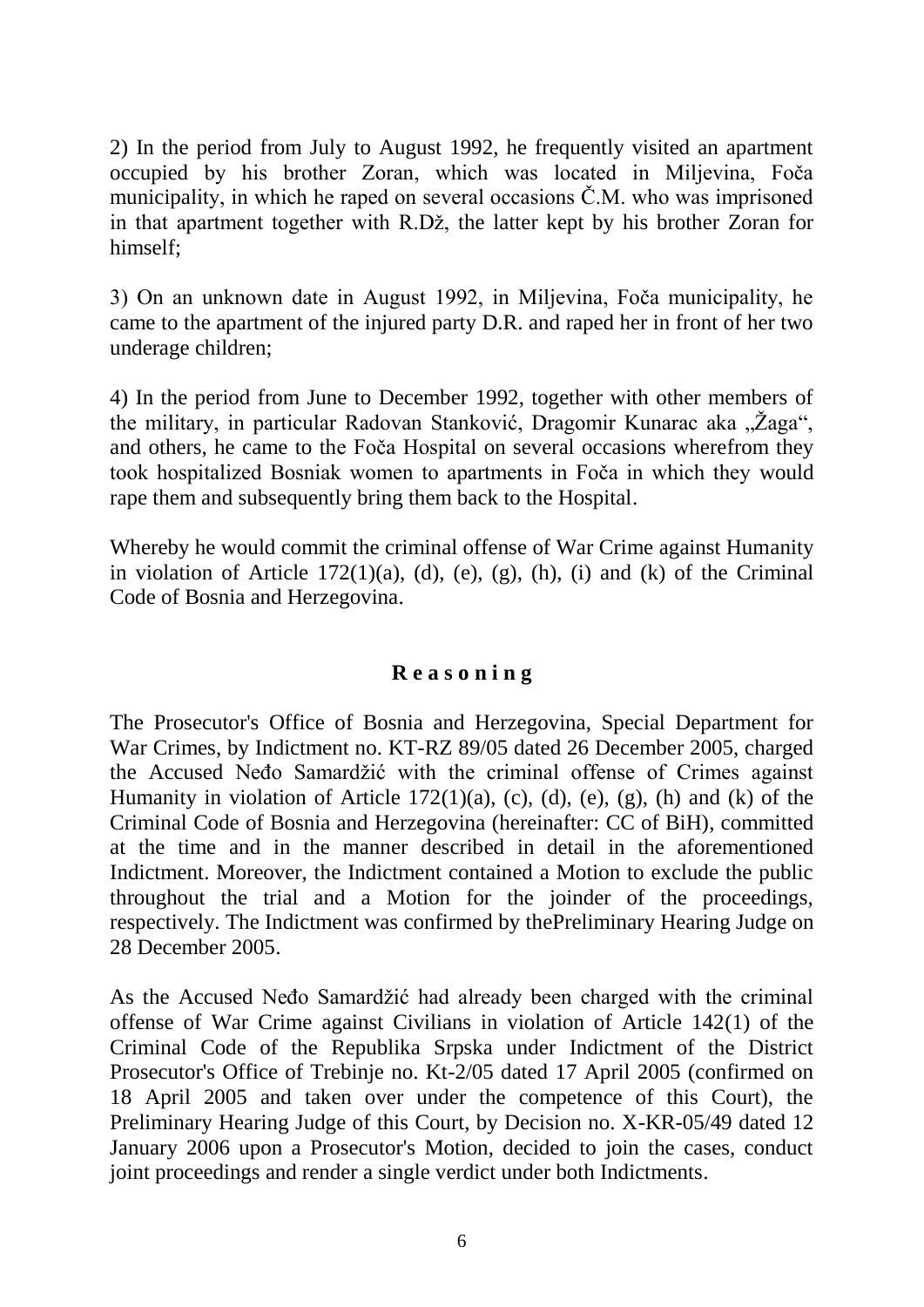On 12 January 2006, the Accused gave a statement before the Preliminary Hearing Judge in which he pleaded not guilty for all the criminal acts/criminal offense in question and the case file was subsequently referred to the Panel for trial.

For the purpose of efficient and cost-effective proceedings, the Prosecutor's Office organized the factual description of both Indictments into a single Indictment on 9 February 2006 so as to indict the Accused for committing a total of 17 criminal acts and qualified all of them as the criminal offense of Crimes against Humanity in violation of Article  $172(1)(a)$ , (c), (d), (e), (g), (h) and (k) of the Criminal Code of Bosnia and Herzegovina (hereinafter: CPC of BiH).

At the main trial and until the completion of the evidentiary procedure, the Prosecutor stood by the consolidated Indictment while the Accused stood entirely by his previously entered plea of not guilty of the criminal offense at issue.

Both parties proposed evidence that was presented in the course of the evidentiary procedure. As to the Prosecution, the following pieces of evidence were presented: the witnesses Hasnija Kavazić, Mediha Hodžić, Fatima Grbo, Mustafa Bajrović, Mirsada Bektović, Nura Sajtović, Murat Kršo as well as the protected witnesses A, B, C, D, E, F, G, H, I, K, L, N, P, R were examined. The Prosecution also presented the following material evidence: ICTY Judgment in the case against Dragoljub Kunarac et al. (IT- 96-23-T and IT-96-23/1-T dated 22 February 2001); ICTY Judgment in the case against Dragoljub Kunarac et al. (IT-96-23 and IT-96-23/1-A dated 12 June 2002); ICTY Judgment in the case against Milorad Krnojelac (IT-97-25-T dated 15 March 2002); ICTY Judgment in the case against Milorad Krnojelac (IT-97-25-A dated 17 September 2003); Decision of the Cantonal Court of Sarajevo no. KRI-400/01 dated 23 October 2001 ordering the exhumation, autopsy, forensic analysis and identification of the murdered civilians at "Šljivovice", Foča municipality; Exhumation Record of the Cantonal Court of Sarajevo no. KRI-400/01 dated 31 October 2001; Autopsy Records of the Forensic Institute dated 14 November 2001; Ballistic report on firearms traces of the Crime Police Department of the Sarajevo Canton Ministry of the Interior no. 03/1.8-04-09-9915 dated 19 December 2001; Official note of the Crime Police Department of the Sarajevo Canton Ministry of the Interior no. 03/1.3-57/02 dated 29 January 2002; Records of the Crime Police Department of the Sarajevo Canton Ministry of the Interior on Identification of Mortal Remains no. 03/1.3-57/01 dated 17 January 2002 and 03/1.3-57/02 dated 22 January 2002; Official note of the Crime Police Department of the Sarajevo Canton Ministry of the Interior no. 03/1.3-7/02 dated 8 January 2002; Records of the Crime Police Department of the Sarajevo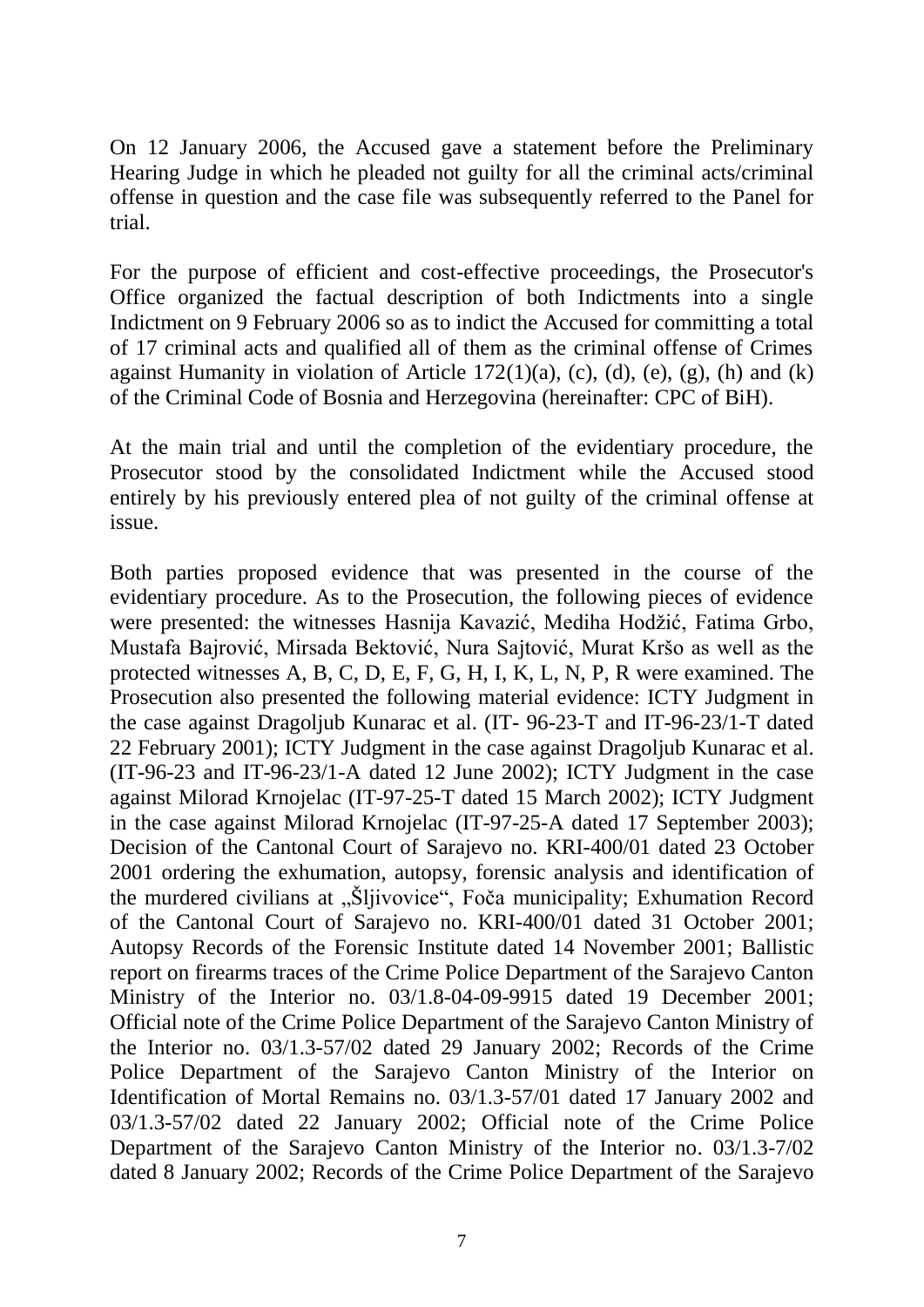Canton Ministry of the Interior on Identification of Mortal Remains no. 03/1.3- 7-A/02, 03/1.3-7-B/02, 03/1.3-7-C/02, 03/1.3-7-D/02, 03/1.3-7-E/02, 03/1.3-7-  $F/02$  and  $03/1.3$ -7-G/02 – all dated 3 January 2002; Photo documentation of the Forensic Department of the Sarajevo Canton Ministry of the Interior no. 2869/01 dated 19 November 2001; Sketch of the Crime Scene of the Crime Police Department of the Sarajevo Canton Ministry of the Interior no. 2869/1 dated 1 November 2002; Certificate of the Military Post 7502 Sokolac no. 05/4189 dated 3 March 2005; Decision of the Municipal Court of Goražde no. R-545/99 dated 4 November 1999 declaring the missing persons Sulejman Grbo and Sejda Grbo dead; Book of Missing Persons on the Territory of BiH dated 11 October 2004; Death Certificate for Šućrija Softić; Memo of the Ministry of Defense, Foča Division, no. 8-05-4-8-835-30/05 dated 14 March 2005; ICTY Consent dated 16 August 2002; Criminal Record for the Accused issued by the PS Bileća no. 14-7/02-234-449/05 dated 1 March 2005.

As to the evidence proposed by the Defense, the following witnesses were heard at the main trial: Sretko Gagović, Dara Mrgud, Srećko Davidović, Srđan Stanković, Miodrag Miletić and Danislav Cicović aka Mile.

This was followed by the material evidence: the statements of the witnesses M and J made in the Prosecutor's Office of BiH on 27 October 2005 and 12 November 2005 respectively, the written statements of the witnesses Mediha Hodžić, Fatima Grbo, Mirsada Bektović, Mustafa Bajrović, Nura Sajetović, Murat Kršo, and the witnesses A, N, E, B, C, L, G, R, F, P, H, I ,D and K made in the preliminary proceedings and the photo documentation. All this will be mentioned and reasoned in detail in the verdict in the sections pertaining to the testimonies of the witnesses where the said evidence appears to be relevant.

Closing the main trial

The major part of the main trial, i.e. until the completion of the evidentiary procedure, was closed for the general public and press. The Court issued, upon a reasoned Motion of the Prosecutor that was not objected by the Defense, a Procedural Decision on 6 March 2006 to exclude the general public and press pursuant to Article 235 of the CPC BiH for the purpose of protecting the interests of the injured parties-witnesses.

However the Court, pursuant to Article 236 CPC of BiH, did not exclude the presence of monitors from OSCE, whose function it is to monitor the proceedings to assure that they comply with international standards of human rights. Likewise public officials, including judges from the Netherlands, were never excluded from any part of the trial. The Panel decided on 30 March 2006 to re-open the trial for the general public and press for the completion of the evidentiary procedure and hearing of the parties.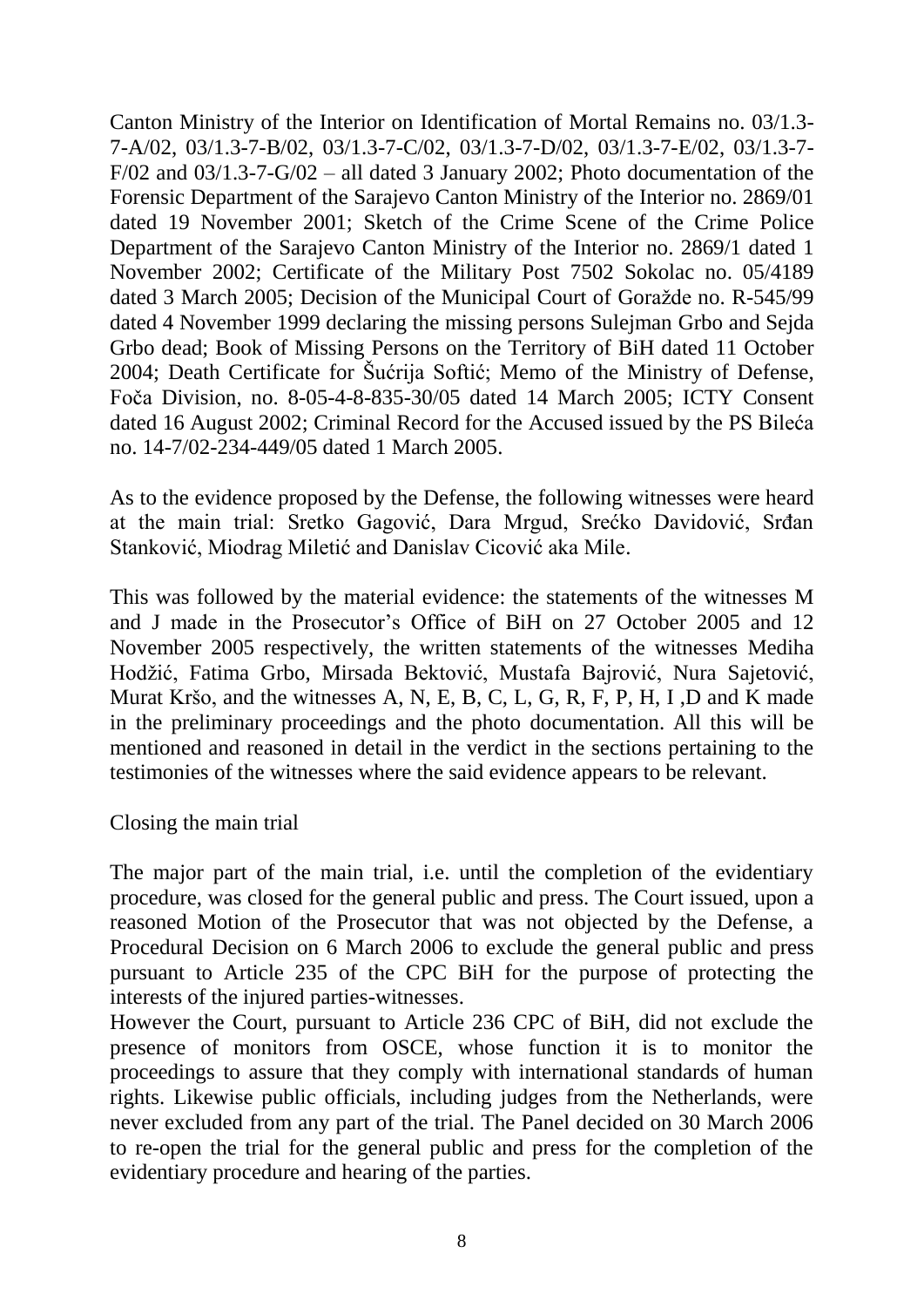Although a public hearing is an essential feature of the right to a fair trial, the Court, pursuant to article 235 CPC BiH, has the discretion at any time, *ex officio* or on motion of the parties and the defense attorney, after hearing the parties and the defense attorney, to exclude the public for the entire main trial or a part 'to protect the personal and intimate life of the accused or the injured or to protect the interest of a minor or a witness'.

After hearing of the parties, a procedural decision excluding the general public and the press pursuant to Article 235 CPC of BiH was issued on 6 March 2006 upon the reasoned submission of the Prosecutor for the following reasons.

The Prosecutor established that the summoned witnesses had the status of the injured party under Article 20 item h CPC of BiH and that they were putative of criminal conduct. Furthermore most of the witnesses were women who will testify about rapes and/or other humiliating treatment of which they were victim(s). Some of them were at the time when the crimes were committed underaged and some of the witnesses even today suffer psychological and physical problems as a consequence of the crimes perpetrated against them. Since then they have tried to build up private, family and social life in situations where their former victimization is not known. By giving testimony before this Court they went through and jeopardize the new lives and relationships they have created for themselves.

Testifying in public about such delicate and traumatic matters, even with identity protective measures, is a risk to personal and intimate life of the witnesses, since there was a real risk that their identity would be relevealed by the substance of the testimony from and about them, even if technical devices were used to distort their appearance and voice during the testimony.

On the basis of the above, the Court considers the closing of the main trial, is justified for reason of protection of the personal and intimate life of these witnesses and under these special circumstances publicity would prejudice the interests of justice.

Moreover, it was very likely that the witnesses could give names of persons who were linked to the criminal offences of rape and sexual slavery and some of those persons could be prosecuted. In addition, it was also likely, and this proved to be justified in the course of the proceedings, that the witnesses would mention the full names of other victims who were protected witnesses in the present case heard by the Court under respective pseudonyms.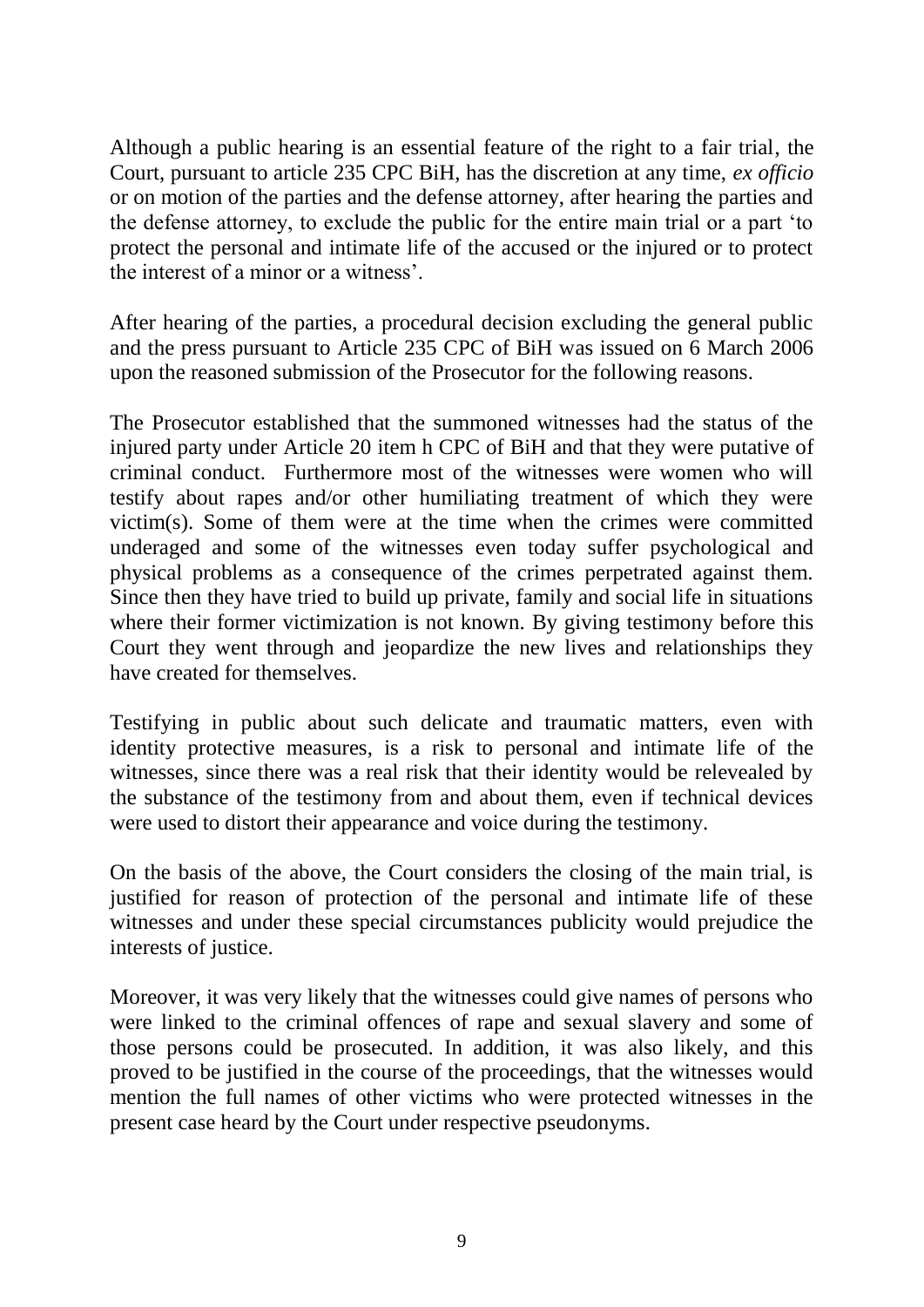The Court notes furthermore that the Defense supported the motion of the prosecutor, stating that they considered it necessary to exclude the public from the whole course of the proceedings.

#### Amendment of the Indictment

On 30 March 2006 upon completion of the evidentiary procedure, the Prosecutor withdrew in their entirety four counts of the Indictment listed under numbers 2, 12, 13 and 17 of the Consolidated Indictment dated 9 February 2006 and he joined three counts of the Indictment to the remaining counts, thereby indicting the Accused for a total of ten criminal acts committed in the manner described in detail in the submission dated 30 March 2006. With regard to the legal qualification, the Prosecutor also withdrew item (c) of paragraph 1 of Article 172 of the CC of BiH of the previous Indictment and added item (i) of the said article. The Defense had no procedural objections to the final version of the Amended Indictment.

In his closing argument, the Prosecutor explained in detail all the evidence on which he based the Indictment and concluded that it unequivocally followed from the presented evidence, the testimonies of the witnesses heard and the material evidence attached to the case file, that the Accused Neđo Samardžić committed all ten criminal acts with which he is charged, which qualify as a crime in the full sense of Article  $172(1)(a)$ ,  $(d)$ ,  $(e)$ ,  $(g)$ ,  $(h)$ ,  $(i)$  and  $(k)$  of the CC of BiH. Therefore, he suggested that the Court should find the Accused guilty and sentence him to a long-term imprisonment, taking into consideration all aggravating circumstances on the part of the Accused reasoned in detail by the **Prosecutor** 

In their closing argument, the defense counsel for the Accused made a detailed analysis of the Prosecution evidence and concluded that the Prosecutor failed to prove beyond any reasonable doubt a single count of the Indictment. Consequently, they suggested that the Court should acquit the Accused of all charges under the counts of the Indictment by virtue of Article 184(c) of the CPC of BiH. The Defense objected to the legal qualification of the criminal offense in question and pointed out that it could have been qualified under the then applicable code only, i.e. as the criminal offense of War Crime against the Civilian Population in violation of Article 142 of the Criminal Code of the Federal Republic of Yugoslavia. This code was applicable at the time when the events in question took place and was adopted by Bosnia and Herzegovina following its independence. They also objected to the manner of hearing of the protected witnesses arguing that it violated the right of the Accused to defense.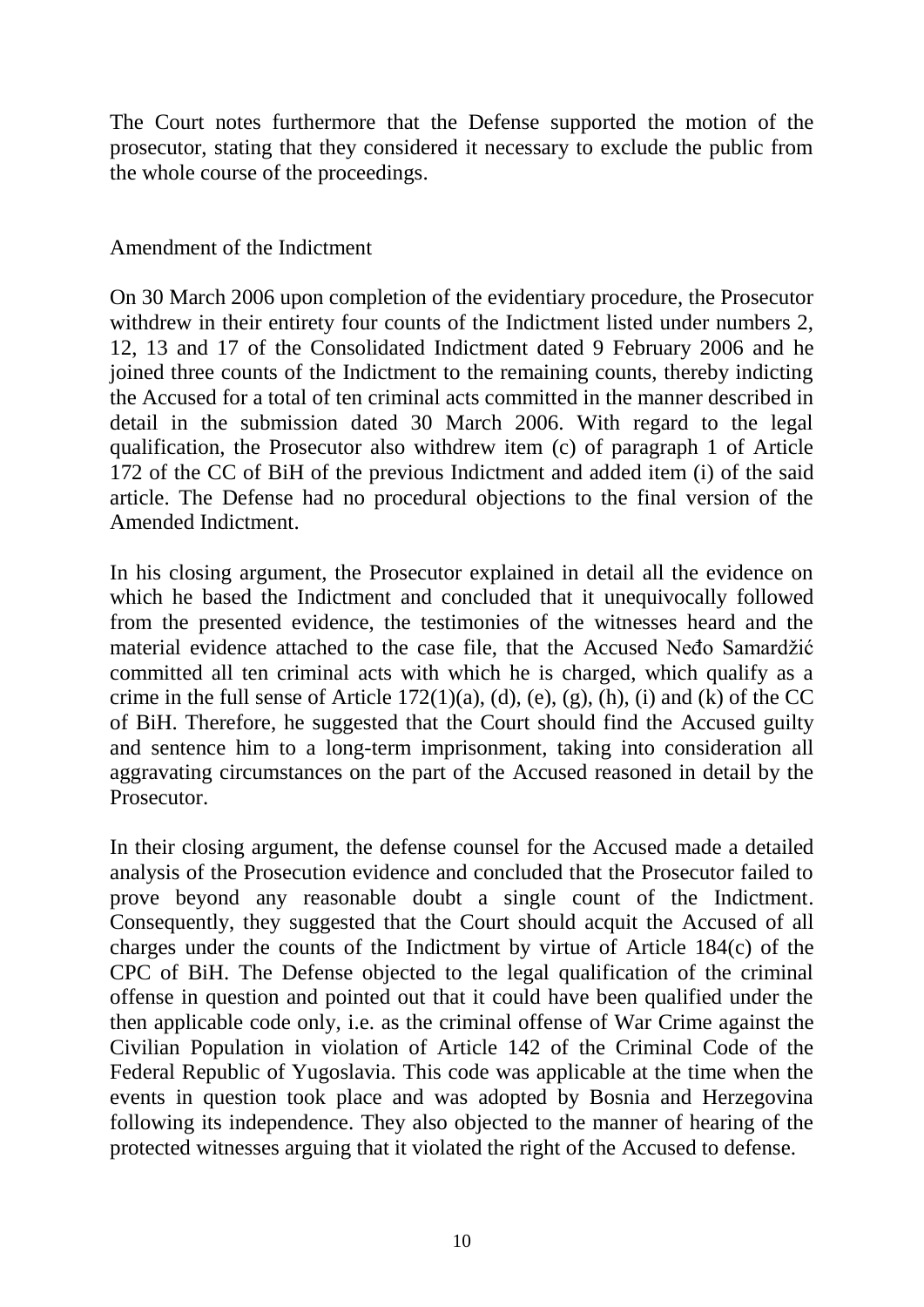In relation to the criminal acts withdrawn by the Prosecutor and not objected to by the Defense, the Court, pursuant to Article 283(c) of the CPC of BiH, rendered the verdict dismissing the charges in that part and, since there is nothing in dispute in that regard, those acts will not be separately analyzed in the verdict.

As regards the other criminal acts with which the Accused is charged, the Panel evaluated the presented evidence individually and as a whole, correlating it to both the allegations made in the Indictment and the allegations made by the Defense.

#### Protected Witnesses

The defense has on several occasions objected to the manner in which protected witnesses were examined. The defense objected on 8 March 2006 that it is impossible to examine a witness in criminal proceedings, who is not directly present in the courtroom and subject to direct observation. The defense stated that it needed to see the reactions of the witnesses and that it needed to be in direct contact with the witness.

The Court considers the objection raised by the defense as an objection based on the principle of fair trial as guaranteed among other in Article 6 of the European Convention on Human Rights (ECHR), which is directly applicable before this Court. In relation to this objection, the Court points to the following.

The Preliminary Proceedings Judge, in his decision X-KR-05/49 of 21 December 2005 upon the motion of the Prosecutor no. KT-RZ-89/05 of 14 December 2005 and his decision X-KR-05/49 of 22 December 2005 upon the motion of the Prosecutor no. KT-RZ-89/05 of 22 December 2005, decided among others pursuant to articles 91 CPC BiH and 12 and 13 Law on Protection of Witnesses under Threat and Vulnerable Witnesses that the protected witnesses shall be allowed to testify behind a screen or utilizing electronic distortion of the voice of the witness or the image of the witness, or both the voice and the image, by using technical means for transferring image and sound.

In relation to the objection of the defense, special attention should be paid to principle of the right to fair trial as laid down in Article 6 ECHR and more specifically to paragraph 3 item d of this article which states that:

*3 Everyone charged with a criminal offence has the following minimum rights: …*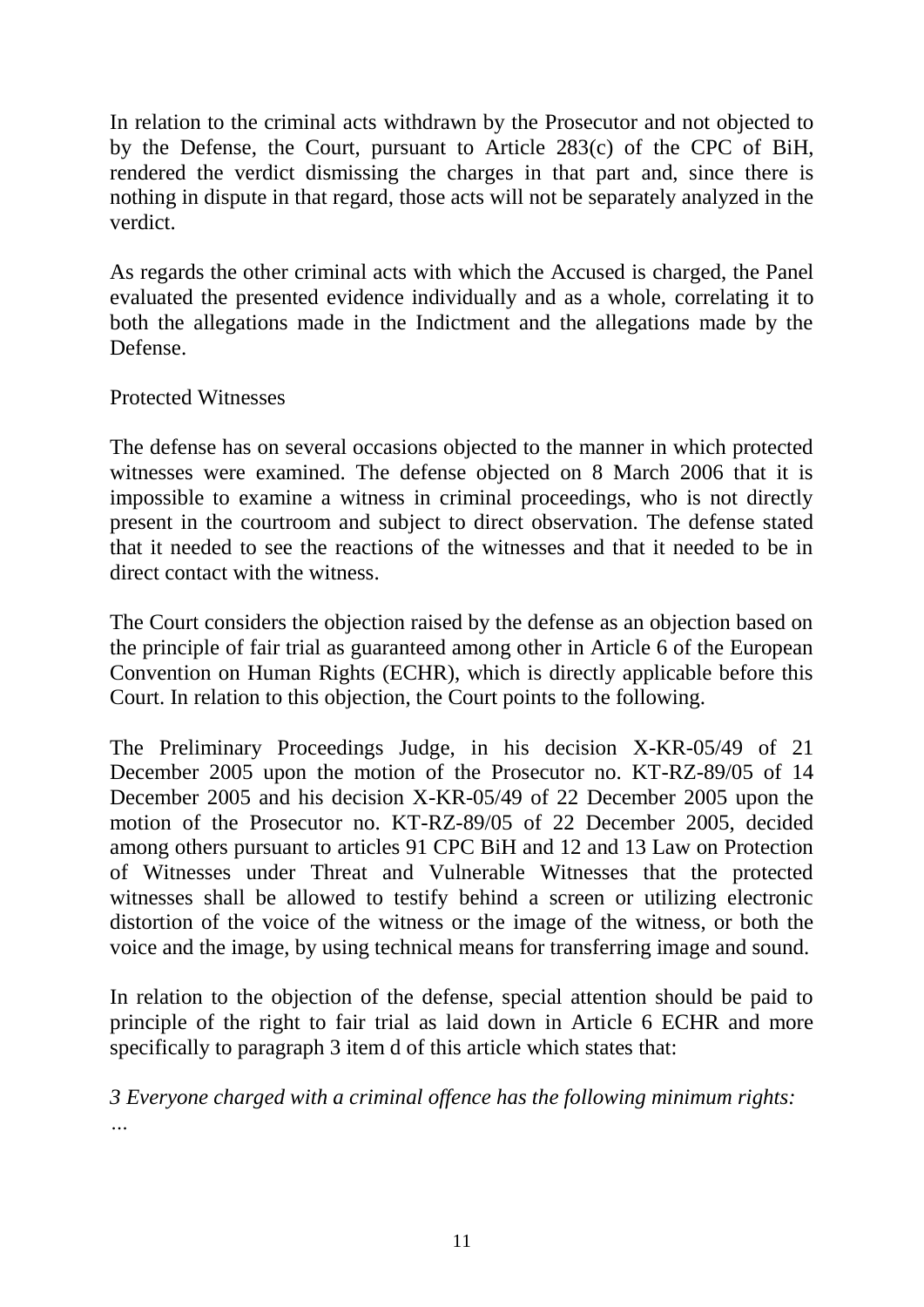*d) to examine or have examined witnesses against him and to obtain the attendance and examination of witnesses on his behalf under the same conditions as witnesses against him;*

Article 6 (3) d ECHR provides that the accused has the right to examine or have examined witnesses against him/her and to obtain the attendance and examination of witnesses on his/her behalf under the same conditions as witnesses against him/her. In principle all the evidence must be produced in the presence of the accused at a public hearing with a view to adversarial argument (see also the *Barberà, Messegué and Jabardo v. Spain*, ECHR judgement of 6 December 1988, § 78, Publ. Series A no. 146).

However, the Court stresses that this provision does not give the accused an absolute right. Domestic law can lay conditions down for the admission of witnesses and the competent authorities can refuse to allow a witness to be heard if e.g. it appears that the evidence will not be relevant. Furthermore, domestic law can regulate special conditions for the hearing of witnesses for their protection. The measures under article 12 and 13 of the Law on the Protection of Witnesses have to be considered in this light. The Court considers in the present case the following consideration of the European Court of Human Rights in the *Doorson vs. The Netherlands* judgement of 26 March 1996, § 70, clarifying:

*˝It is true that Article 6 does not explicitly require the interests of witnesses in general, and those of victims called upon to testify in particular, to be taken into consideration. However, their life, liberty or security of person may be at stake, as may interests coming generally within the ambit of Article 8 of the Convention. Such interests of witnesses and victims are in principle protected by other, substantive provisions of the Convention, which imply that Contracting States should organize their criminal proceedings in such a way that those interests are not unjustifiably imperiled. Against this background, principles of fair trial also require that in appropriate cases the interests of the defence are balanced against those of witnesses or victims called upon to testify.˝* 

No violation of Article 6 ECHR can be found if it is established that the handicaps under which the defence laboured were sufficiently counterbalanced by the procedures followed by the judicial authorities (*Doorson vs. the Netherlands* judgement, et.al, § 72). In relation to this, the Court points to the fact that the defense had the opportunity to extensively cross-examine the witnesses, put the reliability of the witnesses into question and the identity of the witnesses was known to the defense 30 days before the questioning of these witnesses. The Court thus finds that the handicaps under which the defence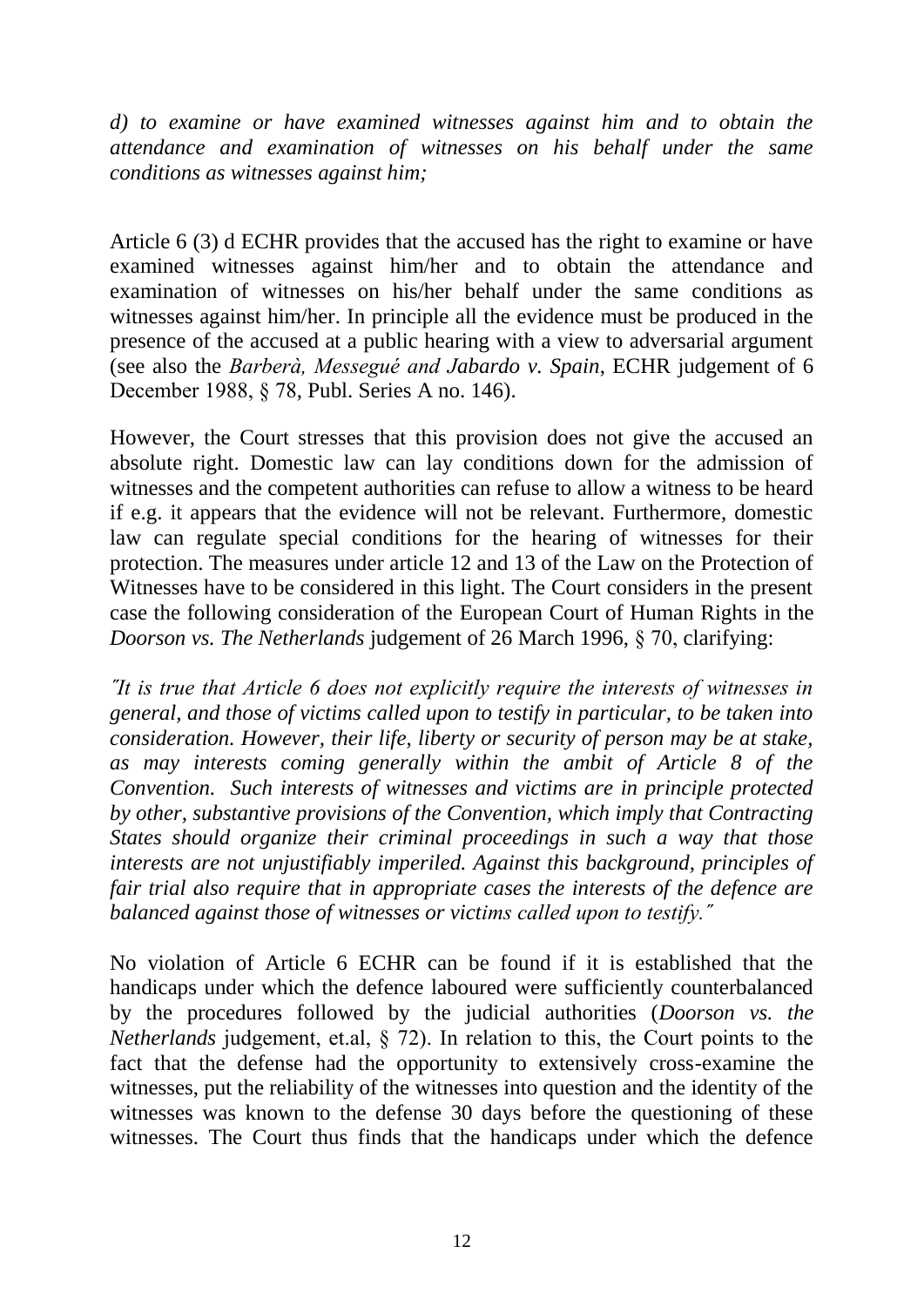laboured were sufficiently counterbalanced by the procedures followed by the judicial authorities and rejects the objection of the defense.

As it follows from the Indictment, Neđo Samardžić is indicted for the criminal offense of Crimes against Humanity in violation of Article 172(1)(a), (d), (e), (g), (h), (i) and (k) of the CC of BiH and the burden to prove all key elements of that offense rested on the Prosecutor's Office, those elements being as follows: existence of a widespread and systematic attack directed against the Muslim/Bosniak civilian population, knowledge of the Accused that such an attack was taking place and the acts of the Accused are by their nature or consequences an objective part of the attack, of which the Accused was aware.

#### Adjudicated facts

With regard to the general key elements of the criminal offense in question, the first being the existence of a widespread and systematic attack of the Serb army and police (according to the Prosecution, both have been cumulatively fulfilled) in the period from April 1992 until March 1993 in the area of Foča, directed against Moslem/Bosniak civilian population, the Prosecution proposed, as the evidence that those facts were already established, Judgments of the International Criminal Tribunal for the Former Yugoslavia IT-96-23-T and IT-96-23/1-T dated 22 February 2001 and Appeals Chamber Judgments IT-26-23 and IT-96-23/1-A dated 12 June 2001, as well as Judgment IT-97-02 dated 15 March 2002 and Appeals Chamber Judgment IT-97-25-A dated 17 September 2003.

With regard to this general key element, the Defense did not contest the existence of such an attack in the Foča area and it accepted in their entirety the facts established in the judgments quoted above, but only in respect of the Foča area. However, it contested that such an attack existed in the Miljevina area. In other words, the Defense maintained that existence of an armed conflict and an attack as part of it must be viewed in the immediate area of Miljevina. According to the Defense, this place was for some time a separate municipality before the war.

The Defense argued furthermore that the crimes with which the Accused is charged could not be treated within the context of a widespread and systematic attack against non-Serb civilian population since the Accused could not have known of such an attack (according to the Defense, there was no such an attack at the relevant time in the area of Miljevina according to the ICTY judgment, at least not in relation to the majority of the crimes that the Accused is charged with), all the more so because as a soldier he did not have any authority in the Serb Army, nor was he familiar with the overall atmosphere since he had been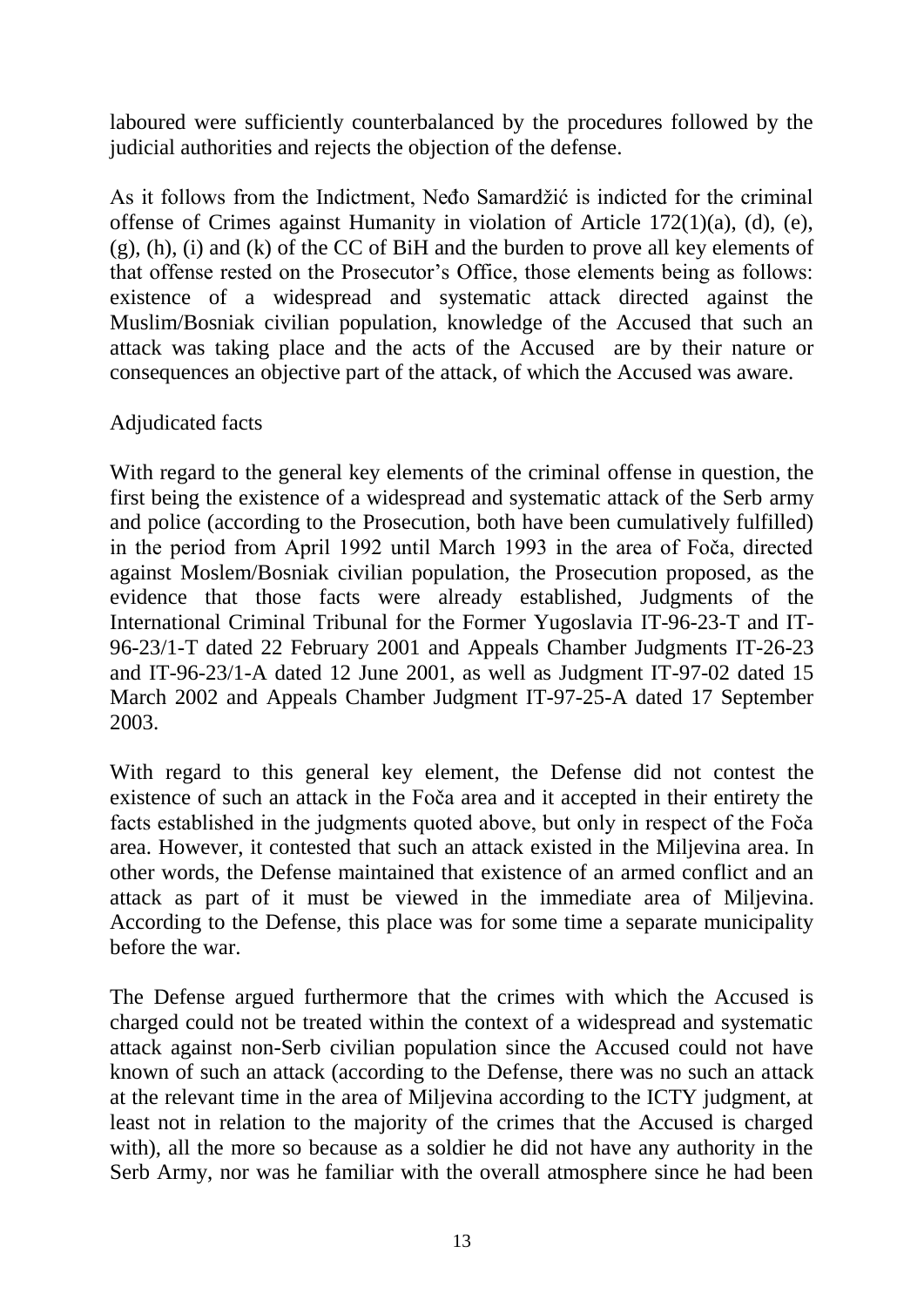in prison. Likewise, the Defense argued that the Accused was a member of the Military Intervention Platoon and that the police forces under the command of Mićo Olović went to field inspection to detect the attackers on the Serb civilians only when a concrete incident would occur to the Serb Army and civilians, such as when an extensive interrogating operation was carried out among the inhabitants of Miljevina and the surrounding villages with regard to the killing of one Vuković, laying of a mine when two soldiers and one civilian were killed and when a bus of 40 Serbs, many of them civilians, , were killed. Therefore, according to the Defense, the acts of the Accused, even if proven, were completely unrelated to the widespread and systematic attack as they always consisted of interventions following concrete incidents.

Pursuant to Article 4 of the Law on transfer of cases from ITCY to the Prosecutor's Office of BiH and the use of evidence collected by ICTY in proceedings before the Court of BiH, the Prosecution submitted a Motion, dated 29 March 2006, no. KT-RZ-89/05, for adoption of adjudicated facts before the ICTY in the verdicts IT-96-23-T and IT-96-23/1-T, IT/96/23 and IT-96-23/1-A, IT-97-25-T and IT-97-25-A. The parties have been heard on this motion on 30 March 2006.

The Court may, ex officio or upon proposal of the parties, accept as proven the facts established by decisions of the ICTY. The Court, after hearing the parties accepted the following ICTY judgments be reviewed as evidence: IT-96-23-T and IT-96-23/1-T dated 22 February 2001 and IT-96-23 and IT-96-23/1-A dated 12 June 2002 in the case of Prosecutor v. Dragoljub Kunarac et.al as well as the Judgments No: IT-97-25-T dated 15 March 2002 and IT-97-25-A dated 17 September 2003 in the case of Prosecutor v. Milorad Krnojelac.

The Court specifically refers to the facts established by the ICTY in the mentioned cases referring to the existence of a widespread and systematic attack of the Army of Bosnian Serbs directed against civilian Bosniak population on the territory of the Municipalities of Foča, Kalinovik and Gacko in the period covered by the abovementioned Indictment.

The Court accepts as proven the facts as following.

On 8 April 1992, an armed conflict broke out between Serb and Muslim-Bosniak forces in Foča and until at least February 1993 there was an armed conflict in the area of Foca. Members of the military and police of the so-called Serb Republic of BiH, and subsequently of the Republika Srpska, carried out a large-scale attack directed against the Bosniak civilian population.

An attack can be described as a course of conduct involving the commission of acts of violence. The term 'attack' in the context of a crime against humanity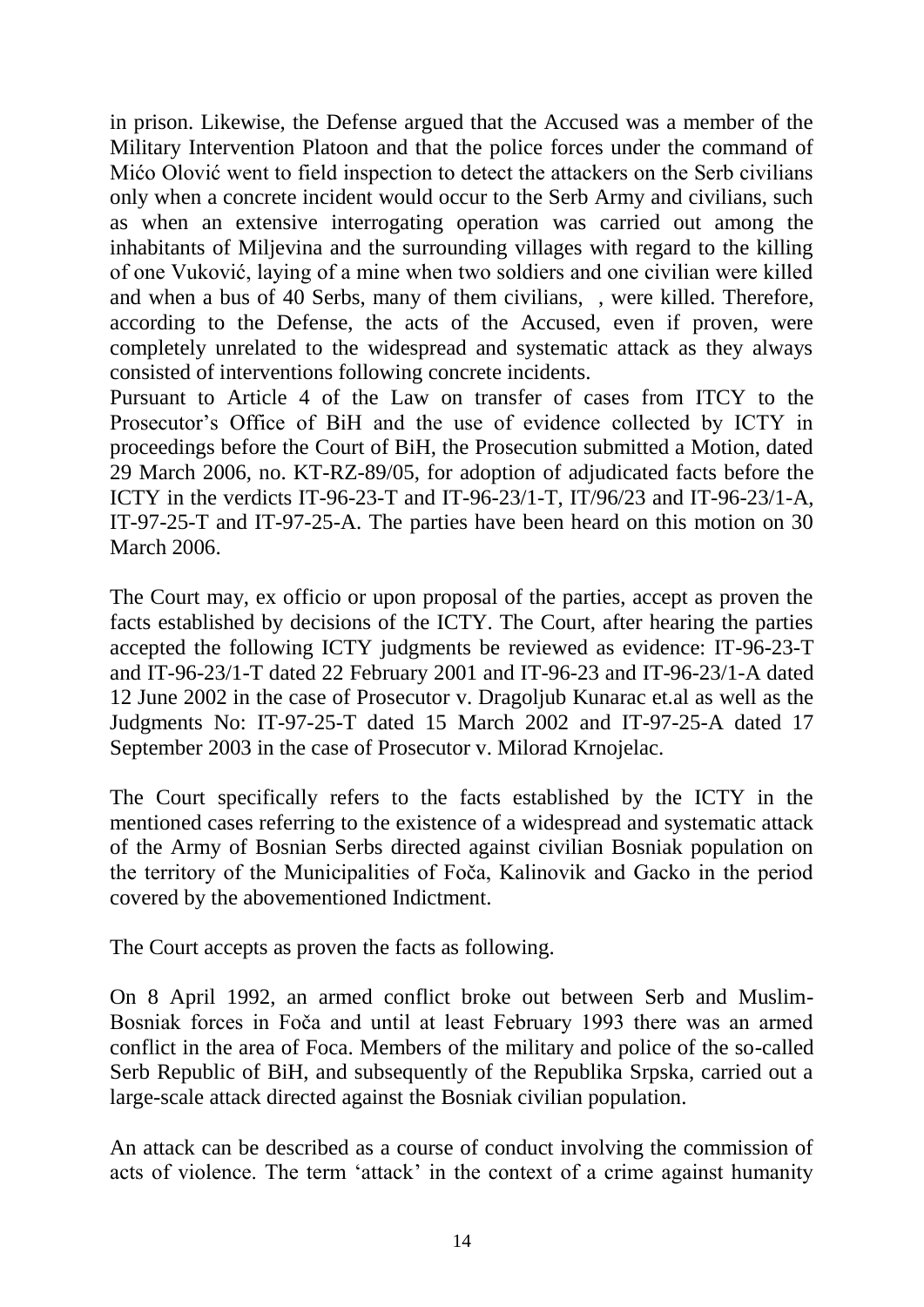carries a slightly different meaning than in the laws of war. In the context of crimes against humanity, 'attack' is not limited to the conduct of hostilities. It may also encompass situations of mistreatment of persons taking no active part in hostilities, such as someone in detention.

By mid-April the Foca Municipality has been taken over by the Serb forces and they took over the power in the town of Foča, and in the following ten days they took control over the entire Municipality. The fighting continued in the surrounding villages and municipalities of Gacko and Kalinovik. Following the take-over of power, these forces undertook systematic plundering or burning down of Bosniak houses and apartments, picking up and capturing Bosniaks, occasionally beating or killing them; they separated men from women, imprisoned many men in the Foča "KP Dom", and took women to detention facilities, such as the "Partizan" Sports Hall, where they were forced to live in intolerably unhygienic conditions, with scarce food supplies and limited freedom of movement, subjected to abuse and rape and to so called brothels such as the Karaman's house, were they were subsequently raped and forced to labor. After several months of enslavement, many women were either expelled or exchanged, while many men were detained for a longer period just because they were Bosniaks. All the traces of Bosniak presence and culture in that territory were obliterated.

Taking account of these facts, it was concluded in the above-referenced Judgments that the military and paramilitary formations of the so-called Serb Republic of BiH, i.e. Republika Srpska, carried out a widespread and systematic attack against the Bosniak civilians, inhabitants of the Foča, Gacko and Kalinovik municipalities.

The Court is satisfied beyond reasonable doubts that the Muslim civilians in the Foca Municipality were simply removed by soldiers from their houses and kept in various facilities, raped or otherwise abused and even killed as a direct result of the armed conflict and because the armed conflict apparently offered blanket impunity to the perpetrators. It is irrelevant that the actual fighting had shifted from Foca town once it was safely in Serb hands to the surrounding areas by the time the events charged occurred, because it's not required that the offences be directly committed whilst fighting is actually taking place, or at scene of combat.

The Court furthermore wants to express that Humanitarian law continues to apply in the whole of the territory under the control of one of the parties, whether or not actual combat continues at the place where the events in question took place. It's therefore not relevant that there was no fighting at all in Miljevina and it's surrounding villages before the beginning of September 1992. Also the Court underlines that in the context of a crime against humanity, the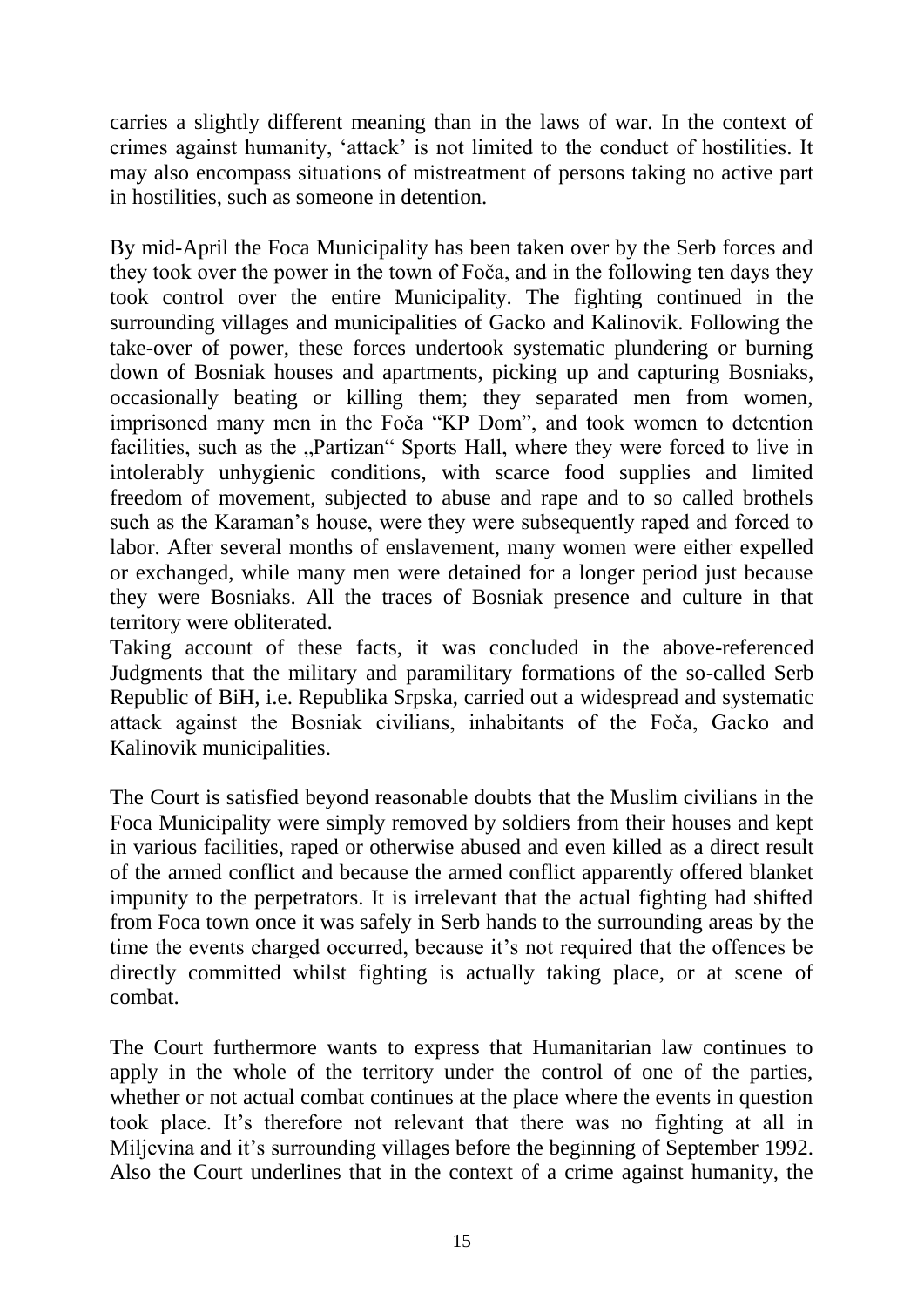'phrase' attack is not limited to the use of armed force; it also encompasses any mistreatment of the civilian population, as the removal from Muslim civilians from their homes, the rounding up and bringing them to collective points from which they were transported to different places and detained there and their abusing, killing, rape and other facts of violence.

In relation to the knowledge of the accused of the existence of an attack on the civilian population, the Court considers the following.

The accused and his brother were serving a prison sentence at KP Dom. The accused knew Pero Elez from KP Dom, since Pero Elez was a prison guard at this correctional facility. The accused, shortly after he left KP Dom, went to the headquarters of the Serb army in Hotel Miljevina, where he, according to the statement of the witness Davidovic Sretko, met Pero Elez. Pero Elez was a high military commander in Miljevina. He was subsequently placed in the intervention unit in which among others witness Davidović Sretko was placed. On the basis of documents submitted by the Prosecutor it is shown that the accused was a member of the military from 6 April 1992 until at least 30 June 1996.

Furhtermore, the accused has been seen on several occasions in the company of the Mico Olovic, who was the police commander of Miljevina. Both Mico Olovic and Pero Elez were well informed and high in the command in Miljevina. Furhtermore, the attack against Muslim civilians was perpetrated in full view, meaning that it was not possible not to be seen by the someone who, like the accused, was present in the area of Miljevina for a longer period of time.

Moreover, according to witness Stankovic Srđan, the accused was present in the Headquarters in Hotel Miljevina on several occasions when he came to report. The abovementioned circumstances indicate that the accused had access to the highest (military) command. He obviously knew of the aim to overcome Muslims in any possible way, including through criminal means. This can also be inferred from the acts of the accused, which clearly were intended to spread fear among the Muslim population in Miljevina. The accused demonstrated a total disregard for the Muslim population in general and the woman in particular. This can, among others, be inferred from several witness testimonies in which the accused has been stated to refer to Muslim woman as 'balija'.

The nature and consequenses of the acts of the accused which this Court has considered established beyond has considered established beyond reasonable doubt, which will be elaborated upon on later in this verdict, clearly fall within the scope of a widespread an systematic attack and are part of it, against the Muslem population in Miljevina. Through these acts the accused not only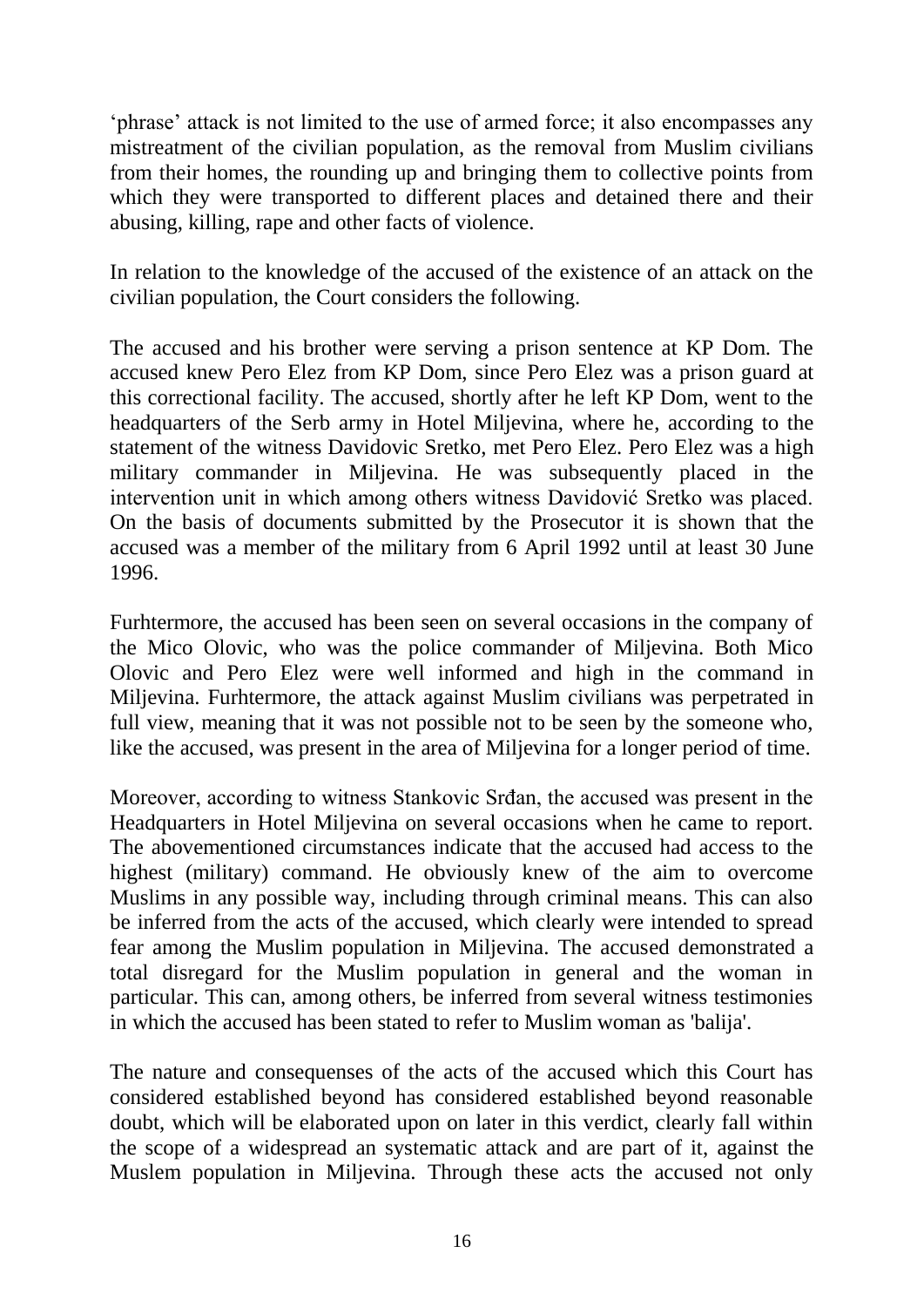showed that he knew of the attack and knew that his acts fitted in or were part of the attack, but – as can be inferred from several testemonies of the witnesses – he also clearly showed that he intended them to be so.

Accordingly, the Court is satisfied, beyond reasonable dounts, that the accused was fully aware of the widespread and systematic attack that took place in the area of Miljevina and the Foca municipality and that his acts were part of this attack. The accused joined the army at the start of the hostilities in the area and on the basis of the contacts of the accused and his general behaviour in the area of Miljevina it can be inferred that the accused must have known the nature of the attack.

Concerning individual criminal acts with which the Accused Neđo Samardžić is charged with under Counts 1 through 10 of the Indictment, the Court had at its disposal, in respect of the majority counts of the Indictment, the testimonies of the witnesses heard at the main trial as well as their statements made during the investigative procedure. There was no material evidence for the majority of the counts of the Indictment. These testimonies have been analyzed with special consideration.

# **As regards the convicting part of the verdict, the Court established as follows:**

#### **General considerations regarding the evaluation of evidence**

The Court has assessed the evidence in this case in accordance with the Criminal Procedure Code of Bosnia and Herzegovina. The Court has applied to the accused the presumption of innocence stated in Article 3 of the CPC of BiH, which embodies a general principle of law, so that the Prosecution bears the onus of establishing the guilt of the accused and the Prosecution must do so beyond reasonable doubt.

The Court has made careful evaluation of the evidence or identification during the trial, exercising particular caution in relation to it. The Court accepts that identification evidence involves inherent uncertainties. This because of many difficulties inherent in the identification process, resulting from the vagaries of human perception and recollection. It is insufficient that the evidence of identification given by the witnesses has been honestly given; the true issue in relation to identification evidence is not wether it has been honestly given but rather whether it is reliable. In the turbulent and often traumatizing circumstances in which these witnesses found themselves, the Court is acutely aware of the possibility of error in making an identification later of a person previously unknown to the witness.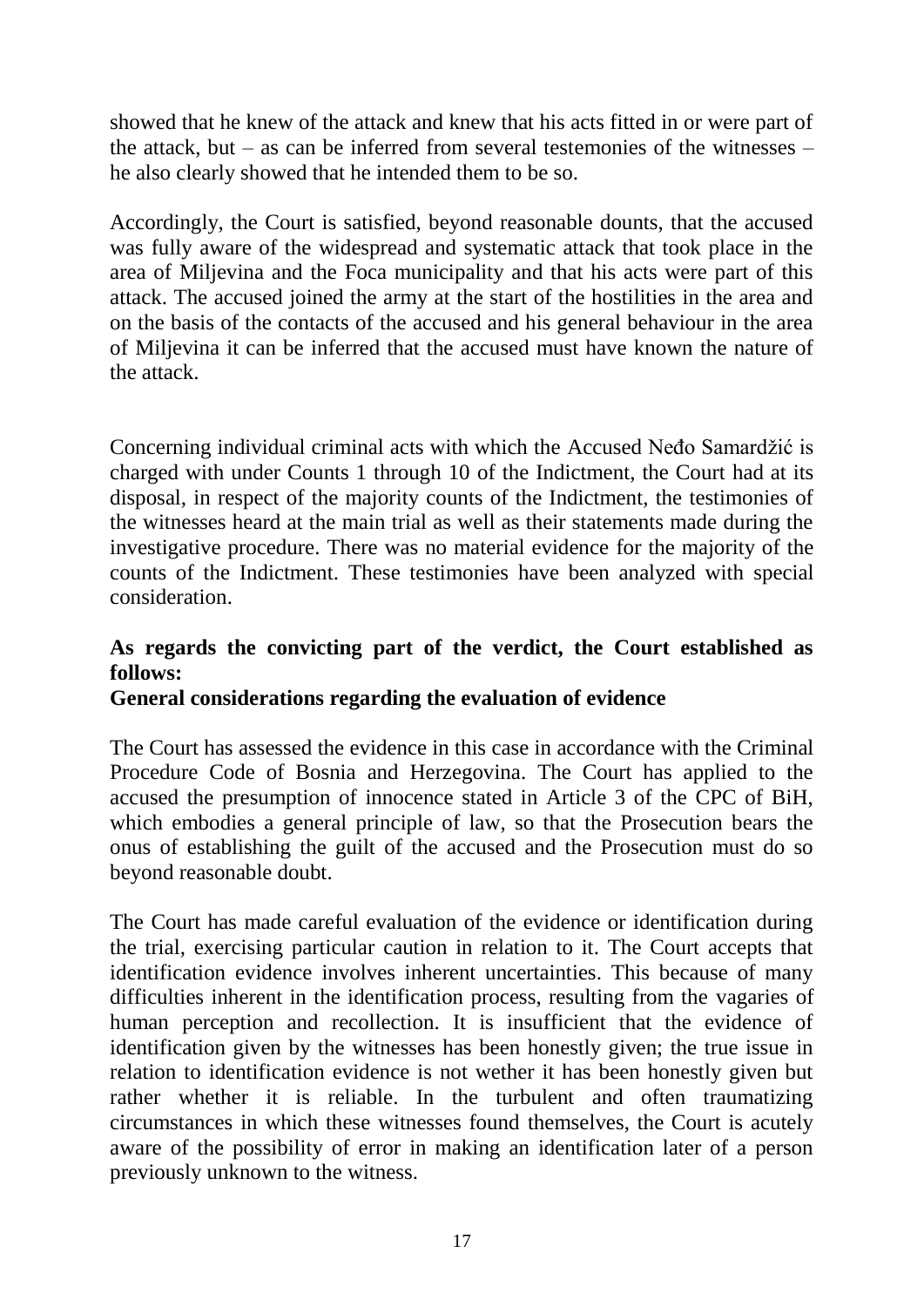The Court has accordingly placed considerable weight upon the descriptions which the witnesses gave of the men who they said had raped them, and it has considered carefully whether the evidence from the other witnesses supports the description given. Each of these witnesses was asked whether she/he or he could identify any of the persons in the courtroom as the man who raped her and/or of the crimes perpetrated against her/him.

By the very nature, the experiences which the witnesses underwent were traumatic for them at the time, and they cannot reasonably be expected to recall the munitiae of the particular incidents charged, such as the precise sequence, or the exact dates and times of the events they have described. The fact that these witnesses were detained over weeks and months without knowledge of dates or access to clocks, and without the opportunity to record their experiences, only exacerbated their difficulties in recalling the detail of those incidents later. The Court has also taking into regard the elapse of time since the events took place and the effect this must have had on their memory.

In general, the Court has not treated minor discrepancies between the evidence of various witnesses, or between the evidence of a particular witness and a statement previously made by that witness, as discrediting their evidence where that witness has nevertheless recounted the essence of the incident charged in acceptable detail.

In some cases, only one witness has given evidence of an incident with which one of the other of the accused has been charged. Pursuant to Article 15 of the CPC of BiH the Court is free in it's evaluation of evidence presented by both of the parties. The Court has, moreover, held that the testimony of a single witness on a material fact does not, as a matter of law, require corroboration. Nevertheless, the fact remains that only one witness has given evidence of that incident, usually because she has been the only person present other than the particular accussed when the incident charged is alleged to have taken place. In such a situation, the Court has scrutinized the evidence of the Proscecution witness with great care before accepting it as sufficient to make a finding of guilt against any of the accused.

Under item 1 of the convicting part of the verdict, the Accused was found guilty inasmuch as he:

On 9 June 1992 in the village of Rataje, Foča municipality, together with his brother Zoran and Mićo Olović came to Ismet Softić's house, where they forced Sulejman Grbo and Seid Grbo out of the house and Mustafa Grbo out of the house next door, pushed them into a car and took them away into the direction of Miljevina; consequently, carrying out imprisonment or other severe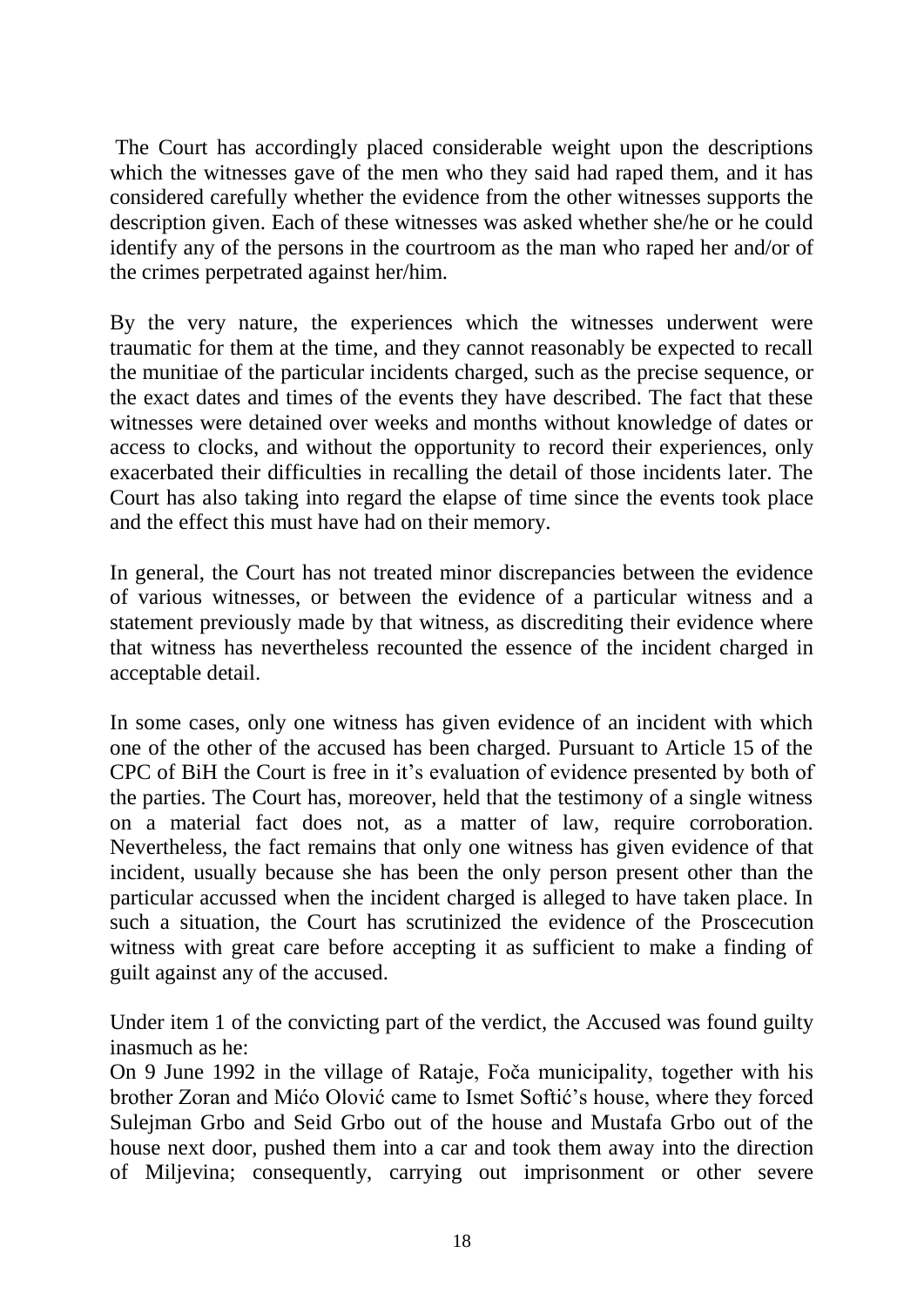deprivation of physical liberty in violation of fundamental rules of international law, thereby committing the criminal offense of Crimes against Humanity in violation of Article 172(1)(e) of the CC of BiH.

The factual description of these criminal acts set out by the Prosecution in Count 2 of the Consolidated Indictment dated 30 March 2006 states, among other things, that the Accused took part in abusing of the mentioned civilians and that he mistreated Fatima Grbo on the same occasion by placing an automatic rifle under her neck and saying: "I will kill you, get me mines, get me money". According to the Prosecutor, the Accused, in addition to severe deprivation of physical liberty in violation of fundamental rules of international law referred to in item (e) of the quoted article, also committed the criminal offence of enforced disappearance of persons referred to in item (i) and other inhumane acts of a similar character intentionally causing great suffering, or serious injury to body or to physical or mental health referred to in item (k) of the quoted article.

With regard to this count of the Indictment, the Prosecution offered the statements of witnesses Fatima Grbo and Mustafa Bajrović.

Witness Fatima Grbo testified at the main trial and stated before the Prosecutor on 5 October 2005, that she was present when Neđo Samardžić, Zoran Samardžić and Mićo Olović came to Ismet Softić's summerhouse (where she lived with her brothers, mother and uncle from 1 May 1992 until 2 September 1992) on 9 June 1992 fully armed and took away her brothers Seid and Sulejman and her cousin Mustafa and put them into a car. On that occasion, 9 June 2005, they yelled at them, cursed their balija's mother and told them they would return as soon as they made a statement regarding the killing of two Serbs. However, she has never seen them or heard anything about them ever since. Of those three persons, she knew only Mićo Olović. Her neighbor Ramiza Softić, whose husband Šućrija according to the witness was taken away a few days later, told her she saw them being taken away and told her that the other two men were Samardžić brothers. Ramiza knew them.

The Court considered the identification of the accused beyond reasonable doubt, especially since the witness told she heard the names of the Samardzic brothers the same evening her brothers and cousin were taken away. Ramiza Softic told her she saw her brothers and cousin being taken away. Because of this the witness immediately recognized the accused as the person who together with Mico Olovic and his brother took away her brothers and cousin when the accused entered the house of Ismet Softic the following day.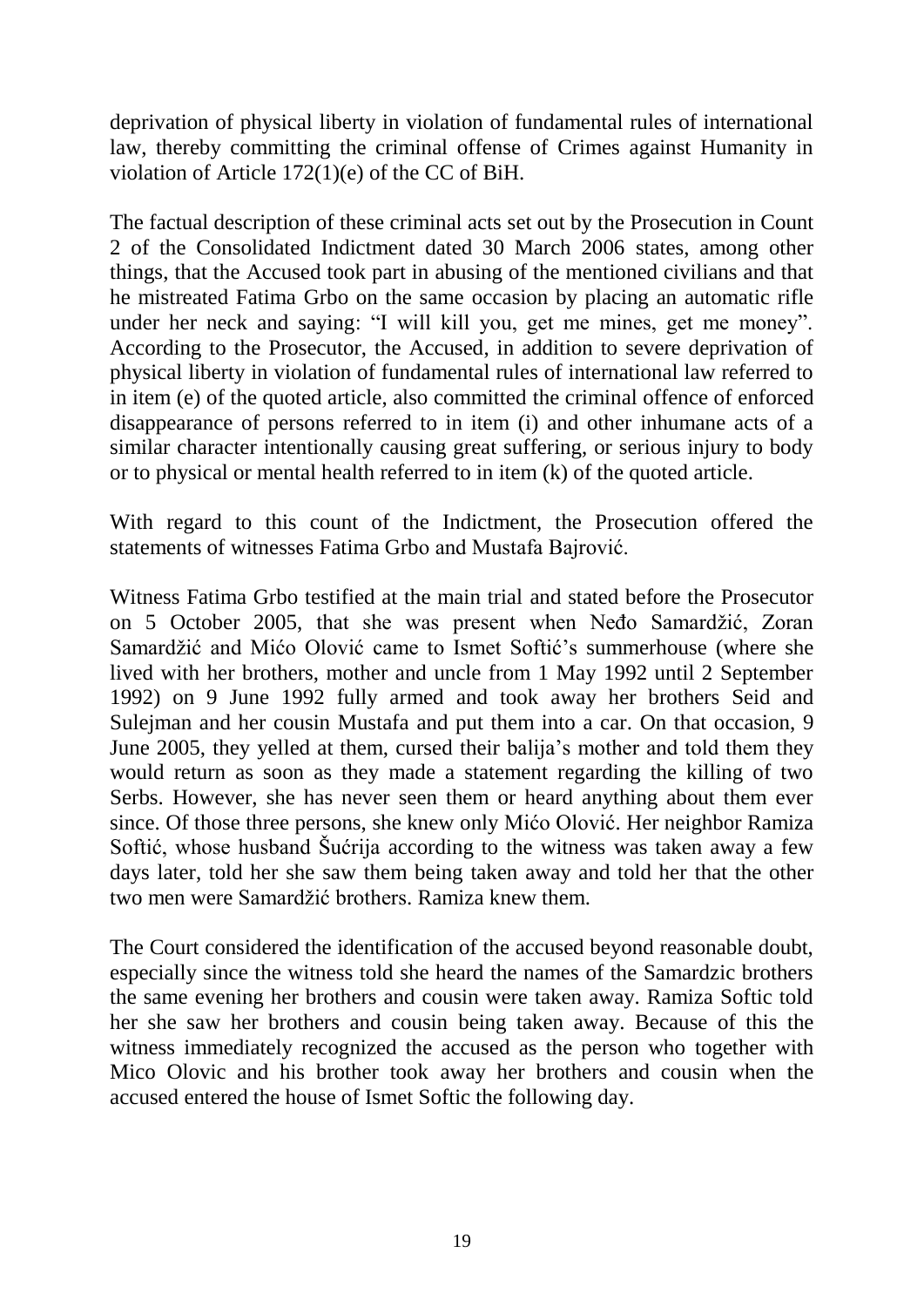Regarding this event, witness Mustafa Bajrović testified that Ramiza Softić told him when crossing over to Goražde that the Accused took away the Grbo brothers, their cousin and her husband Šućrija.

Consequently, on the basis of the testimonies of the said witnesses, the Court, with reference to this count of the Indictment, considers established beyond reasonable doubt only part of the factual description made in the first item of the convicting part of the judgment because it did not have sufficient and undisputable evidence that the Accused (and others on the relevant day) took part in abuse of the Grbo brothers and their cousin.

Likewise, the Court does not have sufficient evidence that the Accused abused witness Fatima Grbo on the occasion referred to in the relevant count of the indictment, whereby he allegedly caused to her great suffering or serious injury to body or to physical or mental health.

Furthermore, the Court did not have sufficient evidence to hold the Accused responsible for the disappearance of the Grbo brothers and their cousin. As stated by witness Grbo herself at the trial, when they were taking them away, they said that they were being taken to the police station to give a statement regarding the killing of two Serbs and that they would return immediately thereafter. The role of the accused in the disappearance cannot be established beyond reasonable doubt on the basis of the submitted evidence.

Consequently, established beyond a reasonable doubt with regard to this item is severe deprivation of physical liberty of the three members of the Grbo family in direct breach of the provision of Article 147 of the Geneva Convention relative to the Protection of Civilian Persons in Time of War of 12 August 1949 (IV Geneva Convention), which, among other violations whose perpetrators must be sanctioned under Article 146 thereof, mentions unlawful confinement. Such treatment as a grave breach of the Geneva Conventions of 1949 is explicitly set out within the ICTY competences in Article 2 of the ICTY Statute adopted on 25 May 1993, Resolution 827.

That these were persons subject to this protection unequivocally follows from the provision of Article 3 that is common for all four Geneva Conventions where, among others, the persons taking no active part in the hostilities are specifically referred to as the object of protection.

With regard to item 2 of the convicting part of the verdict, the Court established that the Accused, on an unknown date in June 1992 in the village of Rataje, Foča municipality, armed with a firearm, together with his brother Zoran and Mićo Olović, came to Šućrija Softić's family house wherefrom he and his brother Zoran took out Šućrija Softić, handcuffed him and thereupon physically mistreated him in the manner that they tied him to an iron fence, beat him up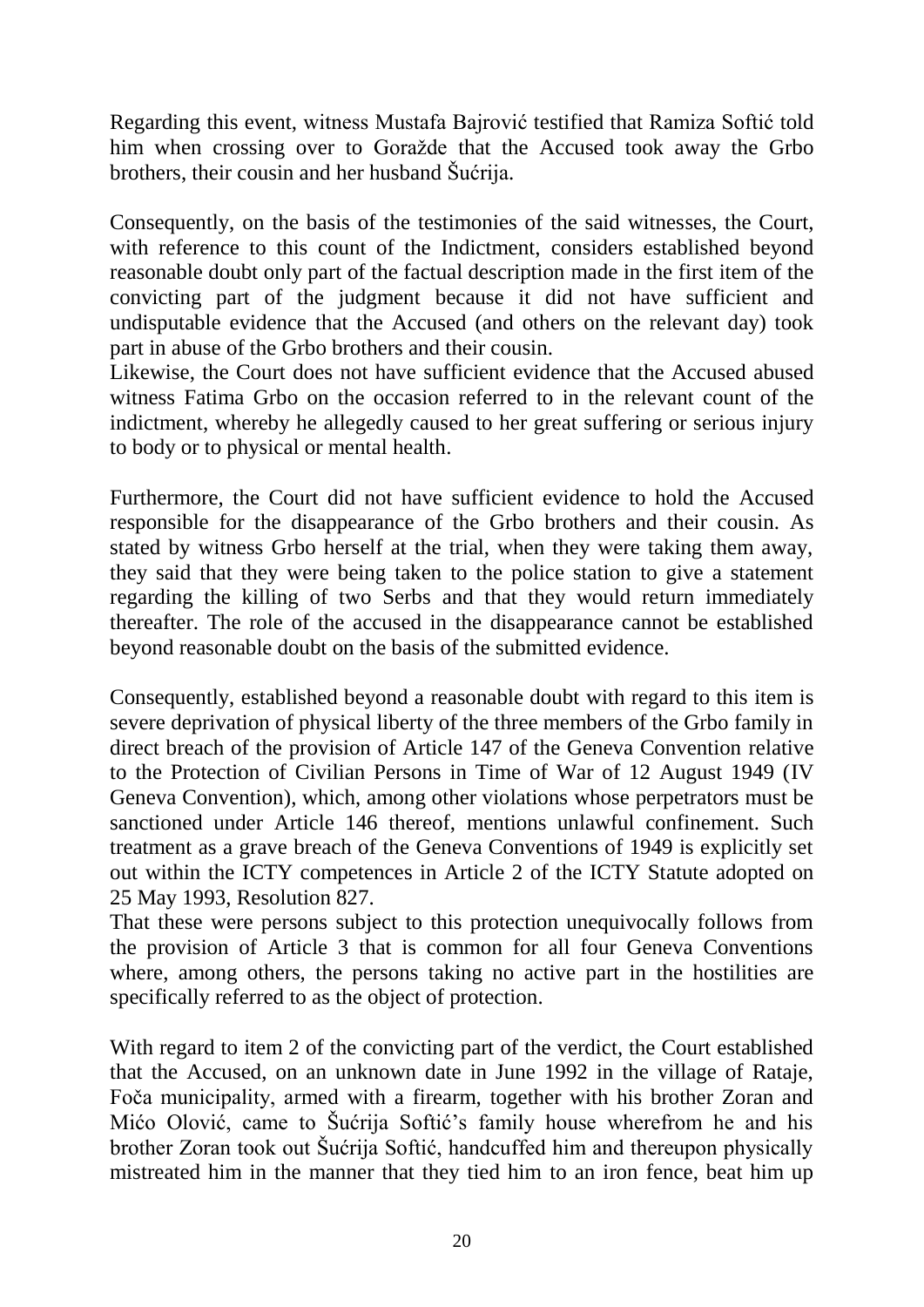with a baton and a rifle butt, made him call his brother Raif, while during this time Mićo Olović was sitting in a vehicle, and then they put him in the vehicle and took him to the Police Station in Miljevina whereupon he was transferred to the KPD "Foča" where he remained imprisoned for several months and thereafter transferred to the KPD "Kula"; later on he was exchanged and died five days afterwards.

Consequently, he, as part of a widespread and systematic attack against the Bosniak civilians of which he was aware, carried out imprisonment and severe deprivation of physical liberty in violation of fundamental rules of international law, thereby committing the criminal offense of .Crimes against Humanity in violation of Article 172(1)(e) of the CC of BiH.

Regarding this item of the convicting part of the verdict, the Court had the testimonies of witnesses A and Fatima Grbo.

Witness Fatima Grbo testified at the main trial with regard to this item that the Accused, his brother and Mićo Olović came for Šućrija Softić several days after the Grbo brothers and their cousin had been taken away. The witness stated that she did not remember the exact date. She saw that they tied him to an iron fence. She did not specify which of the three tied him. She then saw Neđo and Zoran hitting him, putting him onto a truck and taking him to Miljevina. Ramiza, Šućrija Softić's wife, told her subsequently that Šućrija was transferred to the KPD Foča where he spent six months. He was then transferred to Kula prison in Sarajevo. He was exchanged later on but died shortly thereafter.

When the defense attorney confronted this witness with her statement made before the investigative judge of the Cantonal Court of Sarajevo on 1 October 2002 with regard to the taking away of Šućrija, she stated that in addition to the said three about five more men took part in the taking away of her brothers and her cousin. She also stated then that she did not see who was hitting Šućrija Softić. She explained that she remembered better the details of the event at present day. The Court gave credit to her accepting this explanation of hers as realistic especially because her statements were consistent.

Moreover, witness A, who was imprisoned with Šućrija Softić for some time at the KPD Foča between November 1992 and April 1993, corroborated his testimony by stating that Šućrija told him frequently that the Accused captured him in violence in his village Rataje in the beginning of August 1992. He had entered his house and brought him with violence to a car in which Mico Orlovic was sitting and then he was brought to the police station in Miljevina.

The Court also found proved that the Accused committed the criminal acts described under item 3 of the convicting part of the verdict. To wit, that he, in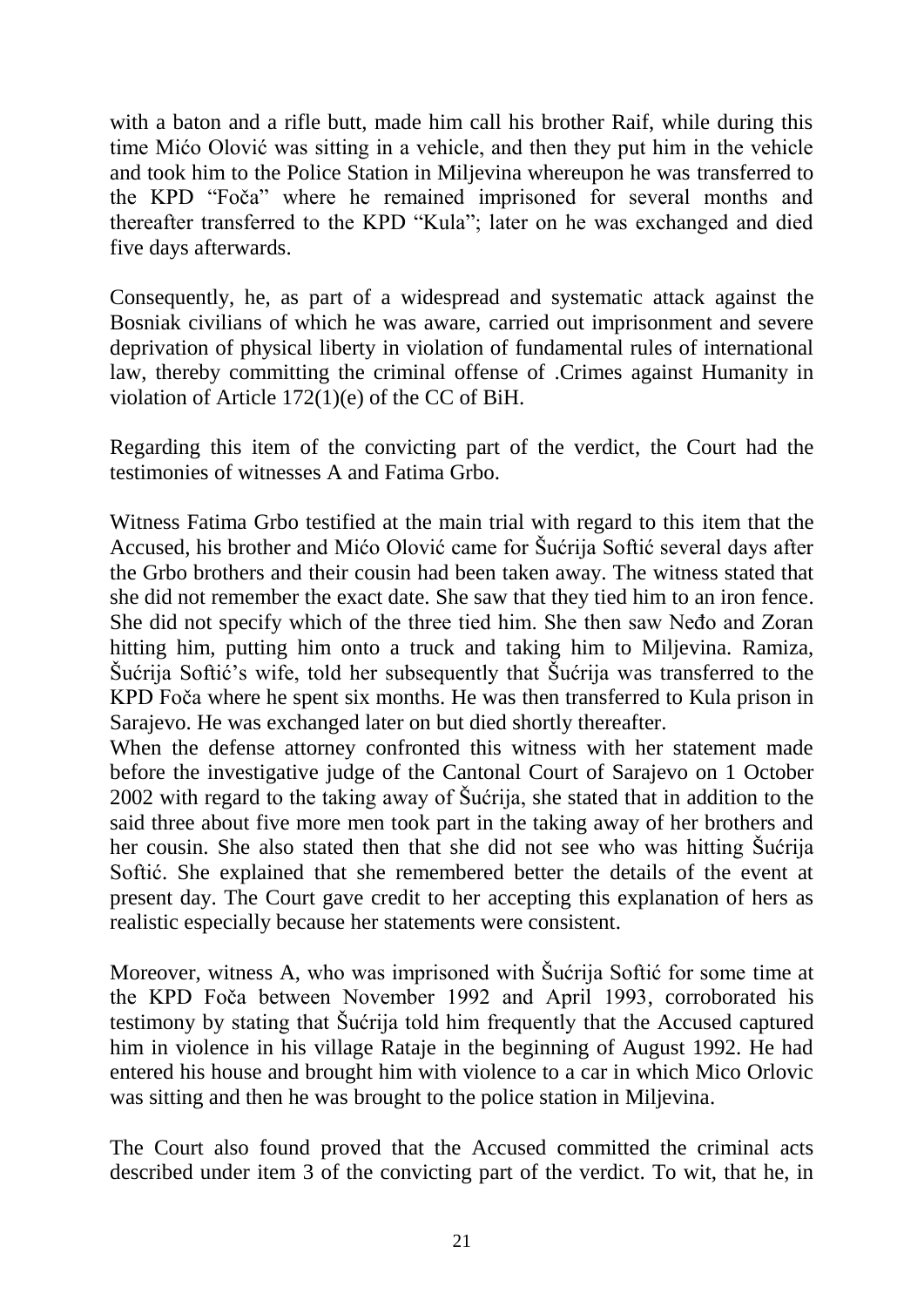the period from June to September 1992, in the so-called "Karaman's house", in Miljevina, Foča municipality, which was some kind of a camp for women, together with Nikola Brčić and Radovan Stanković, he aided and abetted in holding in sexual slavery several Bosniak women, among whom were underage girls, who were deprived of liberty and forced on a daily basis into sexual intercourses with soldiers who came to that house and he personally forced the detained women into sexual intercourses with him, B.J. in particular, originally from Kalinovik, whom he selected and kept for himself, and the injured party "L" who was 15 at the time and whom he had previously separated from her family and brought to "Karaman's house". Consequently, he coerced another by force or by threat of immediate attack upon his life or limb, or the life or limb of a person close to him, to sexual intercourse or an equivalent sexual act (rape) and aided and abetted in holding in sexual slavery, thereby committing the criminal offense of Crimes against Humanity in violation of Article 172(1)(g) of the CC of BiH.

The Court established these facts on the basis of the statements of the witnesses L, G, K, J, M, H, R, I and P.

Witness L, a direct victim of the Accused, spoke of the Accused Neđo Samardžić as the perpetrator of the said acts as clearly and fluently as possible given the ordeals she endured at her early age. She remembered well the day when her father was taken away as well as the day in August 1992 when she was taken away by the Accused, his brother Zoran and Pedo Trifković. They first took her to the police station in Miljevina for interrogation and then to Karaman's house. She did not know then what that house was. But the girls whom she found there told her that in addition to witnessing the murders of their loved ones, being in Partizan and some of them in apartments in Foča, all of them were also raped in the house. She stated that among the men who frequently visited Karaman's house Pero Elez, brothers Neđo and Zoran Samardžić, Nikola Brčić, Radovan Stanković and others were "those in charge and the biggest bosses". Among others, the witness also found JB there. She remembers that that girl was from Kalinovik and that she was a child from ethnically-mixed marriage. Witness L spent the night at Karaman's house. The Accused took her back to her house on the following morning. One month later, the Accused brought her back to Karaman's house where she found almost the same persons with the exception of the injured party JB. The witness continued to describe the horrors experienced at Karaman's house both by herself and other women and daily rapes by soldiers the majority of whom she did not know. What especially imprinted on her memory was when she was raped by the Accused Neđo Samardžić. She saw men coming in groups at night and taking away several girls to rape them in the same rooms at the same time. She also stated that the girls were held imprisoned in Karaman's house and that this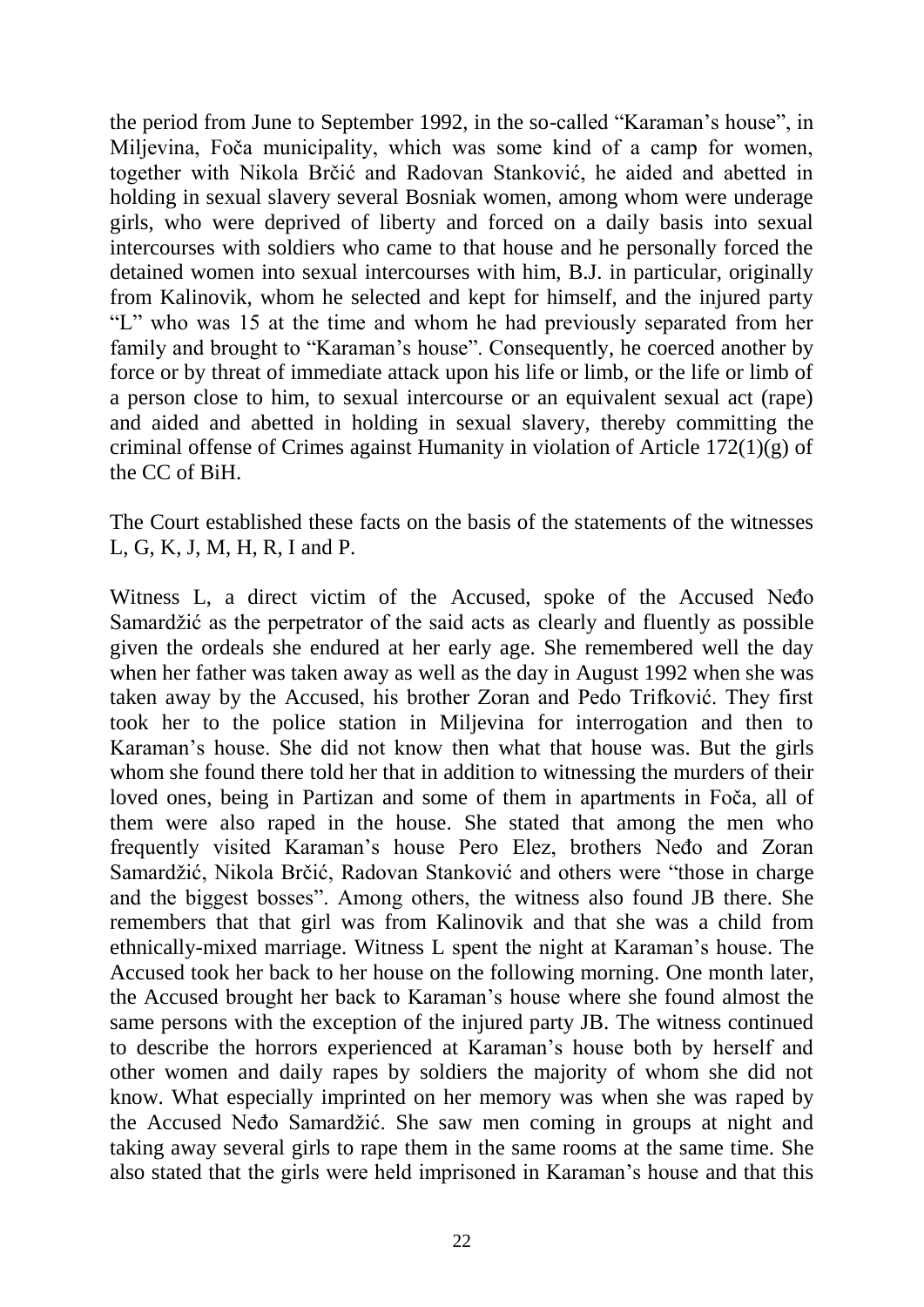house was in the center of the Serb settlements. The girls did not know the terrain and they had nowhere else to go.

Witness G also spoke about the events at Karaman's house. After her family was killed, she was first taken to Miljevina Hotel and then to a private apartment. It was Neđo Samardžić who took her from the apartment to Karaman's house telling her that he was taking her to Nikola Brčić. Only the injured party JB remained in the apartment with the Accused. She found witnesses L and JG at Karaman's house and all three of them were subjected to mistreatments and rapes on a daily basis by Nikola Brčić. He made them drink with him and sing Chetnik songs. She remembered Neđo Samardžić and Pero Elez coming to Karaman's house while she was there. Witness G did not see witness L being raped by the Accused Neđo Samardžić.

Witness K also testified about Karaman house, where she stayed around three months. She stated among others that Karaman house was called by 'them' a brothel. She stated that the Accused, Radovan Stankovic and Nikola Brčić were with them everyday.

Witness J., together with her sister who was 16 at the time, also experienced the ordeals of Karaman's house. Fear and anxiety, sleepless nights and starvation are the conditions to which the girls held in captivity at Karaman's house were subjected. She clearly recalls that some of the girls were minors. In addition to having being subjected to rape herself, she recalls that on one occasion the Accused had in front of her a sexual intercourse to J.B., and, in particular, she remembers when her sister who was 16 at the time was raped in front of her by Radovan Stanković. She also recalls Nikola Brčić who, among others, raped and chose for himself a minor J.G. who was 13 at the time. She said that the Accused acted as being in charge of the house, but she also said that he was with J.B. only.

Witness M who was 16 at the time survived not only Karaman's house, but also the rapes at other locations, in particular private apartments. After having been separated from her family, which also remained in captivity, and having survived many rapes by soldiers known and unknown to her, witness M was brought to Karaman's house. She recalls well that Radovan Stanković brought her to Karaman's house where she found J.B. whom Neđo Samardžić had previously "taken" off the truck in which the two of them had been together. She further clearly recalls that she and other girls who were brought with her to Karaman's house were immediately "assigned" by Pero Elez. She was "assigned" to Radovan Stanković and J.B. to Neđo Samardžić. She recalls having been present during many rapes at Karaman's house because they were done openly. In particular, she points out one occasion when at the same time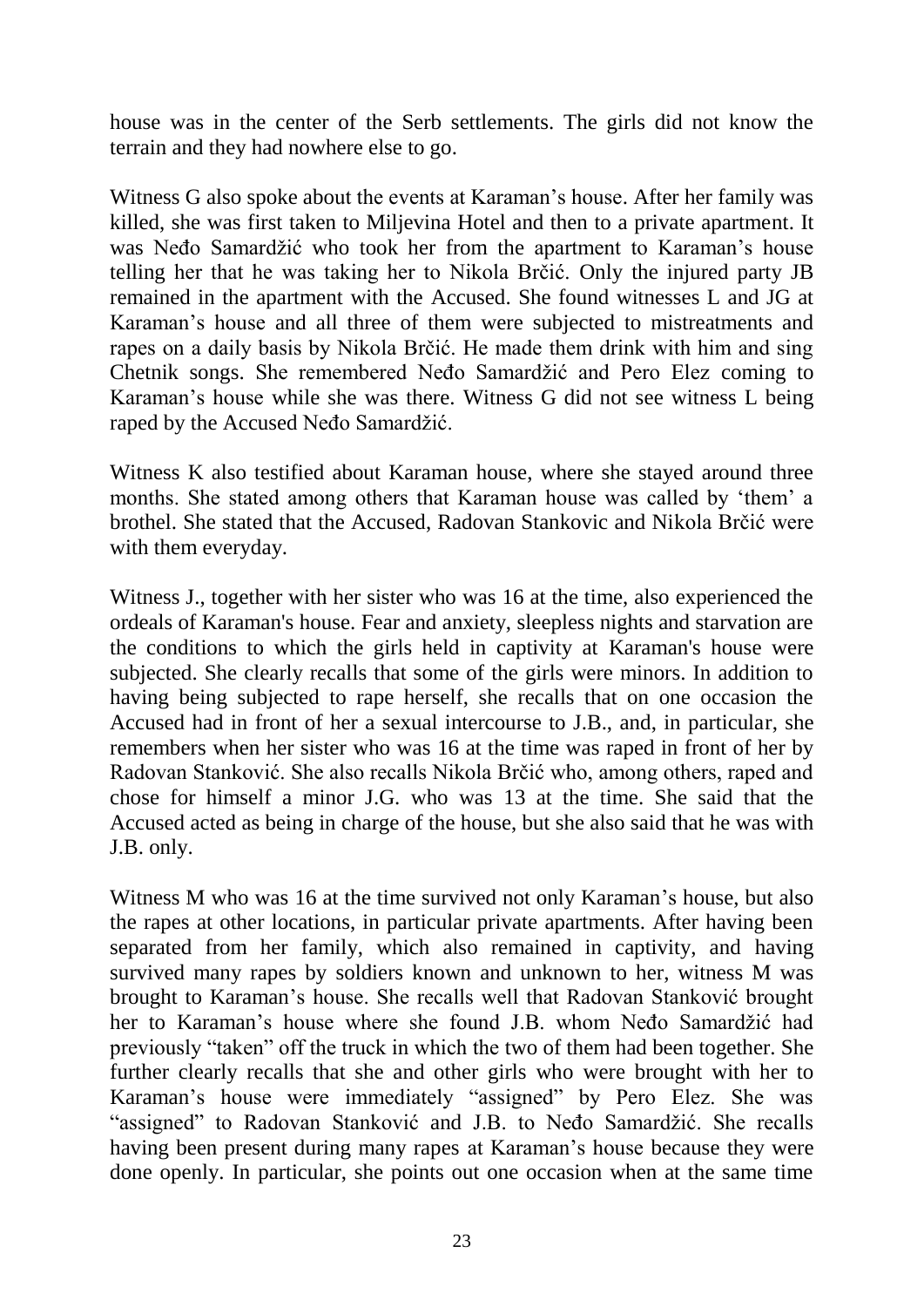and in the same room Radovan Stanković was raping her in one corner while the Accused Neđo Samardžić was raping injured party J.B. in another corner. Other minor girls were also at Karaman's house. She particularly recalls J.G. who was 12 or 13 at the time. She describes their status during their stay at Karaman's house as slavery: "We did not have the feeling that we were human beings; they treated us as slaves, they bought us, sold us, gave us away, gave us as gifts".

Witness H also testifies about the captivity of women at Karaman's house. She evaded Karaman's house but not other "prisons" used for the same purpose. She recalls well that in the evening of 9 June 1992, when her husband was taken away, she was visited by her colleague and friend Zelenović aka Zele who told her that she and women A.P. and K.R. would be taken that night to Karaman's house. The Accused, his brother Zoran, Miško and a person called Pedo were supposed to take them away. He knew that because he was at the Command at Miljevina Hotel where all things would be arranged. She found out later on that witness L, and A.P. and K.R. had indeed been taken to Karaman's house where they had been sadistically abused by men. When the war ended, the witness personally learned from A.P., R.K. and witness L that they had been also raped by Neđo Samardžić.

The statement of witness R, whose 12-year-old daughter was taken to Karaman's house on two occasions, supports the conclusion that the Accused Neđo Samardžić also aided and abetted in holding in captivity of women and minor girls. Due to stress and suffering in which this witness has been living for more than 14 years, she cannot remember the date or the month when her daughter was taken away for the first time but she knows that a few days later she was brought home and then taken to Karaman's house again by the Accused Samardžić who introduced himself at the time, i.e. entered their house and talked to the mother and grandmother of the 12-year-old A.B. Her 12-year-old girl was soon returned home and she spent with her mother all the time until 3 September 1992 when she was taken off a bus on the way to the free territory. She did not see who did it. That was the last time she saw her daughter. However, during that last time they spent together, she recalls her daughter being in "some kind of fear" and when her mother asked her if anyone "touched her", she refused to answer but said that at Karaman's house she only cooked and served food. She recalls her daughter mentioning that witness L was also with her at Karaman's house.

The witness examined under pseudonym I testified about Karaman's house and the Accused from what she heard from other women. She remembers being told that girls, "so to say children" were taken to this house, and the Accused Neđo Samardžić was in charge of that. She substantiated this by one event that happened to her in person, when Zoran Samardžić and another man not known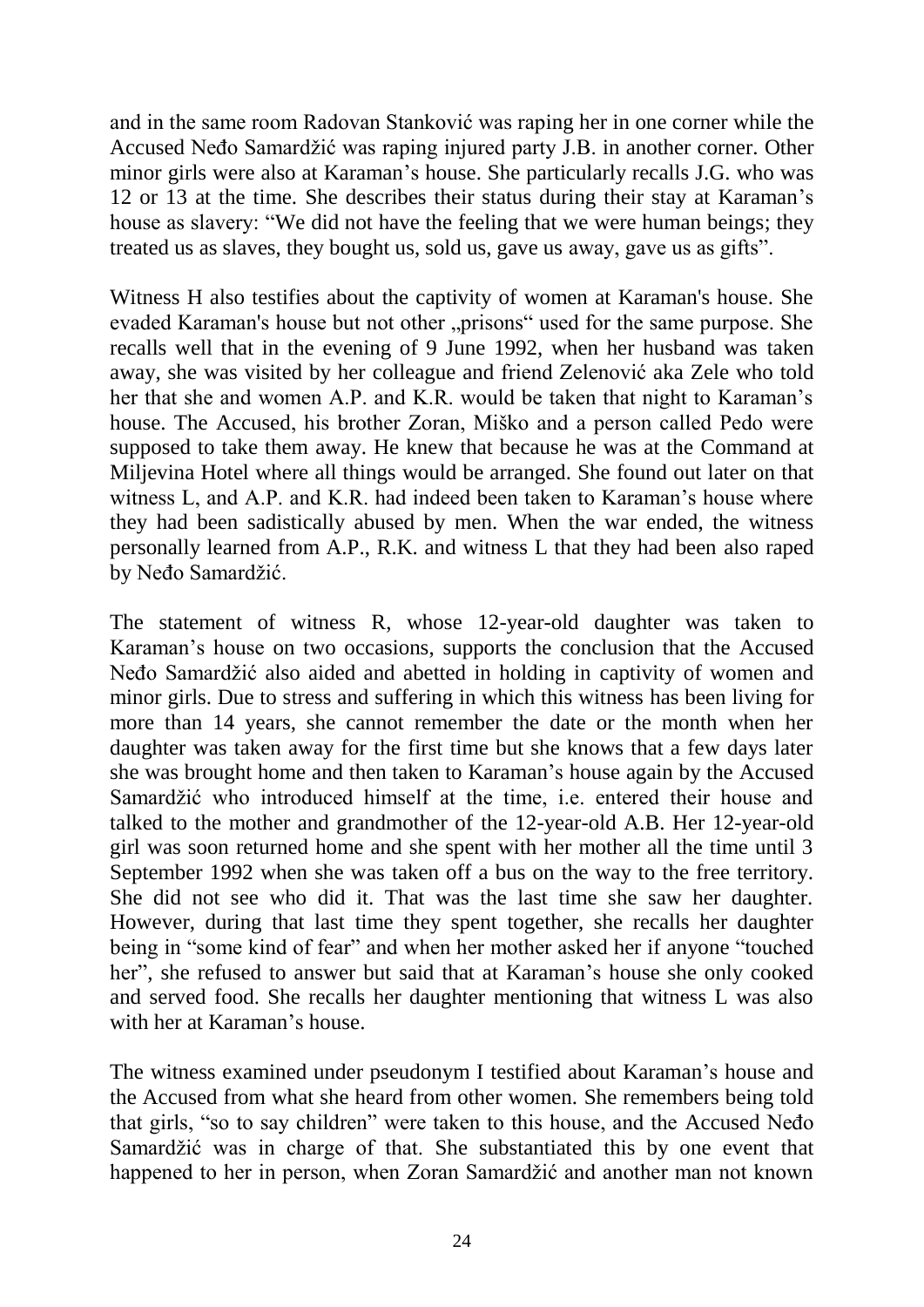to her came to take her and her sister to Karaman's house. After they threatened to call Pero Elez, Zoran told her: "Pero is not in charge, Neđo Samardžić is". Her best friend, whose identity the witness did not want to reveal, told witness I about the horrors and rape of her by the accused.

Witness P testified indirectly about the events at Karaman's house. She lived in Miljevina until 3 September 1992 in which period she was forced to daily milk the cows for the needs of the then military. She recalls meeting the Accused in front of  $\overline{K}$ . She met the Accused at the house of her neighbor R.T. She visited her often because she could not move around much. She knows that the women and underage girls who were forcibly brought to Karaman's house were raped there but she does not know who did it. She heard about the events at Karaman's house from AP, ĐM and others, in particular from AP who told her that she experienced all sorts of things at Karaman's house.

Based on the description of these witnesses of the events at Karaman house, the Court finds the role of the Accused Samardžić Neđo in holding, as an aidor and abettor, the Bosniak women in sexual slavery and raping of B.J. and minor L proved beyond reasonable doubt.

In relation to this count, the Court, in the absence of evidence which would substantiate it beyond reasonable doubt, did not accept part of the facts set out by the Prosecution whereby the Accused was charged with rape of the injured party K at the same time and at the same place and of the 12-year-old A.B. whom he according to the charges, together with Radovan Stanković, had previously separated from her mother during the expulsion of the Bosniak civilians from Miljevina in September 1992 and brought her to Karaman's house.

In addition to the testimonies of the above-mentioned witnesses, the Prosecution attempted to prove these facts by the testimony of witness K. who was 25 at the time. This witness gave different answers to certain questions posed by the Prosecution, the Defense and the Court respectively, and described the same situations relating to Karaman house in a different manner in her statement given at the Supreme Court of the Federation of BiH on 24 July 2002, which was introduced as evidence by the Defense and parts thereof were presented at the main trial.

At the main trial on 20 March 2006, this witness, testifying on the events in relation to her being taken to Karaman's house and her stay there, when asked directly by the Prosecutor, said that the Accused Samardžić, who was ordered by Pero Elez, took her together with two other girls in a car – she thinks it was a yellow Lada station wagon without the exhaust pipe – to Karaman's house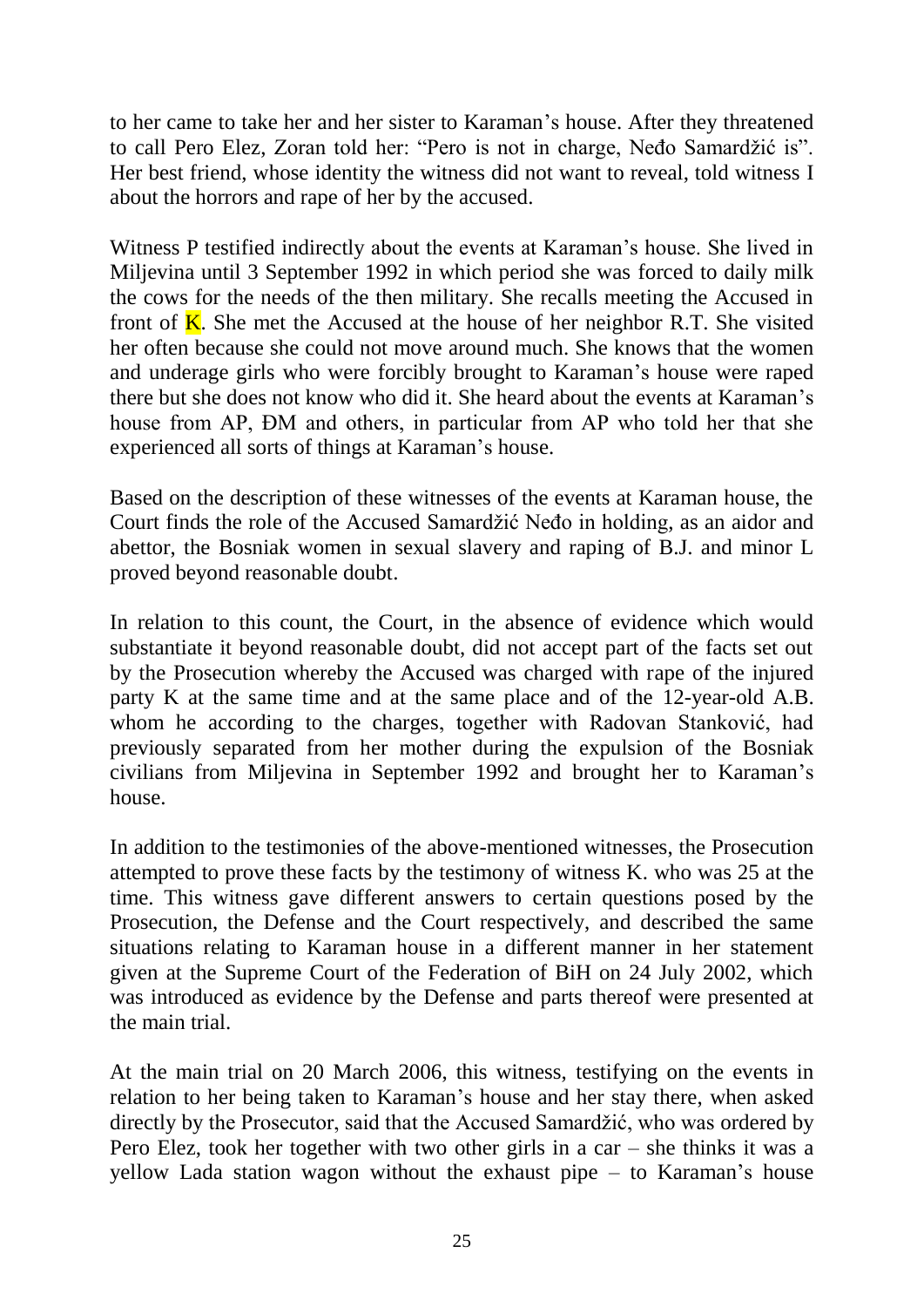where she stayed about three months. Then she said that the Accused raped her on one occasion and that she knew, although she did not see this, that he also raped minor A.B. because he personally bragged to her that he took her virginity and she heard from this girl who was 12 at the time that the Accused and Radovan Stanković brought her to Karaman's house after they forcibly took her from her mother off the bus by which they were supposed to be transferred to the free territory.

The Court notes, when contronted by the defense counsel about her statement given before a judge of the Supreme Court of the Federation of BiH on 24 July 2002, i.e. a statement given more than three and a half years ago, first stated that she also told the truth at that time. When asked to clarify her previous statement in which she only stated in relation to the Accused that "he brought one young girl from Kalinovik"; she stated she maybe did not say everything because she maybe did not have time.

Then when she was informed that she stated at the time that a man named Miško, as ordered by Pero Elez, took them by car to Karaman's house, the witness stated at the trial, "maybe it was Miško, it was either Miško or Neđo that took me there, it does not matter who took me there, I saw both of them at Karaman's house." Then when she was confronted with stating in her previous statement in relation to the rape of minor A.B. that it was Pero Elez who raped her first, whereas she stated now that it was the Accused and that he bragged about it, the witness stated: "Many years have passed and I cannot recall everything, I do not know if it was A.B. or J.G., but I know that Neđo raped one of them." In her statement given on 30 December 2005 at the Prosecutor's Office of BiH she stated that she was not certain whether the Accused Samardžić raped A.B. or L Furthermore, when she was confronted with mentioning totally different names in relation to taking the minor A.B. off the bus, the witness responded: ...I might have omitted that, I do not know why."

When the Prosecutor was given the possibility to ask an additional question to the witness and when he asked her if she was certain that the Accused Neđo Samardžić raped A.B., she said, inter alia, that she did not know and that she was not certain.

When Defense attorney asked why she had not mentioned when testifying before the Supreme Court that the Accused had raped her, she stated:

 $I$ , I don't know. Maybe I forgot it…not that I forgot it but when you are giving statements you are not giving it only in relation to Neđo but for 8…not 8 of them but 100 of them, because I stayed with them 8 months and cant remember anymore in all details."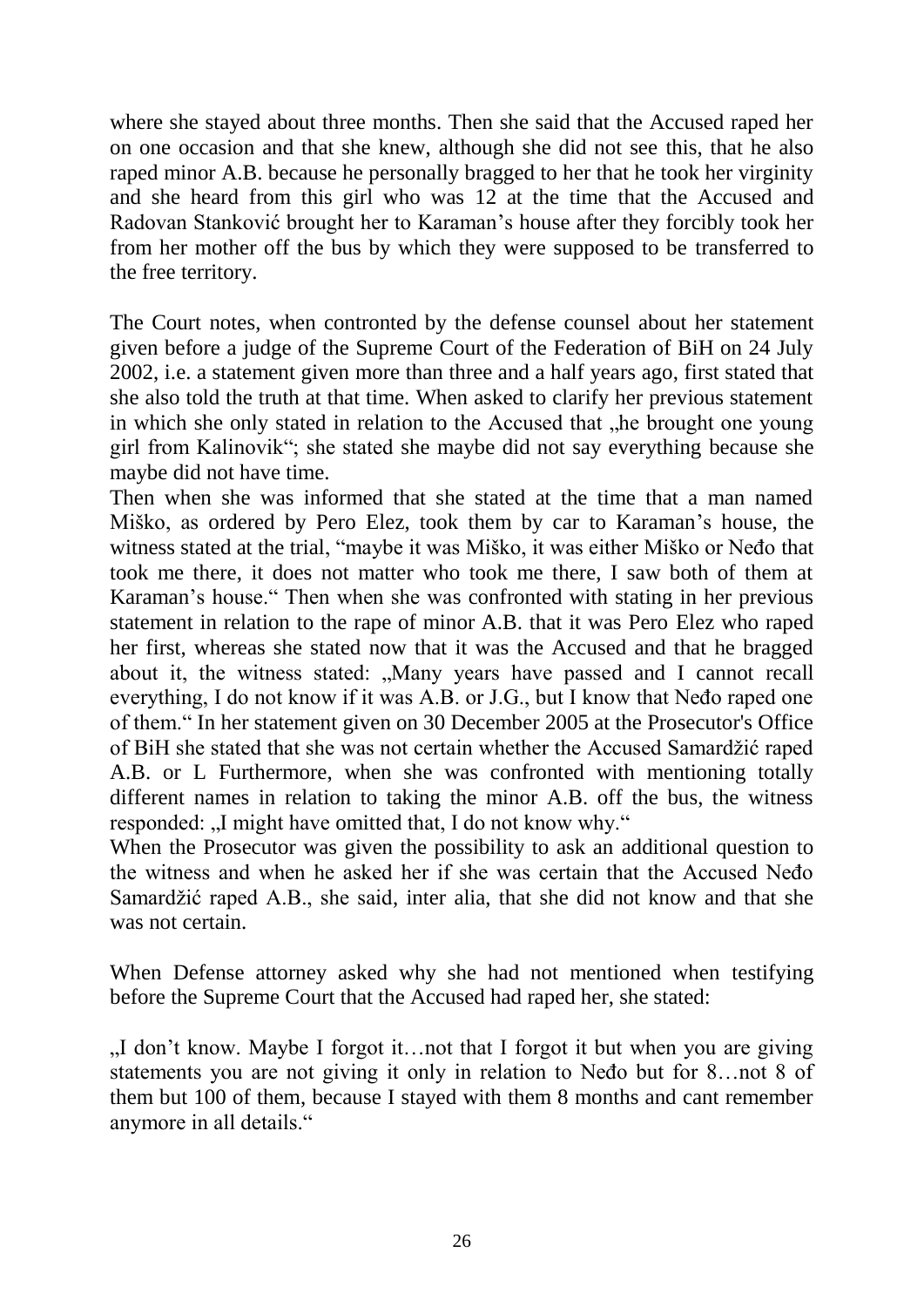The Court stresses that it has no doubt that this witness experienced horrible and traumatizing experiences. Nonetheless, in the Court's opinion it is not established beyond a reasonable doubt that the accused committed the grave criminal offense of rape of Witness K.

Witness R, the mother of minor A.B., stated that men unknown to her got onto the bus, they called her A.B. saying that a cousin of hers who wanted to talk to her was looking for her. They forced her off her mother and took her out of the bus. That was the moment when she saw her daughter for the last time. Answering the questions of the Prosecutor as to whether she saw the Accused Samardžić or Radovan Stanković at that moment, the witness, who also stated that the accused introduced himself to her as Nedo Samardzic before, stated she did not. Proceeding from the statement of this witness, the Court further assessed the testimony of other witnesses examined in relation to taking of A.B. off the bus. None of the witnesses examined saw the taking away of A.B. and she heard from other women about the person or persons who allegedly did it. Thus, witness S.N. only stated that she heard that the Accused took A.B. off the bus; witness H said that she heard from her mother that the Accused took A.B. off the bus; witness B recalls that when the bus stopped in between two .Drina bridges" A.B. was taken off the bus, but she said that an active police officer from Foča whose name she could not recall took her off the bus; neither witness P who was on one of the buses that stopped could remember seeing the Accused Samardžić at that time; nor Fatima Grbo who was on the same bus could confirm that the Accused Samardžić took A.B. off the bus.

Consequently, the Court considers that taking from the buss and rape of A.B. by the Accused is not established beyond a reasonable doubt on the basis of the foregoing witness testimonies.

In item 4, the Accused was found guilty that he, on an unknown date in December 1992, together with his brother Zoran, took the injured party, the then underage "G", from the apartment he occupied in Miljevina, Foča municipality, and took her into sexual slavery to the so-called Karaman's house in Miljevina, where she was subjected to rapes by Nikola Brčić and other soldiers until 23 March 1993 when, together with other two women, she was taken to be exchanged.

The Court established such facts on the basis of the testimonies of witnesses G and L.

Witness G, whose testimony will be reproduced in detail in relation to item 4 of the acquitting part of the verdict, said that it was the Accused who took her to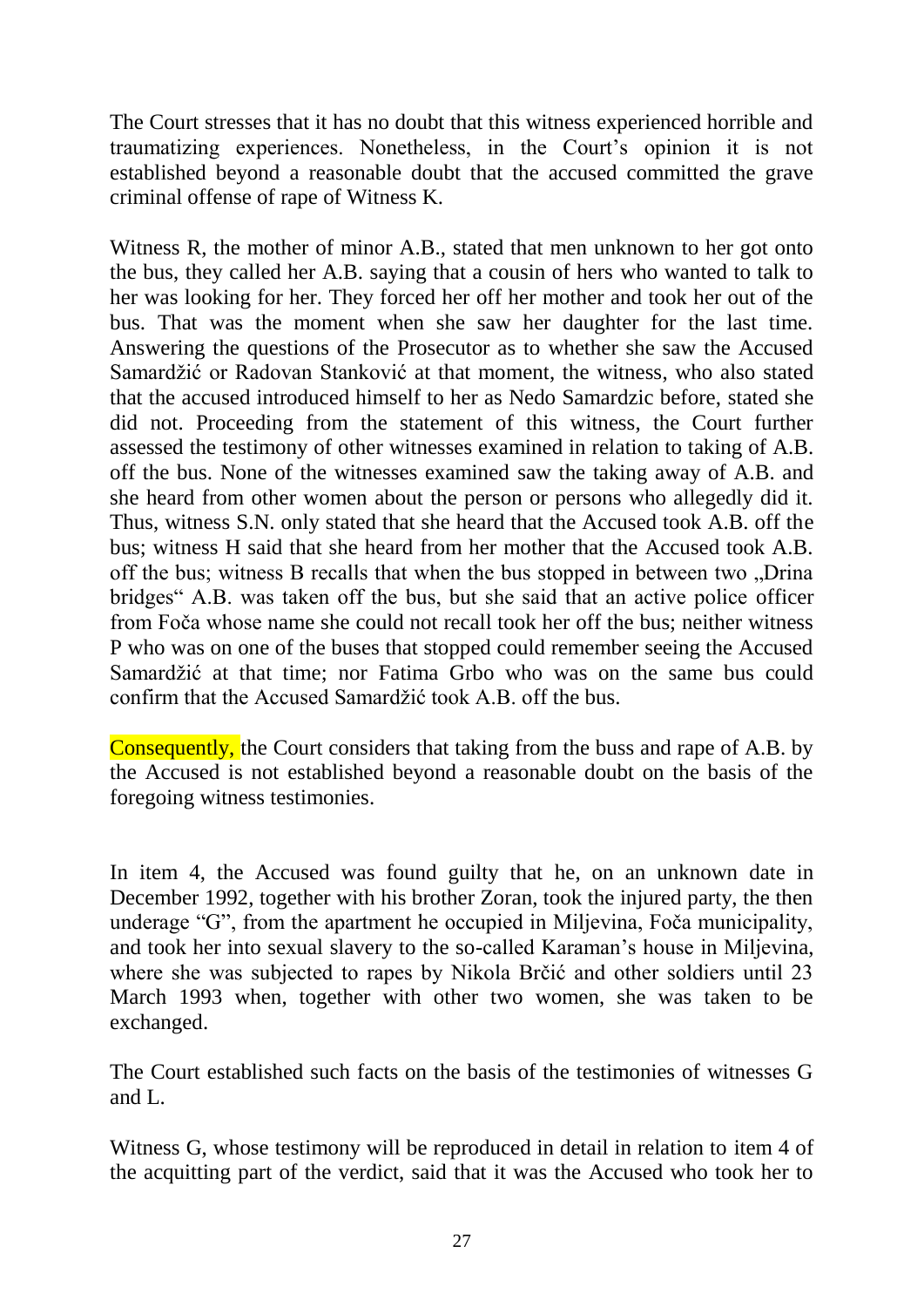Karaman's house from the apartment in which she stayed with JB for about two and a half months. That apartment was occupied by the Accused and previously owned by a person named Nura. She recalls walking to Karaman's house for about 15-20 minutes. At Karaman's house she found witnesses L and JG and all three of them were subjected to abuse and rapes on a daily basis by Nikola Brčić who forced them to drink and sing Chetnik songs with him. She recalls that during her stay at Karaman's house Neđo S. and Pero Elez came to that house. She stayed at Karaman's house until the exchange: S.Z. was the co-driver in the car transporting them. Neđo was in another car. They were brought to Pale and then to Kula where they were exchanged.

That witness G was brought to Karaman's house from the apartment occupied by the Accused is also corroborated by witness L who clearly remembers that witness G was brought to Karaman's house in November – December and that she was brought by Samardžić brothers from the apartment, as she alleged, they occupied. They stayed at Karaman's house until 21 or 23 March 1993 when they were exchanged. Based on the testimony of these witnesses the Court considers proved the described criminal acts.

The Court however did not accept part of the factual description from the Indictment alleging that injured party G was imprisoned in the apartment of the Accused, as this does not follow *de facto* from her testimony, in particular due to the fact that she and B.J. had keys to the apartment as well as due to other things which will be reasoned in detail in item 4 of the acquitting part of the verdict.

Thus, in the established manner, all essential elements of the criminal offence of Crime against Humanity have been met in the acts of the Accused in items 1 and 2 of the convicting part of the verdict in violation of Article 172(1)(e) of the CC BiH because the Accused, as part of a widespread and systematic attack against the Bosniak civilian population of which he had knowledge carried out imprisonment and severe deprivation of physical liberty in violation of the rules of international law, i.e. the mentioned Convention, whilst all essential elements of the same criminal offence have been met in his acts described in items 3 and 4 but under item (g) because the Accused coerced another by force or by threat of immediate attack upon his life or limb to sexual intercourse – rape and aided and abetted in holding women in sexual slavery.

#### Applicable law

As regards the application of the law, the Defense objected to the legal qualification of the criminal offence concerned, pointing out that it can be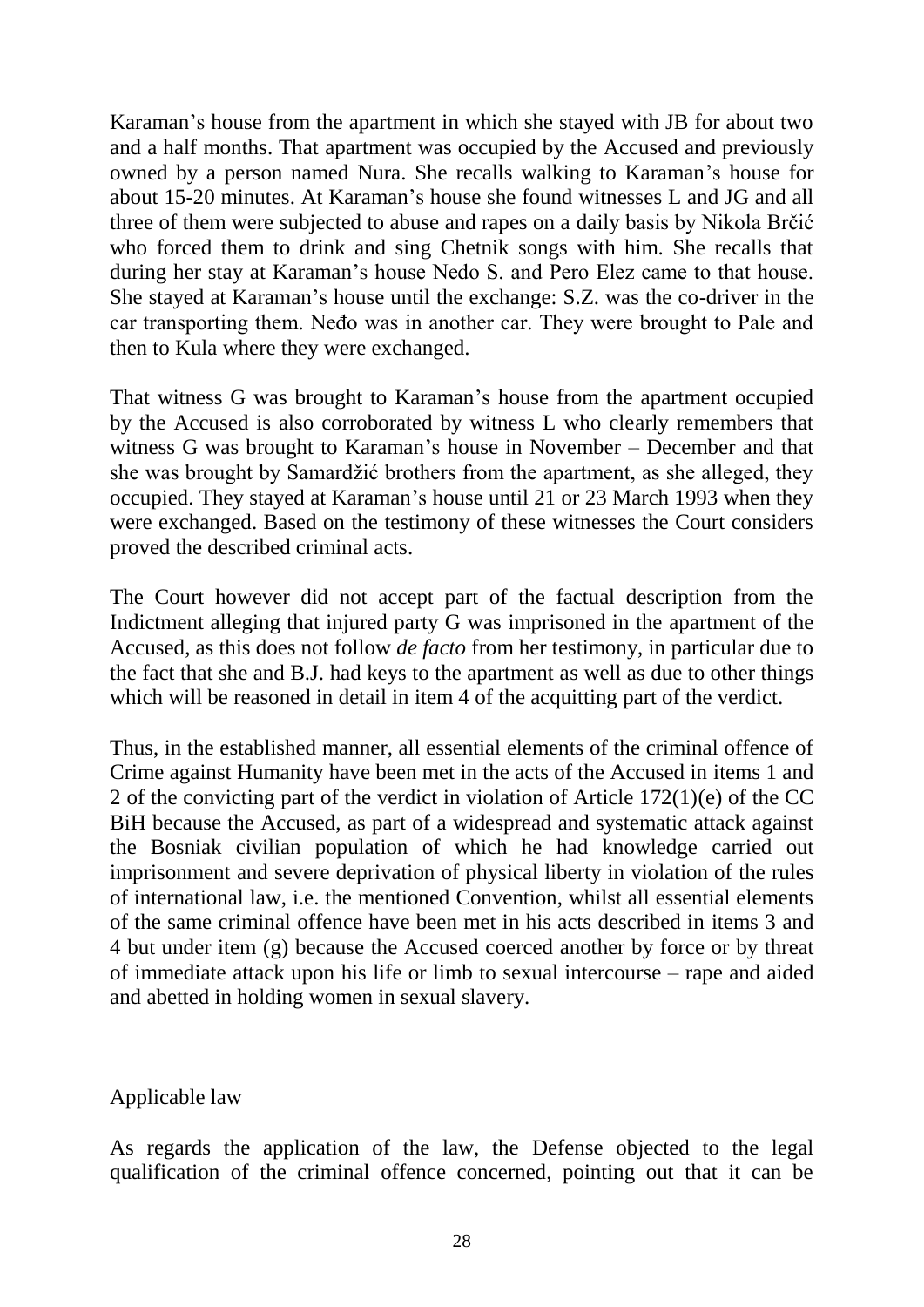qualified only under the then applicable law, i.e. as the criminal offence of War Crime against the Civilian Population in violation of Article 142 of the Criminal Code of Federal Republic of Yugoslavia, which was applicable at the time of the events concerned and which was also adopted by Bosnia and Herzegovina following its independence.

The Panel finds that this objection of the defense is unfounded and that in the specific case, given the qualification of these criminal-legal acts of the Accused by the Prosecution, Article 172 of the CC of BiH should be applied. Two different principles have to be considered in this respect.

Firstly, Article 3 of the CC of BiH stipulates principle of legality, that is, that the verdict can only be founded on the principle which existed at the time when the incriminated act or failure to act happened (*nullum crimen sine lege*).

Furthermore, article 4 paragraph 1 CC of BiH states that the law that was in effect at the time when the criminal offence was perpetrated shall apply to the perpetrator of the criminal offence, and thus suggests that the CC SFRY should be applied. However, in respect to the alleged acts of the accused other provisions of the CC of BiH or general principles of international law can be applied pursuant to articles 3 paragraph 2 and 4a of the CC of BiH.

In relation to this the Court points out that the crimes laid down in the indictment at the time relevant to the indictment constituted crimes under customary international law. In this light the provisions relevant to the case in article 172 CC of BiH can be seen as a mere codification of crimes already recognized under customary international law at the time relevant to this case. Customary international law is part of *the general principles of international law* as stipulated in article 4a CC of BiH. Trying the accused under these provisions of the CC of BiH thus does not constitute a breach of the principle *nulla crimen sine lege.*

The customary international law status of crimes against humanity and the attribution of individual criminal responsibility for their commission at the moment relevant to the indictment has been confirmed among others by the Report of the Secretary General of the United Nations pursuant to paragraph 2 of Security Council Resolution 808, dated 3 May 1993, International Law Commission, Commentary on the Draft Code of crimes against the peace and security of mankind (1996) in Article 18 and by the jurisprudence of both the ICTY in among others *Tadic* (IT-94-1) Appeals Chamber, decision on the Defence motion for interlocutory appeal on jurisdiction, 2 October 1995, paragraph 141 and *Tadic* (IT-94-1) Trial Chamber, judgment, 7 May 1997,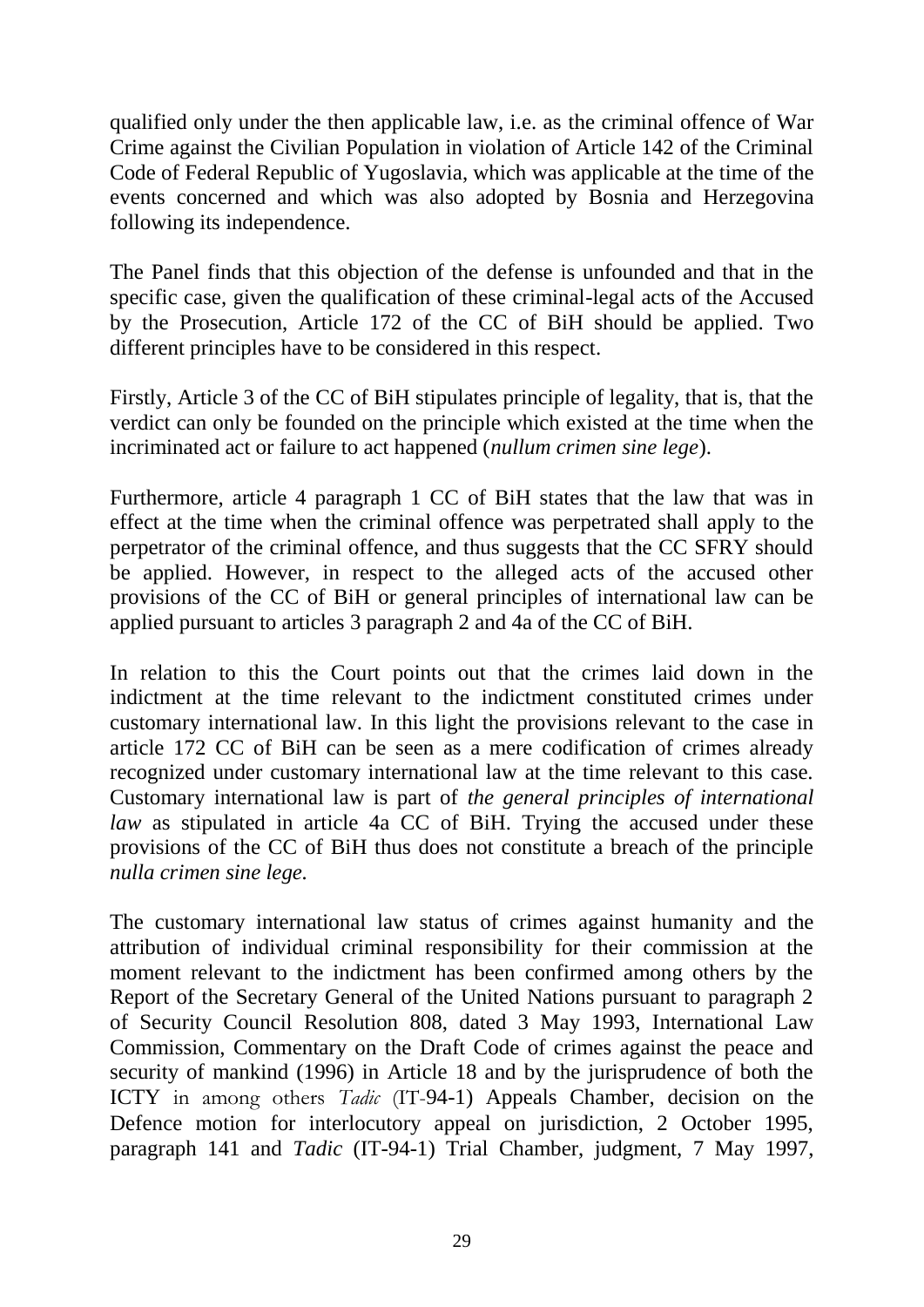paragraphs 618-623 and the ICTR, Trial Chamber, *Akayesu* (ICTR-96-4-T) 2 September 1998, paragraphs 563-577.

Secondly, article 4 paragraph 2 of the CC of BiH stipulates that if the law has been amended on one or more occasions the law that is more lenient to the perpetrator shall be applied (*lex mitior*).

If correlating the said provisions of the CC of BiH with Article 7 (1) of the ECHR, which supersedes all the other laws in BiH (Article 2.2 of the Constitution of BiH), it can be concluded that this principle of legality referred to in Article 3 of the CC of BiH is contained in the first sentence of Article 7 (1) of the ECHR, while the other sentence of Article 7 (1) of the ECHR prohibits heavier penalty to be imposed than the one that was applicable at the time the criminal offense was committed. Therefore, this provision regulates prohibition to impose heavier penalty to the perpetrator but it does not regulate mandatory application of lenient law on the perpetrator compared with the penalty applicable at the time the criminal offense was committed.

Article 4a of the Law on Amendments to the CC of BiH (Official Gazette of BiH, No. 61/04) regulates that Articles 3 and 4 of the CC of BiH shall not prejudice the trial and punishment of any person for any act or omission which, at the time when it was committed, was criminal offense according to the general principles of international law. This Article adopted completely the provision of Article 7 (2) of the ECHR thus providing for exceptional departure from application of the principle referred to in Article 4 of the CC of BiH, as well as from mandatory application of more lenient law in the proceedings representing criminal offenses according to international law, such as the proceedings against the Accused, because it is exactly the offense which includes violation of international law. Actually, Article 4a of the Law on Amendments to the CC of BiH is applied to all criminal offenses falling within war crimes, because these criminal offenses make part of the Chapter XVII of the Criminal Code of BiH - Crimes Against Humanity and Values Protected by International Law.

This exception from application of more lenient law is fully justified if one takes into consideration general purpose of criminal sanctions referred to in Article 6 of the CC of BiH, since it is obvious that the maximum punishment of 20 years of imprisonment stipulated by the adopted Criminal Code(after abolition of capital punishment) could not achieve the general purpose of punishment given the gravity of these criminal offenses and their consequences, in particular if we consider the cases referred by the ICTY to the Court of Bosnia and Herzegovina.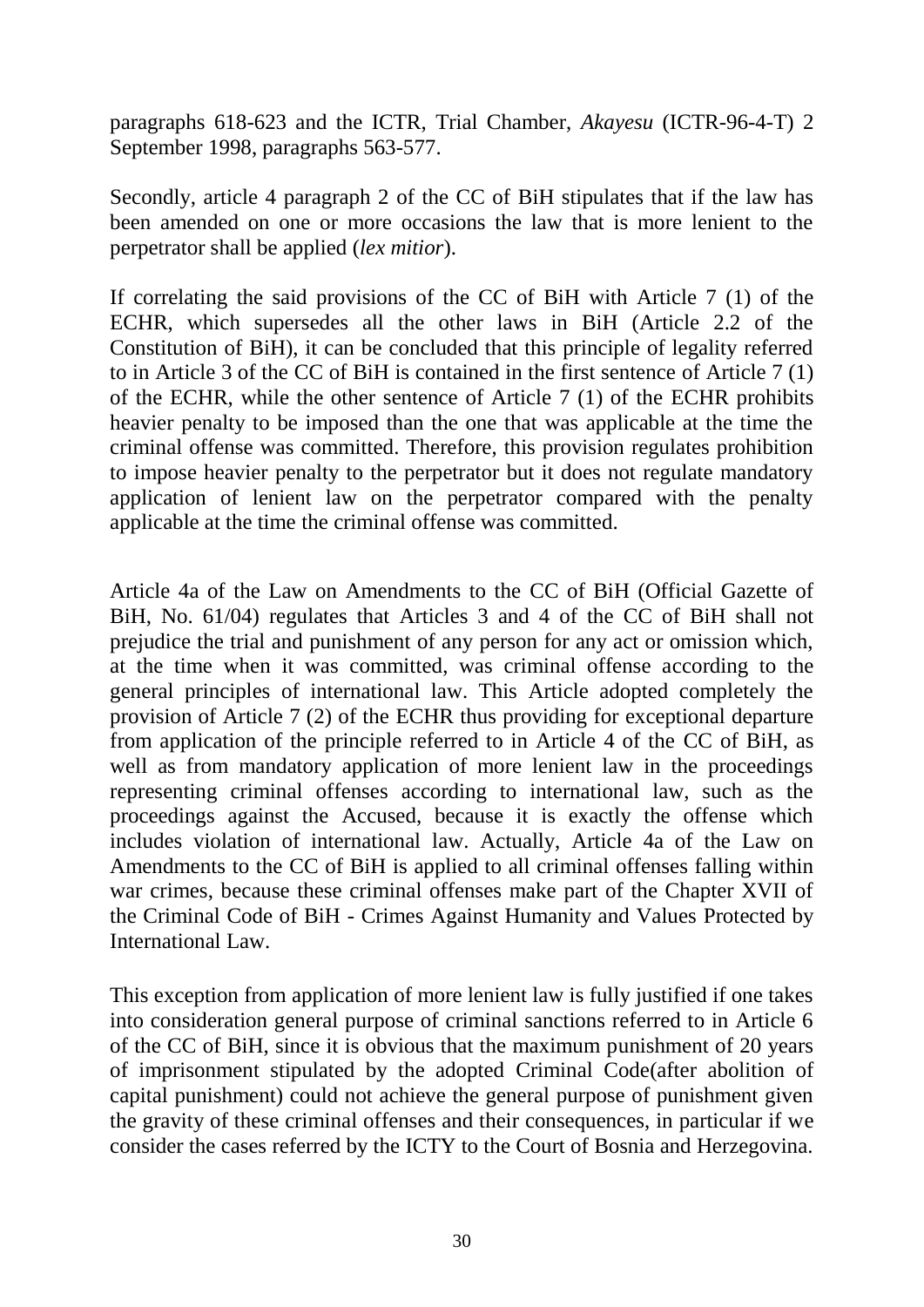In any case, even strict application of Article 7 (1) of the ECHR in these war crimes cases, prohibiting imposition of heavier penalty to the perpetrator than the one applicable at the time the criminal offense was committed, confirms that it is correct to apply Article 4a of the Law on Amendments to the CC of BiH, because it is evident that there is no heavier penalty than capital punishment, in force in the period the criminal offense was committed.

Even jurisprudence of the European Court of Human Rights (*Naletilić v. Croatia*, judgement of 4 May 2000, No. 51891/99) stresses applicability of the provision referred to in paragraph 2 rather than application of paragraph 1 of Article 7 of the European Convention, which also justifies application of Article 4a of the Law on Amendments to the CC of BiH in these cases.

In the opinion of this Panel, the principle of mandatory application of more lenient law is excluded in processing of those criminal offenses for which at the time of their perpetration it was predictable and generally known that they were contrary to general rules of international law. In the concrete case, it is accepted as established that the Accused had to be familiar with the fact that in the state of war the application of international rules has priority and that violation of internationally protected values has grave consequences. The analysis of the provision of Article 172 (1) of CC of BiH clearly shows that the subject matter of this criminal offense consists of, inter alia, elements of violation of international rules. This fact makes this group of offenses special, because it is not sufficient to commit the criminal offense through some physical activity, but it is necessary to be conscious of the fact that international rules are violated by commission of the offense and it is also assumed that the perpetrator must be aware of the fact that period of war or conflict or hostilities is particularly sensitive and particularly protected by generally accepted principles of international law. As such, the offense is gaining in importance and its commission has graver consequences compared with the offense committed in some other period.

# **As regards the acquitting part of the verdict, the Court established the following:**

In item 1, the Accused is charged with as follows: on an unknown date in August 1992, after a bus with the Bosniak civilians who had been previously captured in the Miljevina area was brought in front of the Miljevina Police Station, Foča municipality, and after those civilians were taken out of the bus, together with his brother Zoran and a group of soldiers, he took part in physical mistreatment and beatings of those civilians by beating up, kicking and hitting them with rifle butts all over their bodies. After that, they put them again onto the bus and took them in the direction of the Miljevina mine, location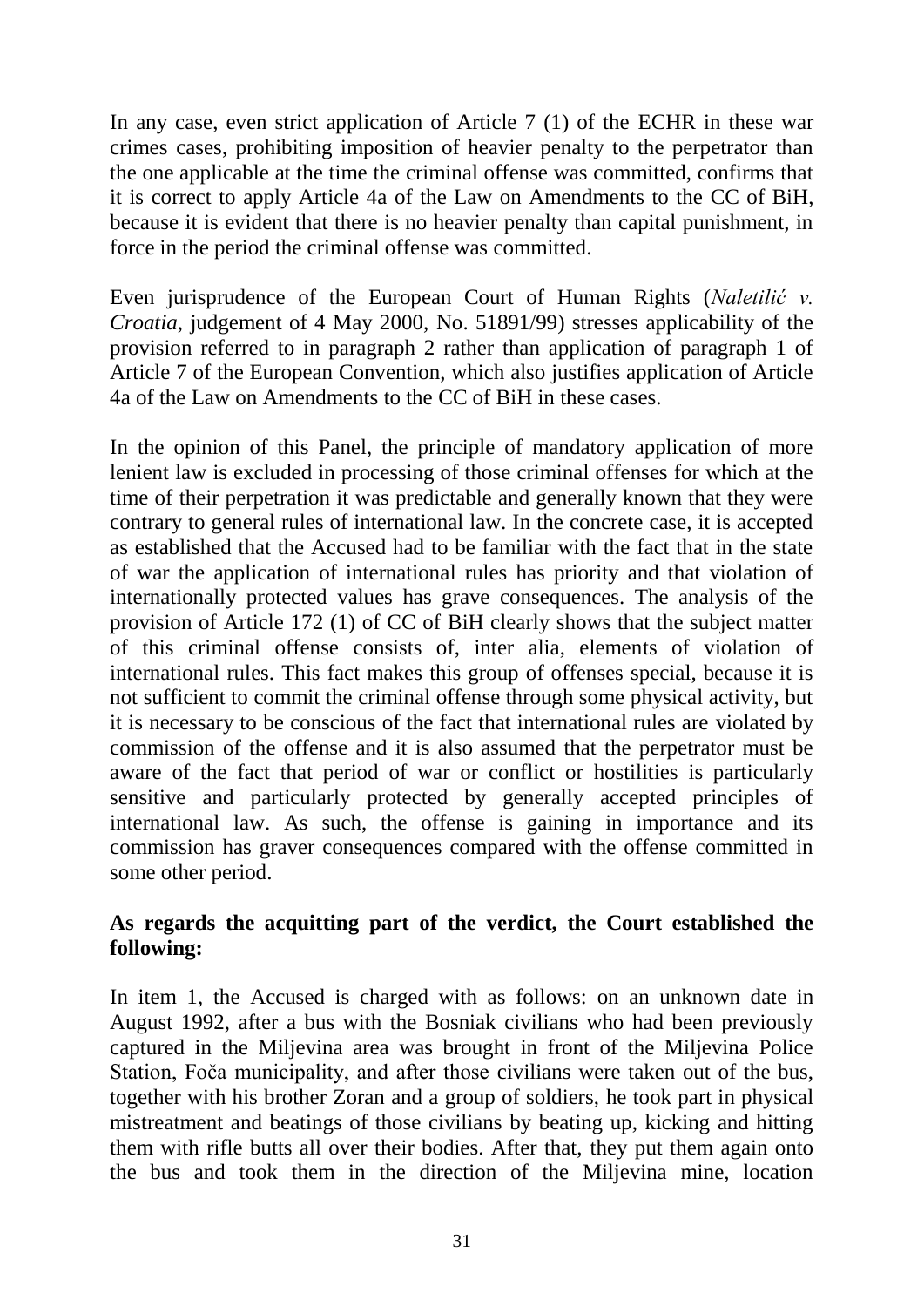"Šljivovice", where those persons were deprived of their lives by use of firearms. On 31 October 2001, following the exhumation at the said location, 13 bodies of the killed civilians were exhumed, out of which the following nine were identified: Rahmo Valjevčić, Lutvo Abdurahmanović, Šaćir Brajanac, Hamza Dorić, Rašid Valjevčić, Fikret Abdurahmanović, Fikret Hasović, Hasan Dorić and Rasim Dorić, whilst the four remaining bodies have not been identified to date.

The Prosecution attempted to prove this count with the testimonies of witnesses Hasnija Kavazović and Mustafa Bajrović.

Witness Hasnija Kavazović testified that she watched the entire event from her balcony at a distance of about 20-30 meters. The Defense contested this by arguing that the distance was at least 100 meters and it attached as evidence to the case file photographs of the location concerned. It also argued that she could not possibly see the event she was referring to from a ground-floor balcony (the witness confirmed the location of the balcony). She also claimed that she saw a bus of "Tara prevoz" company from Montenegro and that an excavator followed the bus. She also saw the Accused among those who were beating up people. On the other hand, witness Mustafa Bajrović claimed quite the opposite saying that the bus belonged to "Centrotrans", a BiH transporting company, and that he was certain that no excavator followed the bus. He saw the bus passing by and, as he said, it was packed with people. He could not say anything about the beating up of those people in front of the police station because he did not see that.

However, notwithstanding the said discrepancies in the testimonies of these witnesses in respect of which one could legitimately ask if they were referring to the same event, the Court finds it relevant if their testimonies (either of the two) could correlate the acts set out in this count of the Indictment the Accused is charged with. In the Court's view, they cannot be correlated since none of the two witnesses confirmed that the civilians referred to in this count of the Indictment were on the bus, whose bodies were exhumed after the war and for whom it was established that they were killed by a firearm. Even if witness Hasnija did see from her balcony a similar event in front of the police station, the Court has no proof that that was the event referred to in Count 1 of the Indictment.

Under item 2, the Accused is charged with as follows: on an unknown date in May 1992 in Miljevina, Foča municipality, he came to the apartment of the injured party Nura Sajtovic and raped her in the apartment and abused her by hitting her, pulling her hair and telling her to eat it, whereupon he brought her out of the apartment and tied her half-naked to a post in the settlement of Stara Kolonija, went away from the spot leaving her in such condition.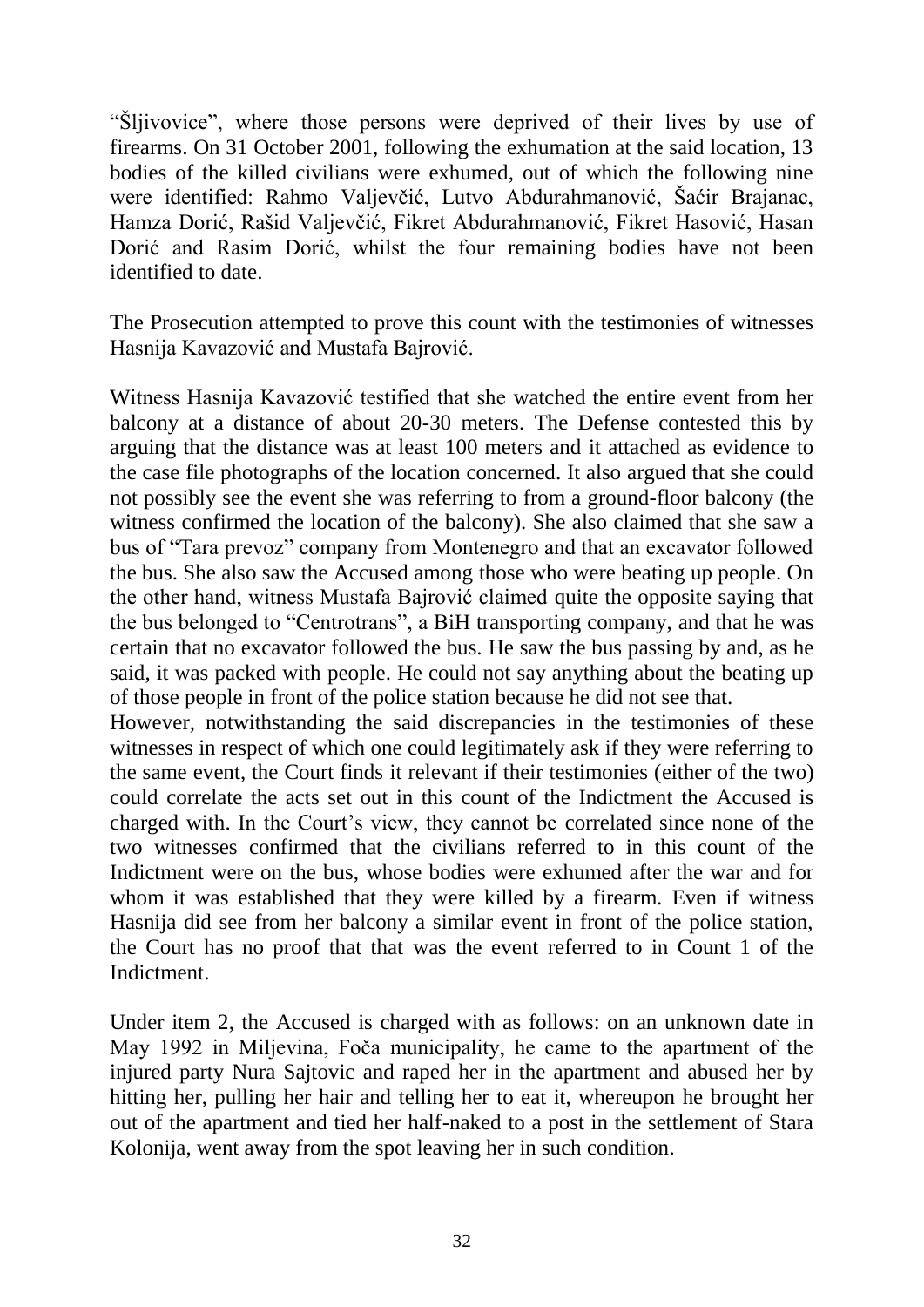As evidence in support of this count, the Prosecutor suggested hearing of the injured party Nura Saitović as a witness. It follows from that testimony that the statement of this witness is unclear and unrelated. She did not state anything specifically with regard to the act of rape in her apartment by the Accused and, by outlining the general circumstances of this event, portrayed it in an entirely different manner as compared to the factual allegations made by the Prosecutor under this count. This witness, when referring to the event in respect of which the Prosecutor claims to have been committed by the Accused himself, stated that Zoran and Neđo Samardžić did it together. She added that Zoran alone raped her on another occasion. However, he did not rape her in an apartment but in an elevator. This witness could not clearly specify how she established that it was Zoran and Neđo Samardžić since, as she herself stated, that was the first time that she saw them. She said that she heard them call each other by names and that the girl that they brought along and left in her apartment told her their names. However, when asked to explain when that girl told her that given the fact that she claimed that she was taken out of the apartment immediately after the rape and that the Accused tied her to a post, she said that she could not explain it. Furthermore, in her statement given before an investigative judge of the Cantonal Court in Sarajevo on 18 February 2002, she gave a substantially different account of the entire event if compared to the allegations made in the Indictment. To that effect, one should point out the testimony of the Defense witness Darinka Mrgud, the then neighbor of Nura Saitović. This witness, substantially contesting Nura Saitović's testimony (who referred to this witness and her late husband Mrgud Đorđe who helped her at that time), stated, among other things, that Nura complained to her that she was having problems without mentioning at all the name of the Accused and she advised her to go to report it to the police in Miljevina. I order to convict the Accused for this grave criminal offense, the Court requires clear and unquestionable evidence and there are vaguenesses in the statement of this witness, so that the guilt of the Accused cannot be proved beyond a reasonable doubt solely on the basis of her testimony.

Under item 3 of the acquitting part of the verdict, the Prosecution charged the Accused inasmuch as he came to Štović, Foča municipality on an unknown date at the end of May 1992 together with a group of soldiers and then got into a house where he started beating the injured party "N" who was in the house, and then he ordered her to strip naked and, when she did it, he knocked her down, placed himself on top of her and raped her. She was shouting and begging for help, but he ignored her. He even ignored her mother when she came in and begged him to let her go, whereupon he and the group left their house. Thereafter, on an unknown date in June 1992, together with a group of soldiers, he came to the same house which they searched and after that they took out of the house the injured party "N" and put her into a car and brought her to Miljevina Hotel, in Miljevina, Foča municipality, in which the Command was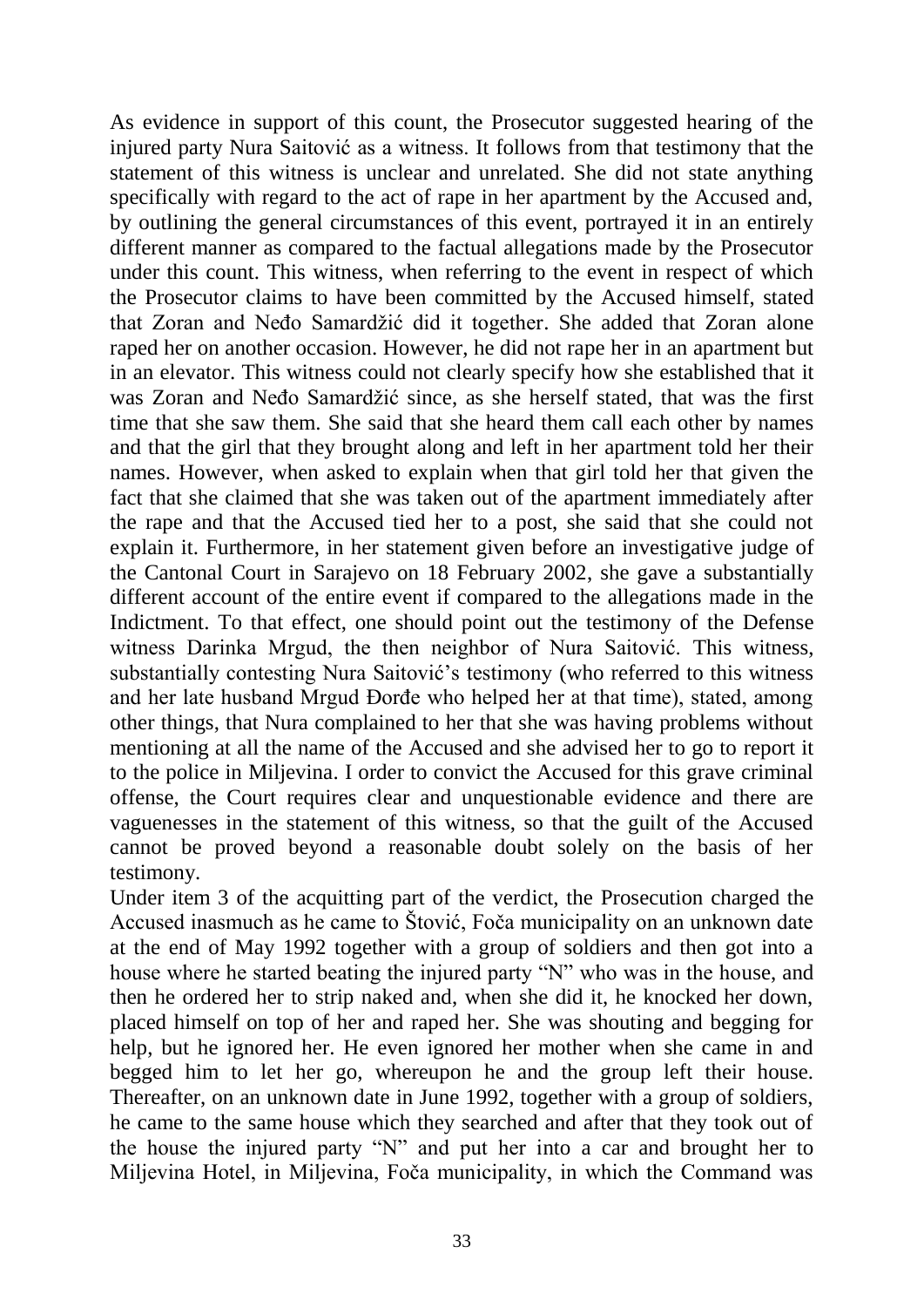allegedly located, following which he took "N" to a room and started beating her. After that, he raped her which caused her to faint. Following that, she was raped by his brother Zoran after which they left her in that hotel where she spent 7 days. During this period, she was subjected to daily rapes by other soldiers and the suspect raped her once again and beat her, inflicting many injuries to her.

With regard to this item, the Prosecution offered as evidence the testimony of the injured party who was heard under pseudonym N and witness Murat Kršo, her father.

Witness Murat Kršo stated at the main trial that his daughter N and his wife, who died in 1998, told him about the event in question. With regard to the event in the room (when his daughter was raped), he said that they told him that three men wearing caps came in front of the house. The caps were pulled down so that one could only see their eyes. One of them remained in front of the house while the other two entered the house. Then one of those two took his daughter to another room and raped her. He dropped his ID card in the room and he told N to pick it up. She then managed to read his full name and that was the full name of the Accused. They then left the house and went to the neighboring house. They came back and took away his wife and daughter to Miljevina Motel. They told him that both of them stayed there for about two hours in the hall of the Motel and that they saw other women being brought there. However, the two of them were immediately taken to Foča and none of them was raped there.

Witness N-the injured party, regarding the time spent in Miljevina Motel, said that she was brought there several days after she was raped in the house. She said that she stayed there for seven days. She did not mention that her mother was there. She claimed that she alone was taken to the motel and that the Accused treated her in a violent manner, beat her up and raped her twice. When directly asked by the Prosecutor to provide more details about this or, at least, to say whether the Accused raped her on the same day or at intervals, she answered that she did not know. In general, when this witness was asked relevant questions in the courtroom regarding the criminal acts with which the Accused is charged, would often respond by saying "how should I know". During the main trial, she did not say at all that Zoran, brother of the Accused, raped her in Miljevina Motel as claimed by the Prosecutor. In addition, she did not say anything specific about being raped by other soldiers. Her answer to the Defense question related to the photograph of the accused on the ID card was vague (which, as claimed by the witness, he dropped in the room where he raped her and which she handed over to him. However, before doing that, she managed to read his full name and the place of Bileća). When asked whether she was certain that she saw the photograph of the Accused on the ID card, she replied "well, it is possible that it was him on the photograph". As regards this ID card, it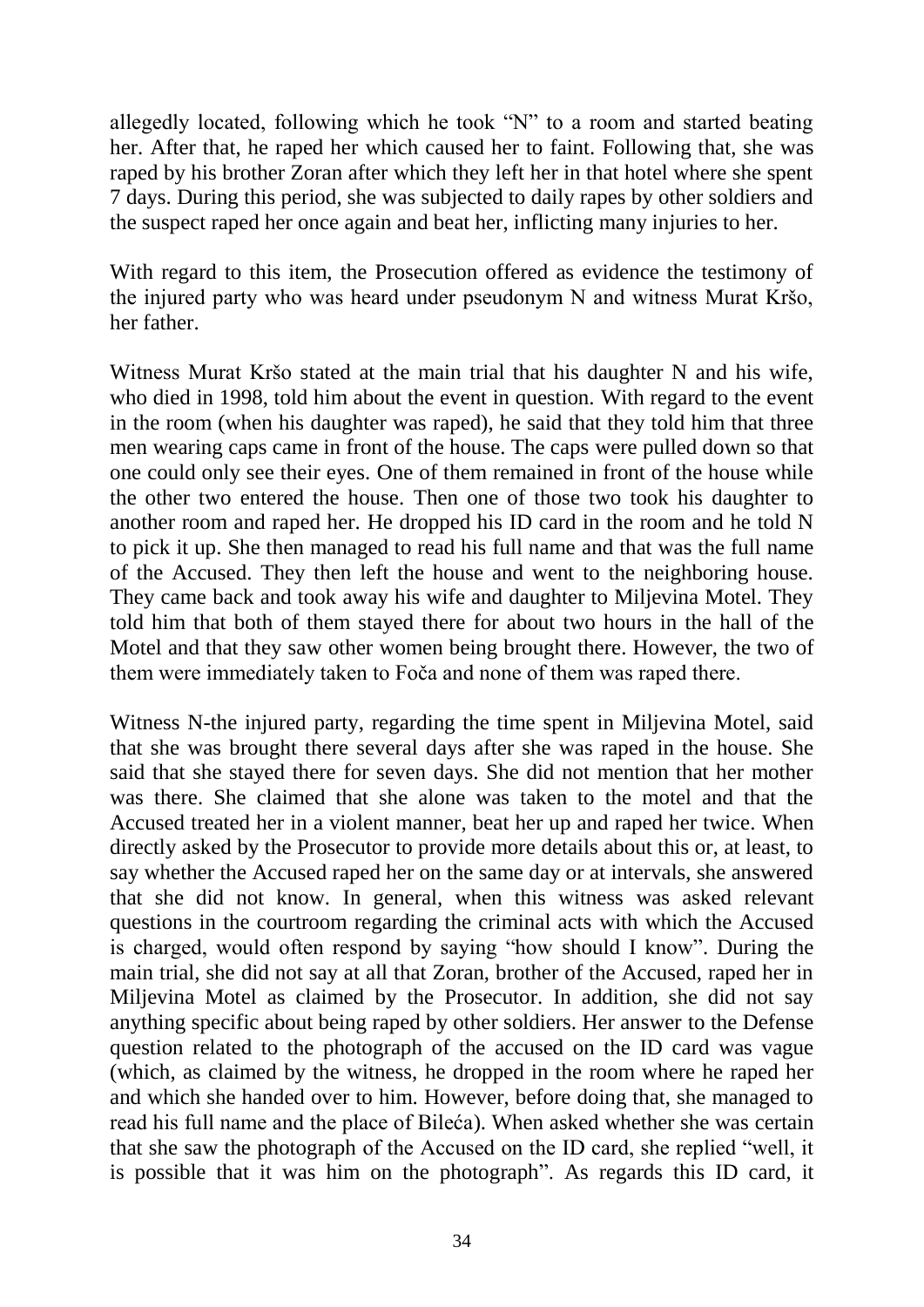follows from the letter of the KPD Foča no. 03-6450-93/06 dated 29 March 2006 that the detainees/the convicted persons were deprived of all personal documents which would be returned to them only after they were released from the KPD. However, as it further follows from the letter, the convicted Neđo Samardžić escaped from the KPD at the very beginning of the war and he did not return the items issued. Besides, it was common knowledge that the then ID cards were in the form of booklets and one needed to turn over its pages to see the necessary information.

Notwithstanding the allegations related to the ID card, in other words, even if one would accept that the Accused could possibly have it on himself, there are other inconsistencies and vagueness in the testimony of this witness so that the guilt of the Accused under this count of the Indictment could not be proved solely by her testimony. In particular, one should take into consideration that this witness made a statement in the Prosecutor's Office of BiH on 19 October 2005 that is substantially different from what she stated at the main trial, including the rape in the house in May 1992. She did not mention on that occasion that she established the identity of the Accused based on the ID card; in fact, she did not mention that he dropped it at the time. However, the Accused came back to the house to search it a few days later, at the beginning of June 1992. During this search, his second visit to the house, he dropped his ID card and he took her alone without her mother to Miljevina Motel although her father stated that both of them were together in Miljevina Motel.

As regards item 4 of the acquitting part of the verdict whereby the accused was charged inasmuch as he, on an unknown date in August 1992, took B.J. from the so-called Karaman's house in Miljevina, Foča municipality, who was imprisoned there and took her to an apartment in Miljevina which he used for his own needs and where he forced her on a daily basis into sexual intercourse. Once he forced the injured party, the then underage "G" who was also imprisoned in that apartment, to strip naked and stand in a corner of the room and watch him having a forced sexual intercourse with B.J., in an attempt to prove existence of the criminal offense referred to in items (e) Imprisonment or other severe deprivation of physical liberty and (g) Coercing another by force to sexual intercourse or an equivalent sexual act (rape) in violation of Article 172(1) of the CC BiH, the Court established as follows:

The Prosecution attempted to prove this count of the Indictment with the testimony of witness G.

Among other things, she stated at the main trial that the Accused brought her to the apartment previously occupied by certain Nura from the apartment of his brother Zoran. This was a two-and-a-half-room apartment in which she found J.B. and Almasa, the latter leaving the apartment some ten days later. She described the apartment in detail. She said that there were three separate rooms.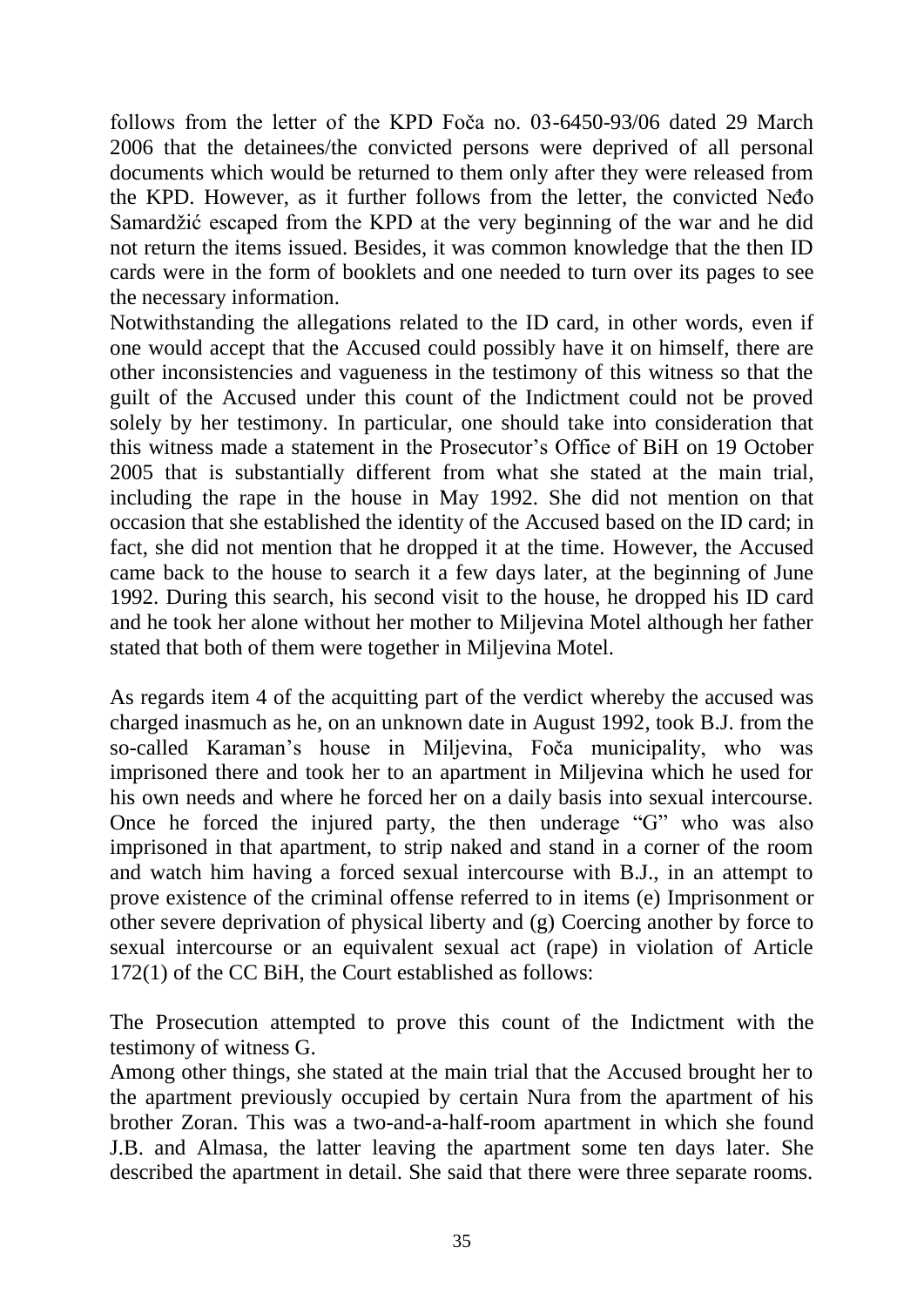She was alone in a small room while the Accused and B.J., according to the witness, "lived" in a separate room. She said that she spent about two and a half months in that apartment. She and B.J. had keys to the apartment and the Accused would usually come at night to sleep over and he was not in the apartment during daytime. Throughout that time, the Accused did not lay a hand on her. She cleaned and cooked in the apartment and the Accused, according to her words, "lived" with B.J. Throughout this period, she described hearing the Accused and B.J. arguing in the room on one occasion. The Accused ordered her to strip naked, come into their room and watch, to use her own words, the Accused "rape" B.J.; in other words, to watch "him sadistically abuse her". However, she was unable to be more specific about that "rape" and "sadistic abuse" over B.J. Consequently, the Panel takes the view that the testimony of this witness did not establish beyond reasonable doubt a single act with which the Accused is charged with regard to the injured party B.J. under this count of the Indictment. Admittedly, given the fact that this witness said that she found B.J. in the apartment, one can assume that the Accused brought her to the apartment because the Court established in the convicting part of the verdict that B.J. had been detained in Karaman's house and in such condition forced to sexual intercourses with the Accused. However, regarding the events in the apartment of the Accused that followed later on, this witness used the words "lived together", which in our language implies a community of two people without duress. This is also supported by the fact that she stated that both of them had the key to the apartment and that the Accused, as she explained, came to the apartment at night and did not lay a hand on witness G during that whole time. Consequently, given the aforesaid, although the Court does not doubt the testimony of the witness G with regard to the account of the events, it cannot be inferred from that testimony beyond reasonable doubt that the acts with which the Accused is charged have been proved.

The Accused is also acquitted of the acts set out in item 5 whereby he is charged with the following:

On an unknown date in August 1992, together with another soldier, he came to the apartment of the person "C" in Miljevina, Foča municipality, armed with an automatic rifle, where he forced the injured party "B" to go into a room and, when he came in after her, he ordered her to strip naked. When she did that, he raped her.

The Prosecution substantiates this count with the testimonies of witnesses "B" and "C" who are mother and daughter, respectively.

In relation to this count, the Prosecution asserts that the Accused came to the apartment of mother "C" armed with an automatic rifle while witness "B", the injured party who was 36 at the time, contended that these two men were not armed at all and that she saw both of them for the first time on that day. She said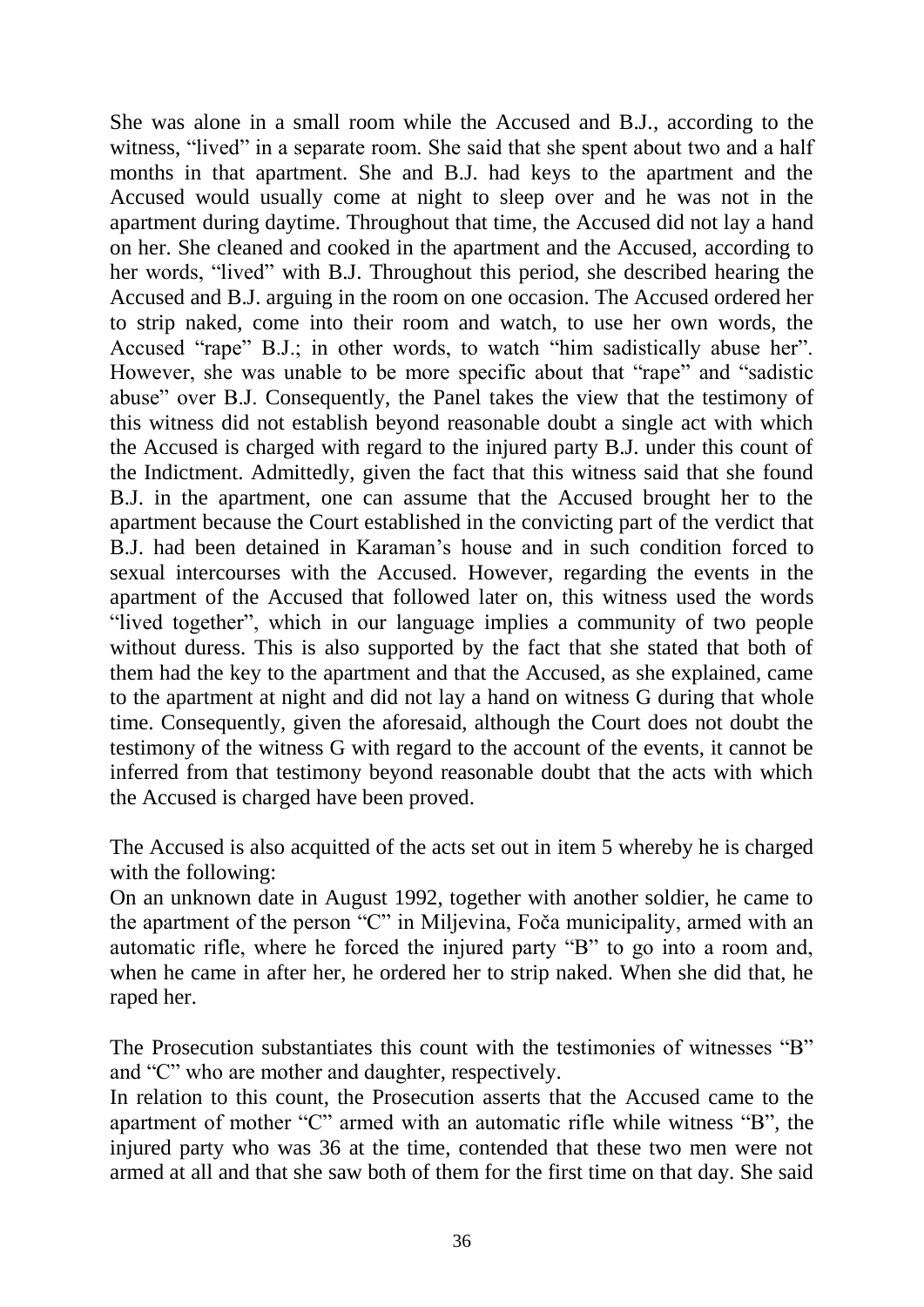she found out later on the full name of the man who had raped her on that day and it was the Accused Samardžić. She found out his name from a neighbor of hers, Rasema Dedović when they arrived in the free territory in Goražde to their people when, as she said, "all those poor women told one another what had happened to them" in Miljevina; thus, she concluded based on the story of Rasema who was also raped by Neđo the same day that the Accused was the one who had raped her on that relevant day in mid August 1992. She reached such conclusion also on the basis of the fact that she knew he had driven a red noisy car and behaved in such a manner that he wanted everyone to know him. Her mother, witness "C", gave a similar testimony saying that she **thought** that the Accused raped her daughter that day, that she saw him prior to that through a shutter in her apartment while he was driving a yellow noisy car. However, while describing him, she said he was a stout man and such description was not given by any other witness examined.

Thus, even if one takes into consideration that it is undisputable that witness "B" was raped on that day, the Court finds disputable this identification of the person who did it. Both witnesses identified that person on the basis of a subsequent story of R.D. who told them that on the same day after the accused had raped her children saw the Accused going towards their building in which there were more than twenty". The Court could not accept this entirely disputable manner of identification which would beyond reasonable doubt indicate the Accused as the perpetrator of this offence. The identification on the basis of the car could not be accepted as certain because both of them gave a totally contradictory description in relation to the color of the car. In addition to the aforesaid, it is necessary to take into consideration the statement of witness K who argued that it was exactly that noisy car that was driven by a person named Miško. Thus, in the opinion of the Panel, this count of the Indictment has not been proved either.

The Accused is also acquitted of the criminal acts set out in item 6 of this verdict, charged against the Accused that he, on 3 September 1992, together with other members of the military and police, expelled Bosniak civilians from Miljevina, Foča municipality, by forcibly transferring the population consisting mainly of women and children to the Partizan Sports Hall in Foča, where they were subjected to physical mistreatment and robbery, from where many women were taken to apartments where they were raped and thereafter they were taken by buses to a location near the line of separation where they were forced out of the buses to go on foot from the territory of the Foča municipality to the territory of the Goražde municipality.

The Prosecution corroborated this count of the Indictment with the statements of witnesses Nura Saitović, Hasnija Kavazović, Fatima Grbo, Mustafa Bajrović, and witnesses  $E^{\prime\prime}$ ,  $B^{\prime\prime}$ ,  $C^{\prime\prime}$ ,  $D^{\prime\prime}$ ,  $F^{\prime\prime}$ ,  $H^{\prime\prime}$ ,  $H^{\prime\prime}$  and  $R^{\prime\prime}$ .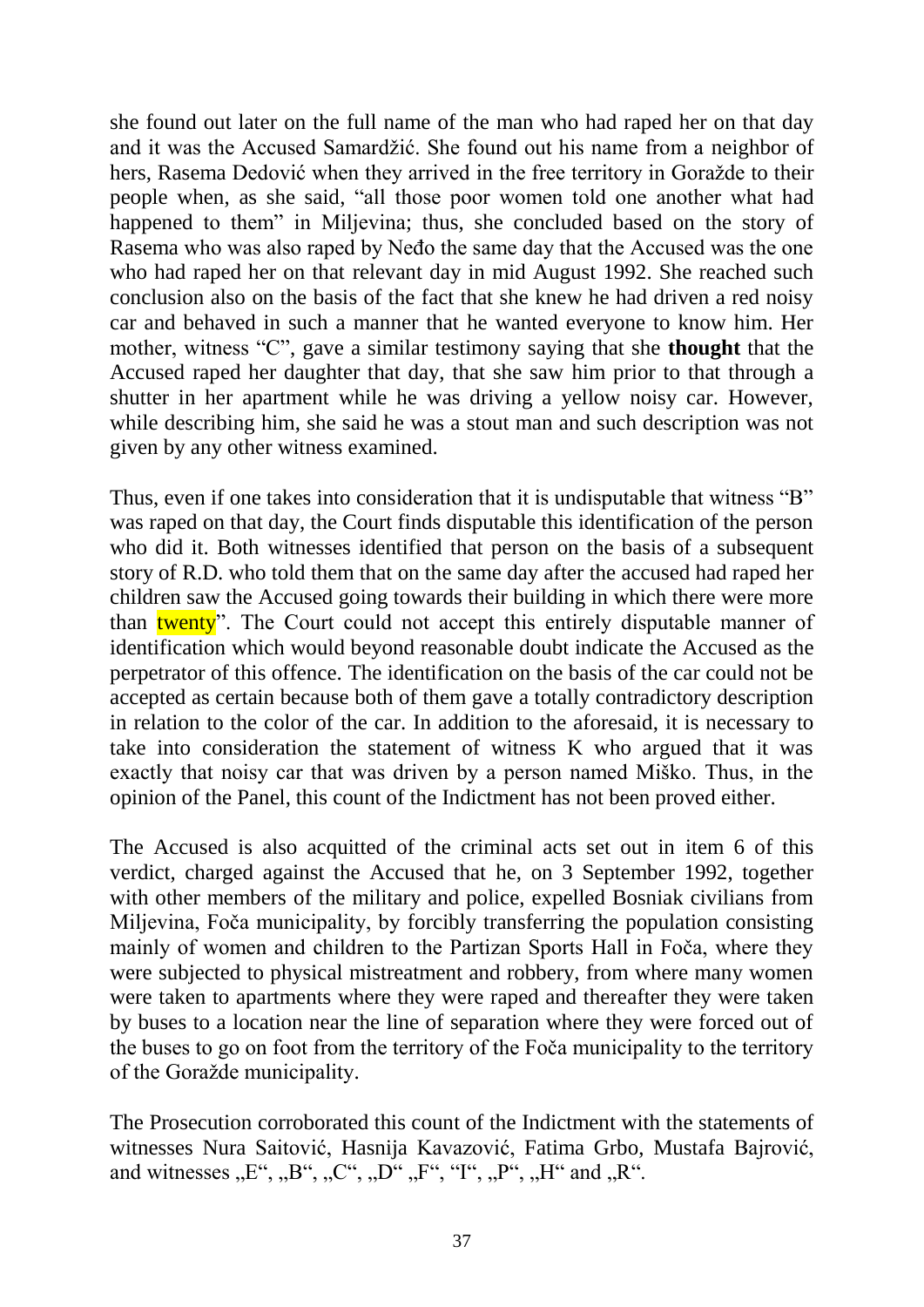Already the factual description of this count indicates inadmissible generalization, i.e. blanket description, which could not be justified even by a far milder legal qualification of these acts. Namely, the Prosecution contends that the Accused took part in forcible transfer of women and children first to Partizan Sports Hall in Foča and some of them he took from that Sports Hall to apartments for rape and then he took part in their expulsion from Miljevina, thus they transported them by buses to the separation line without alleging even one name of the person against whom such acts were committed. As a matter of fact, the Prosecution made in this count a blanket summary of all counts under which Neđo Samardžić was indicted, subsuming them under the legal qualification of deportation or forcible transfer of population under Article 172(1)(d) of the CC of BiH.

However, even such blanket account of facts was analyzed by the Panel, namely the statements of the witnesses whereby the Prosecution attempted to corroborate this count, and the Court, following its analysis, established that none of the witnesses did corroborate beyond reasonable doubt such blanket allegations of the Prosecution. Admittedly, the Prosecutor argued in the closing argument that the Accused was personally in a group of Serb soldiers who brought the Grbo family to Partizan Sports Hall, considering that to be sufficient to conclude that it was deportation, i.e. forcible transfer of population.

In relation to this count, the witnesses examined (except for witness Fatima Grbo) stated that they did not see the Accused among the Serb soldiers who were transferring Bosniak population from Miljevina. Witnesses Nura Sajtović, E, P and R did see him, although briefly, only at Partizan Sports Hall, but they could not confirm that the Accused carried out in that Sports Hall the acts charged against him in this count by the Prosecution.

As regards the testimony of witness Fatima Grbo in relation to this count of the Indictment, she stated precisely at the main trial on 7 March 2006 that Milenko Vuković aka Zeko was the one "who told us that we had to go to Foča", and that she saw the Accused only later on in a group of soldiers, in a van, by which members of her family were transported, not being able to describe the specific acts of the Accused in relation to the act of this transfer from Miljevina to Foča. Thus, in the absence of valid evidence that the Accused took part in that forcible transfer of the population, the Court acquitted him of the charges under this count of the Indictment. As reasoned in the items 1 through 6 of this acquitting part of the verdict, the Court acquitted the Accused of the charge as it was not proved beyond reasonable doubt that he committed these criminal acts.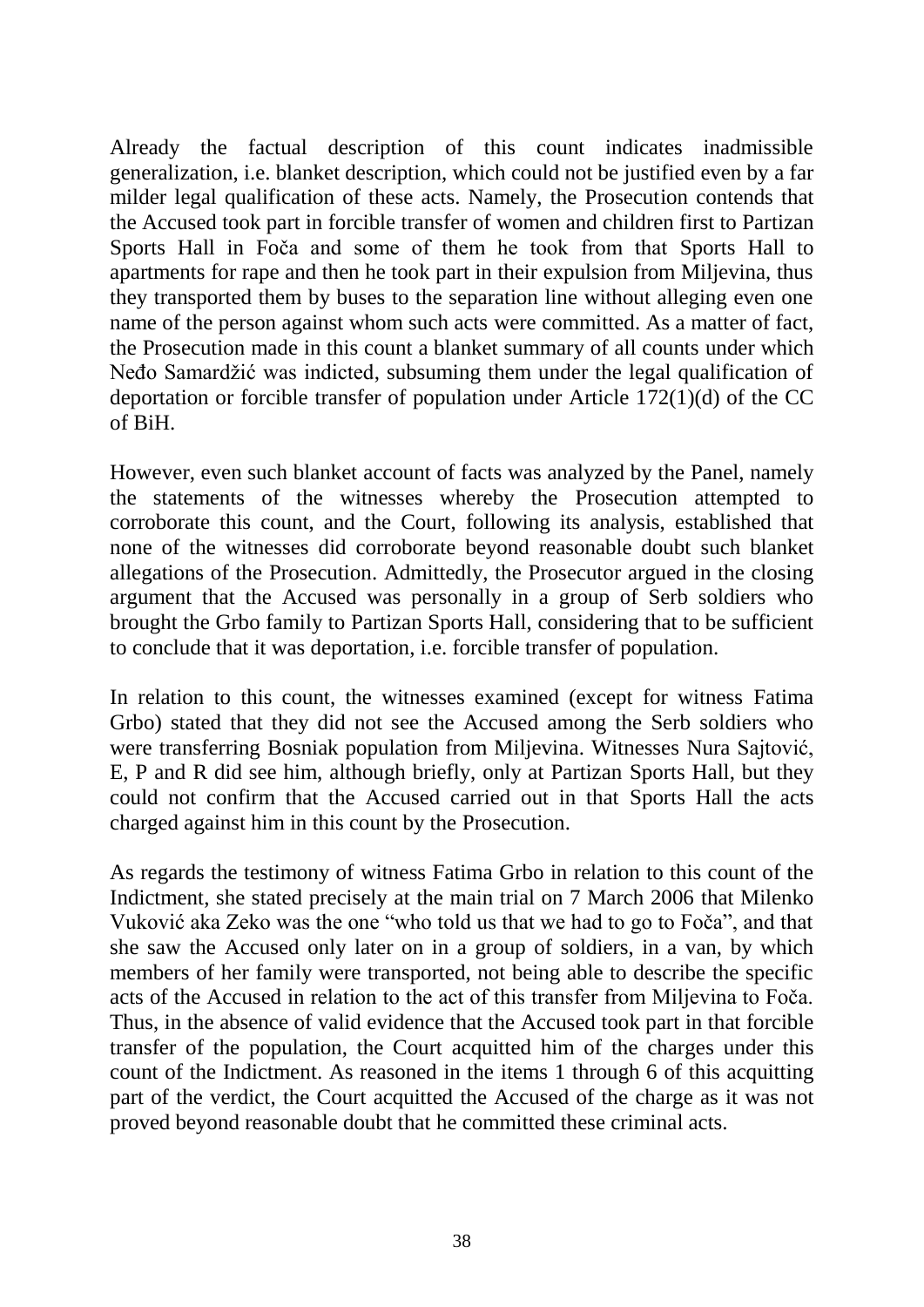As regards the convicting part of the verdict, the Court found the Accused Samardžić Neđo guilty of the mentioned criminal acts, i.e. the offence perpetrated, as it follows from the verdict, and with the application of cited legal provisions, it first established a punishment of imprisonment for a term of 12 years and, as already established, it took unserved punishment of imprisonment for a term of 1 year, 10 months and 24 four days, which he did not serve pursuant to legally binding judgment of …. Then, by application of Article 55 of the CC of BiH, it imposed a compound punishment of imprisonment for a term of 13 years and 4 months. In both determining and imposing of the compound punishment of imprisonment, the Court took into account all factors set out in Article 48 of the CC of BiH, i.e. mitigating and aggravating circumstances affecting the type and severity of the punishment.

As aggravating circumstances, the Court took into account that the offences of the accused were committed against particularly vulnerable and defenceless women and girls. He raped  $L^{\prime\prime}$  and  $L^{\prime\prime}$ , who was respectively 15 years and under 20 years of age when the offence was committed.  $L^{\prime\prime}$  had previously been separated from her family and both of them were held in sexual slavery in "Karaman's house". Raping a juvenile under 16 years of age is a factor which increase the gravity of the crime. The most serious perpetration is however that the accused helped to held several women in sexual slavery in the "Karaman's house". Among those women were juveniles as young as 12 years of age. He knew that this house was frequently visited by other soldiers and that those soldiers would rape all those women, also the juveniles. Futhermore one of the victims, witness  $\mathcal{G}^{\prime\prime}$ , were subject of enslavery over a periode of at least 3 month and a periode of such length is enough to aggrevate the sentence for the offence. The longer the periode of enslavement, the more serious the offence. This in regard to the fact that the crimes were committed in wartime, in which young and elderly women need special protection in order to prevent them from becoming easy targets.

As mitigating circumstances, the Court took into account the family status of the Accused – father of two minor children.

The Court holds that the imposed punishment is proportionate to the severity of the committed criminal offence, the degree of criminal liability of the Accused, the circumstances under which the crime was perpetrated and the motives of the Accused for perpetrating the criminal acts concerned and that the sentence imposed will meet the purpose of punishment under Article 39 of the CC of BiH, both in terms of special and general prevention.